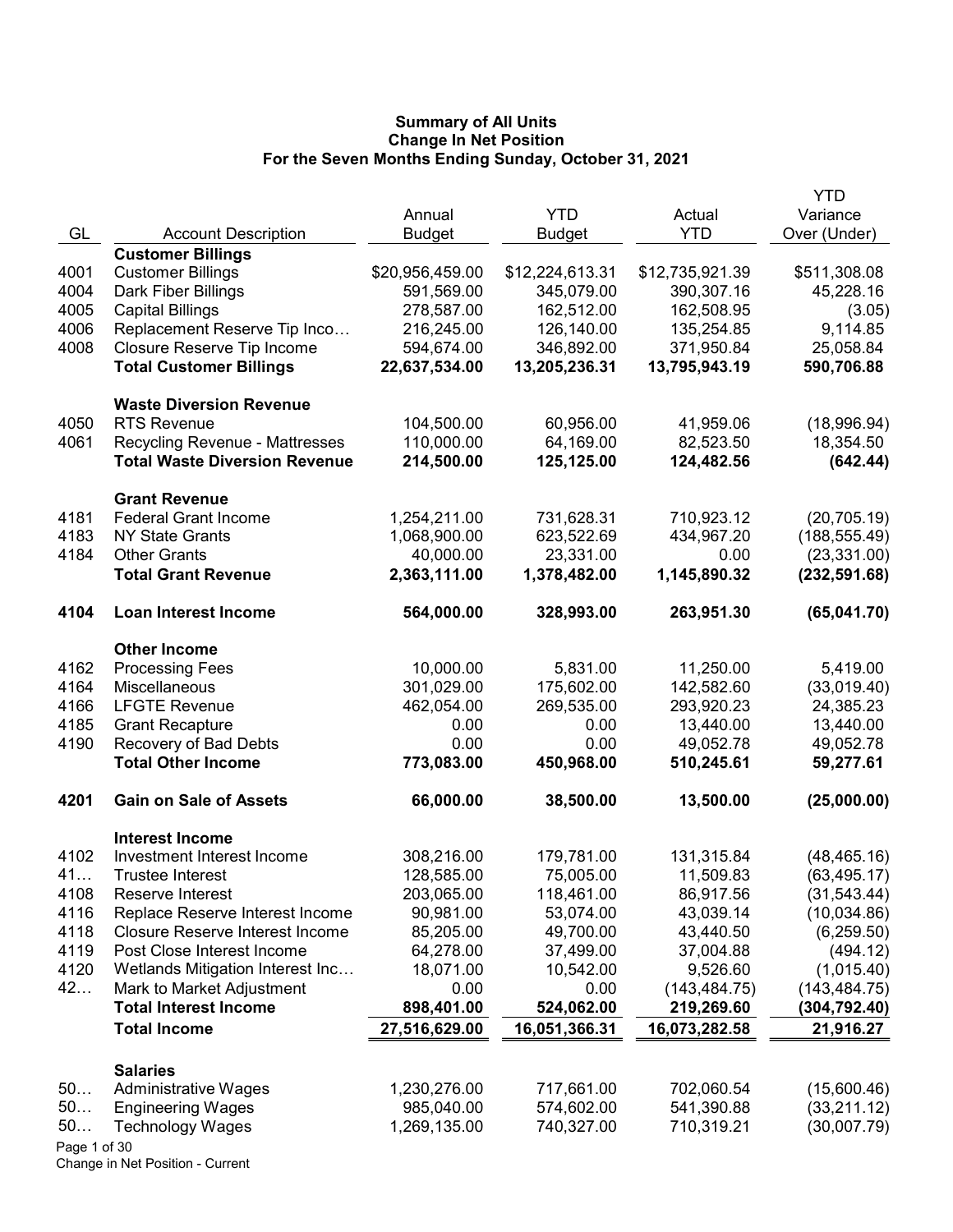|      |                                           |               |               |              | YTD           |
|------|-------------------------------------------|---------------|---------------|--------------|---------------|
|      |                                           | Annual        | <b>YTD</b>    | Actual       | Variance      |
| GL   | <b>Account Description</b>                | <b>Budget</b> | <b>Budget</b> | <b>YTD</b>   | Over (Under)  |
| 50   | <b>Regional Development Wages</b>         | 347,175.00    | 202,517.00    | 184,620.59   | (17,896.41)   |
| 50   | <b>MMF Wages</b>                          | 1,461,066.00  | 852,292.00    | 752,818.15   | (99, 473.85)  |
| 50   | <b>WQ Wages</b>                           | 1,040,560.00  | 606,991.00    | 599,727.14   | (7,263.86)    |
| 50   | Overtime Wages                            | 167,174.00    | 97,517.00     | 88,189.14    | (9,327.86)    |
| 5005 | On-Call Stipend                           | 25,800.00     | 15,050.00     | 13,500.00    | (1,550.00)    |
|      | <b>Total Salaries</b>                     | 6,526,226.00  | 3,806,957.00  | 3,592,625.65 | (214, 331.35) |
|      |                                           |               |               |              |               |
|      | <b>Fringe Benefits</b>                    |               |               |              |               |
| 50   | <b>FICA Expense</b>                       | 435,260.00    | 253,904.00    | 253,611.09   | (292.91)      |
| 50   | <b>Pension Expense</b>                    | 912,840.00    | 532,497.00    | 515,865.93   | (16, 631.07)  |
| 50   | Health Insurance                          | 845,715.00    | 493,339.00    | 446,447.69   | (46, 891.31)  |
| 50   | <b>Retiree Health Insurance</b>           | 85,343.00     | 49,784.00     | 47,536.73    | (2,247.27)    |
| 50   | <b>Workers Comp</b>                       | 201,553.00    | 117,572.00    | 111,074.75   | (6,497.25)    |
| 50   | <b>Disability Insurance</b>               | 16,778.00     | 9,786.00      | 9,836.96     | 50.96         |
| 5036 | Unemployment                              | 10,000.00     | 5,831.00      | 0.00         | (5,831.00)    |
| 50   | Post Retire Overhead                      | 476,650.00    | 278,054.00    | 269,573.10   | (8,480.90)    |
| 5051 | <b>Benefit Admin. Fees</b>                | 13,730.00     | 8,008.00      | 5,676.20     | (2,331.80)    |
| 5054 | <b>Employee Physicals &amp; Screening</b> | 16,287.00     | 9,510.62      | 7,902.15     | (1,608.47)    |
|      | <b>Total Fringe Benefits</b>              | 3,014,156.00  | 1,758,285.62  | 1,667,524.60 | (90, 761.02)  |
|      |                                           |               |               |              |               |
|      | <b>Operations &amp; Maintenance</b>       |               |               |              |               |
| 5062 | Third Party Temporary - O&M               | 21,000.00     | 12,249.93     | 0.00         | (12, 249.93)  |
| 5133 | Equipment Maintenance Contr               | 340,194.00    | 198,450.00    | 140,330.10   | (58, 119.90)  |
| 5134 | <b>Maintenance Contracts</b>              | 158,520.00    | 92,470.00     | 66,752.23    | (25, 717.77)  |
| 5135 | <b>Underground Locating</b>               | 70,000.00     | 40,831.00     | 31,730.94    | (9,100.06)    |
| 5403 | <b>Safety Equipment &amp; Supplies</b>    | 35,146.00     | 20,505.31     | 15,796.58    | (4,708.73)    |
| 5702 | Large Parts                               | 115,643.34    | 67,458.65     | 67,662.41    | 203.76        |
| 5703 | <b>Small Equipment</b>                    | 21,000.00     | 12,250.00     | 1,503.50     | (10, 746.50)  |
| 5704 | <b>O&amp;M Supplies</b>                   | 25,000.00     | 14,588.00     | 12,018.89    | (2,569.11)    |
| 5706 | Shop Tools                                | 11,700.00     | 6,827.31      | 1,718.38     | (5, 108.93)   |
| 5708 | Fuels                                     | 250,000.00    | 145,831.00    | 172,796.71   | 26,965.71     |
| 5710 | Lubricants                                | 20,000.00     | 11,669.00     | 6,324.90     | (5,344.10)    |
| 5712 | Purchased Maintenance & Repair            | 135,000.00    | 78,750.00     | 38,287.95    | (40, 462.05)  |
| 5716 | <b>Equipment Rental</b>                   | 15,000.00     | 8,750.00      | 10,933.34    | 2,183.34      |
| 5718 | <b>l</b> <i>I</i> res                     | 20,000.00     | 11,669.00     | 10,366.30    | (1,302.70)    |
| 5720 | <b>Offnet Circuit Lease</b>               | 677,772.00    | 395,367.00    | 376,438.10   | (18,928.90)   |
| 5770 | Other Tool, Equip & O&M                   | 11,500.00     | 6,713.00      | 2,322.05     | (4,390.95)    |
| 5815 | Chemicals                                 | 73,000.00     | 42,588.00     | 45,873.70    | 3,285.70      |
| 5818 | Leachate System Expense                   | 15,000.00     | 8,750.00      | 14,775.50    | 6,025.50      |
| 5820 | <b>LFG Maintenance</b>                    | 69,156.00     | 40,341.00     | 21,851.65    | (18, 489.35)  |
| 5830 | Collo Expense                             | 171,720.00    | 100,170.00    | 79,069.66    | (21, 100.34)  |
| 5834 | Permitting                                | 6,000.00      | 3,500.00      | 4,622.99     | 1,122.99      |
| 5835 | <b>NYS DOT Fee</b>                        | 10,000.00     | 5,831.00      | 1,873.00     | (3,958.00)    |
| 5836 | <b>Pole Attachment Fees</b>               | 310,643.00    | 181,209.00    | 72,571.48    | (108, 637.52) |
| 5838 | <b>Conduit Lease</b>                      | 22,195.00     | 12,950.00     | 10,240.18    | (2,709.82)    |
| 5870 | <b>Natural Habitat Enhancements</b>       | 50,000.00     | 29,169.00     | 35,402.90    | 6,233.90      |
| 5902 | Lab Fees                                  | 8,600.00      | 5,019.00      | 3,510.00     | (1,509.00)    |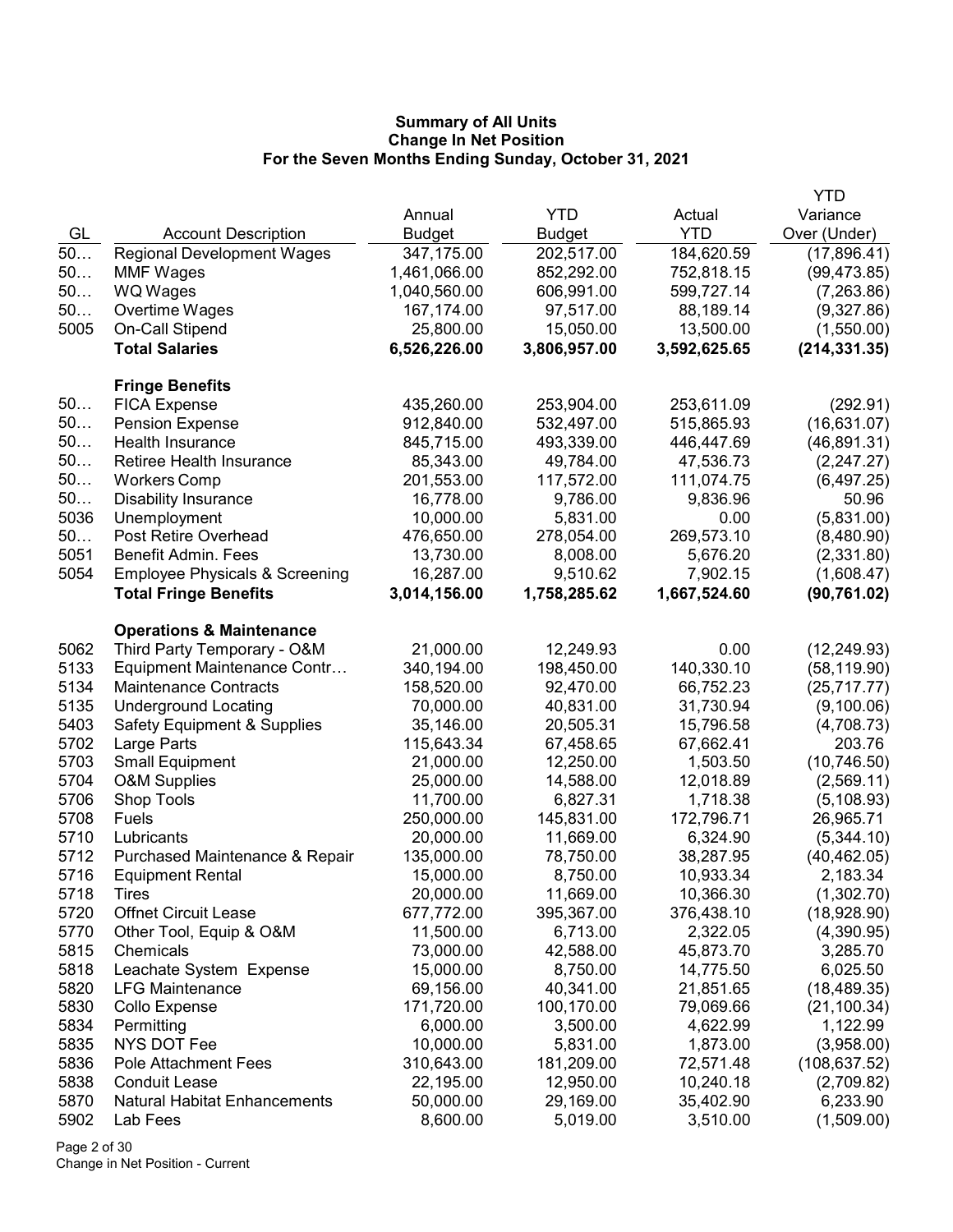|      |                                       |               |               |              | <b>YTD</b>    |
|------|---------------------------------------|---------------|---------------|--------------|---------------|
|      |                                       | Annual        | <b>YTD</b>    | Actual       | Variance      |
| GL   | <b>Account Description</b>            | <b>Budget</b> | <b>Budget</b> | <b>YTD</b>   | Over (Under)  |
| 5904 | <b>SCADA</b>                          | 19,550.00     | 11,403.00     | 2,042.90     | (9,360.10)    |
| 5932 | <b>Monitoring &amp; Testing</b>       | 161,904.00    | 94,441.69     | 54,912.25    | (39, 529.44)  |
| 6008 | <b>Contract Hauling</b>               | 20,000.00     | 11,666.62     | 0.00         | (11,666.62)   |
| 6010 | <b>Cape Vincent Reserve</b>           | 700.00        | 406.00        | 700.00       | 294.00        |
| 6110 | Marketing                             | 5,000.00      | 2,919.00      | 0.00         | (2,919.00)    |
| 8090 | <b>Purchases for Resale</b>           | 120,500.00    | 70,289.31     | 43,311.04    | (26, 978.27)  |
|      | Total O & M                           | 2,991,443.34  | 1,745,031.82  | 1,345,739.63 | (399, 292.19) |
|      |                                       |               |               |              |               |
|      | <b>Recycling Transfer Station</b>     |               |               |              |               |
| 50   | <b>Material Reprocessing Wages</b>    | 235,603.00    | 137,438.00    | 115,355.90   | (22,082.10)   |
| 50   | <b>Material Reprocessing OT</b>       | 6,419.00      | 3,745.00      | 6,049.71     | 2,304.71      |
| 50   | <b>FICA Expense</b>                   | 16,273.00     | 9,492.00      | 8,250.54     | (1,241.46)    |
| 50   | <b>Pension Expense</b>                | 32,531.00     | 18,977.00     | 14,316.78    | (4,660.22)    |
| 50   | Health Insurance                      | 29,297.00     | 17,087.00     | 11,783.70    | (5,303.30)    |
| 50   | <b>Workers Comp</b>                   | 18,663.00     | 10,885.00     | 9,685.18     | (1, 199.82)   |
| 50   | <b>Disability Insurance</b>           | 893.00        | 518.00        | 0.00         | (518.00)      |
| 50   | Post Retire Overhead                  | 25,944.00     | 15,134.00     | 13,205.25    | (1,928.75)    |
| 6300 | RTS -Safety Equipment & Sup           | 2,500.00      | 1,456.00      | 1,317.20     | (138.80)      |
| 6305 | RTS - Large Parts                     | 7,500.00      | 4,375.00      | 3,446.22     | (928.78)      |
| 6310 | RTS - Small Equipment                 | 4,000.00      | 2,331.00      | 471.95       | (1,859.05)    |
| 6315 | RTS - O&M Supplies                    | 10,000.00     | 5,831.00      | 1,016.74     | (4,814.26)    |
| 6320 | RTS - Fuels                           | 10,000.00     | 5,831.00      | 2,600.34     | (3,230.66)    |
| 6325 | RTS - Purchased Maintenance           | 7,500.00      | 4,375.00      | 1,323.00     | (3,052.00)    |
| 6330 | RTS - Contract Hauling                | 75,820.00     | 44,228.38     | 11,572.50    | (32,655.88)   |
| 6335 | RTS - Office Supplies                 | 1,000.00      | 581.00        | 14.13        | (566.87)      |
| 6340 | <b>RTS - Cellular Services</b>        | 1,050.00      | 616.00        | 0.00         | (616.00)      |
| 6345 | RTS - Other Communications            | 2,400.00      | 1,400.00      | 874.75       | (525.25)      |
| 6350 | RTS - Office Equipment Mainte         | 500.00        | 294.00        | 0.00         | (294.00)      |
| 6355 | RTS - Employee Mileage Reim           | 50.00         | 28.00         | 0.00         | (28.00)       |
| 6360 | RTS - Employee Uniforms               | 1,000.00      | 581.00        | 740.88       | 159.88        |
| 6365 | RTS - Gas & Electric                  | 6,000.00      | 3,500.00      | 2,825.44     | (674.56)      |
| 6370 | RTS - Propane                         | 4,000.00      | 2,331.00      | 1,129.68     | (1,201.32)    |
| 6375 | RTS - Building Supplies               | 1,000.00      | 581.00        | 67.46        | (513.54)      |
| 6380 | RTS - Site Supplies                   | 1,000.00      | 581.00        | 0.00         | (581.00)      |
| 6385 | RTS - Building Maintenance &          | 3,000.00      | 1,750.00      | 0.00         | (1,750.00)    |
| 6390 | RTS - Site Maintenance & Repair       | 4,000.00      | 2,331.00      | 1,405.00     | (926.00)      |
| 6395 | RTS - Auto/Light Truck Rep. &         | 2,000.00      | 1,169.00      | 0.00         | (1, 169.00)   |
| 6400 | RTS - Auto/Light Truck Fuel           | 500.00        | 294.00        | 181.45       | (112.55)      |
| 6410 | RTS - Programming & Software          | 1,155.00      | 672.00        | 0.00         | (672.00)      |
|      | <b>Total Recycling Transfer Stati</b> | 511,598.00    | 298,412.38    | 207,633.80   | (90, 778.58)  |
|      |                                       |               |               |              |               |
|      | <b>Waste Diversion</b>                |               |               |              |               |
| 5125 | <b>Promotional Materials - RRR</b>    | 75,000.00     | 43,750.00     | 32,709.05    | (11,040.95)   |
| 6009 | Household Hazardous Waste             | 75,000.00     | 43,750.00     | 59,520.80    | 15,770.80     |
| 6011 | Recycling Incentive                   | 70,000.00     | 40,831.00     | 29,648.70    | (11, 182.30)  |
| 6012 | Recycling Incentive-County Ca         | 238,814.00    | 139,307.00    | 0.00         | (139, 307.00) |
| 6017 | <b>Book Debinding</b>                 | 3,000.00      | 1,750.00      | 60.00        | (1,690.00)    |
|      |                                       |               |               |              |               |

Page 3 of 30 Change in Net Position - Current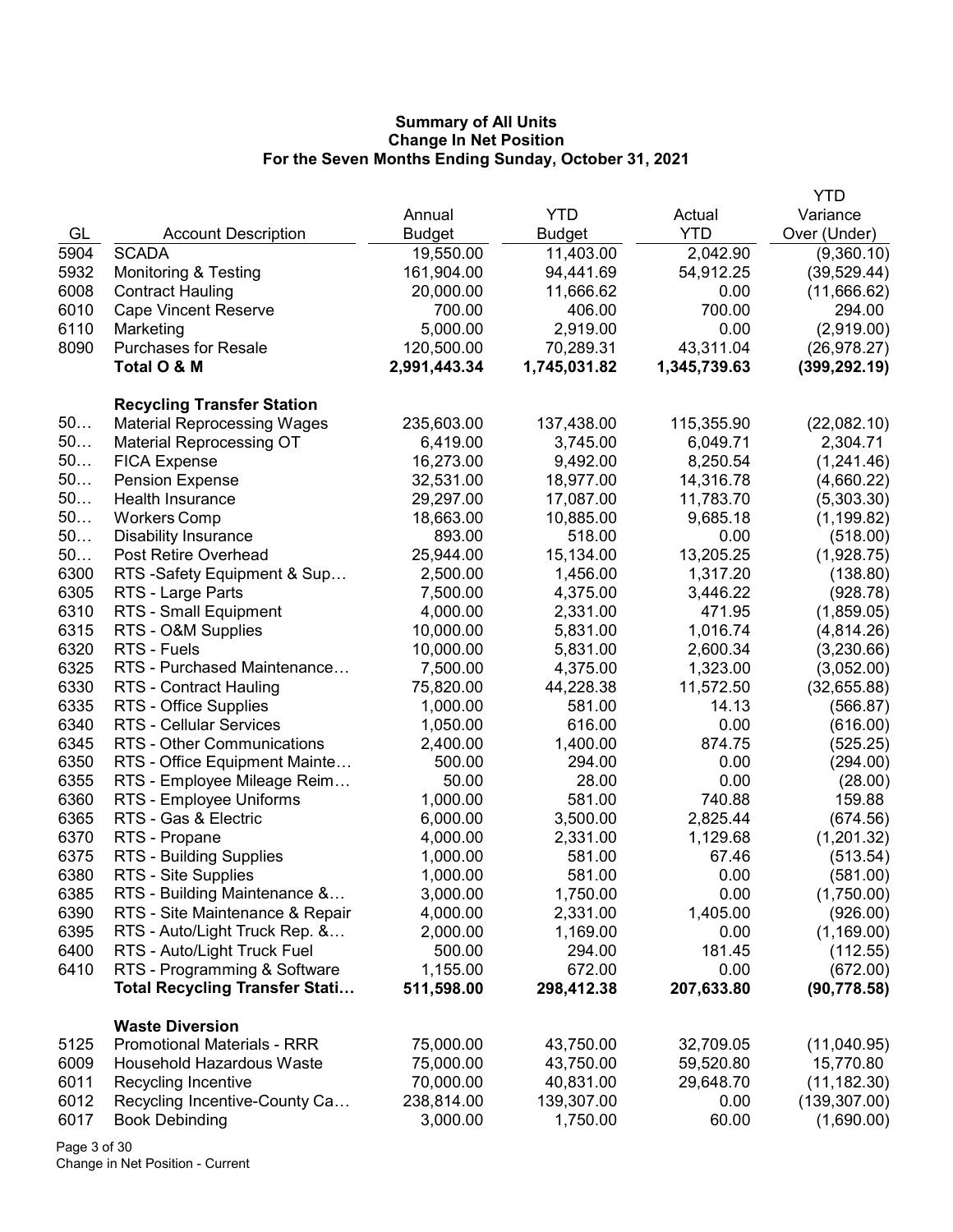|      |                                        |               |              |            | <b>YTD</b>    |
|------|----------------------------------------|---------------|--------------|------------|---------------|
|      |                                        | Annual        | <b>YTD</b>   | Actual     | Variance      |
| GL   | <b>Account Description</b>             | <b>Budget</b> | Budget       | <b>YTD</b> | Over (Under)  |
| 6018 | Mattress Recycling - All Counties      | 350,000.00    | 204,169.00   | 243,502.00 | 39,333.00     |
|      | <b>Total Waste Diversion</b>           | 811,814.00    | 473,557.00   | 365,440.55 | (108, 116.45) |
| 6002 | <b>Sewage Treatment</b>                | 1,837,029.00  | 1,071,602.00 | 932,517.61 | (139, 084.39) |
| 6004 | <b>Water Purchases</b>                 | 752,520.00    | 438,977.00   | 481,099.24 | 42,122.24     |
| 60   | <b>Closure &amp; Post Closure Care</b> | 744,157.00    | 434,091.00   | 389,931.38 | (44, 159.62)  |
| 6006 | <b>Host Community Benefits</b>         | 896,583.00    | 523,012.00   | 608,155.98 | 85,143.98     |
|      | <b>Office &amp; Administrative</b>     |               |              |            |               |
| 5053 | Misc Employee Costs                    | 9,515.00      | 5,551.00     | 1,641.79   | (3,909.21)    |
| 5102 | <b>Office Rent</b>                     | 171,604.00    | 100,100.00   | 102,877.18 | 2,777.18      |
| 5104 | <b>Office Supplies</b>                 | 21,949.00     | 12,796.00    | 7,682.30   | (5, 113.70)   |
| 5110 | Postage & Shipping                     | 8,000.00      | 4,662.00     | 4,287.57   | (374.43)      |
| 5112 | Telephone                              | 37,270.00     | 21,735.00    | 20,222.88  | (1, 512.12)   |
| 5114 | <b>Cellular Services</b>               | 39,350.00     | 22,960.00    | 19,151.09  | (3,808.91)    |
| 5118 | <b>Other Communications</b>            | 11,200.00     | 6,531.00     | 5,816.83   | (714.17)      |
| 5120 | Dues & Subscriptions                   | 11,140.00     | 6,500.69     | 2,957.08   | (3,543.61)    |
| 5122 | Public Info & Advertising              | 16,071.00     | 9,391.69     | 1,818.85   | (7, 572.84)   |
| 5123 | <b>Promotional Materials</b>           | 10,500.00     | 6,127.31     | 1,583.78   | (4, 543.53)   |
| 5130 | Office Equipment                       | 18,751.00     | 10,929.38    | 6,859.96   | (4,069.42)    |
| 5132 | <b>Office Equip Maintenance</b>        | 1,200.00      | 700.00       | 0.00       | (700.00)      |
| 5170 | <b>Other Office Expenses</b>           | 9,900.00      | 5,772.69     | 3,090.75   | (2,681.94)    |
| 5172 | <b>Filing Fees</b>                     | 24,600.00     | 14,350.00    | 0.00       | (14, 350.00)  |
| 5173 | <b>Credit Card Processing Fees</b>     | 600.00        | 350.00       | 290.85     | (59.15)       |
| 5202 | Employee Mileage Reimburse             | 27,116.00     | 15,820.00    | 12,469.52  | (3,350.48)    |
| 5204 | Empl. Meals & Incidental               | 19,625.00     | 11,445.00    | 2,016.64   | (9,428.36)    |
| 5206 | Empl. Lodging                          | 36,355.00     | 21,218.75    | 4,532.96   | (16,685.79)   |
| 5270 | <b>Travel &amp; Meeting Expense</b>    | 7,400.00      | 4,326.00     | 1,945.09   | (2,380.91)    |
| 5312 | <b>Continuing Education</b>            | 11,836.66     | 6,909.42     | 3,535.00   | (3,374.42)    |
| 5370 | Training & Development                 | 55,165.00     | 32,188.94    | 25,249.07  | (6,939.87)    |
| 5402 | <b>Employee Uniforms</b>               | 26,350.00     | 15,372.00    | 6,755.42   | (8,616.58)    |
| 5404 | <b>Safety Training</b>                 | 10,000.00     | 5,831.00     | 0.00       | (5,831.00)    |
| 5508 | <b>Cleaning Services</b>               | 37,900.00     | 22,106.00    | 19,485.00  | (2,621.00)    |
| 5570 | <b>Other General Expense</b>           | 4,050.00      | 2,363.69     | 390.00     | (1,973.69)    |
| 6102 | Board Member Travel & Expen            | 1,750.00      | 1,022.00     | 385.39     | (636.61)      |
| 6104 | Sponsorships                           | 9,000.00      | 5,250.00     | 2,500.00   | (2,750.00)    |
| 6210 | <b>Trustee Fees</b>                    | 7,500.00      | 4,375.00     | 7,000.00   | 2,625.00      |
|      | <b>Total Office &amp; Admin</b>        | 645,697.66    | 376,684.56   | 264,545.00 | (112, 139.56) |
|      | <b>Utilities</b>                       |               |              |            |               |
| 5802 | Gas & Electric                         | 144,225.00    | 84,133.00    | 72,335.56  | (11, 797.44)  |
| 5803 | Propane                                | 25,000.00     | 14,581.00    | 3,590.00   | (10,991.00)   |
|      | <b>Total Utilities</b>                 | 169,225.00    | 98,714.00    | 75,925.56  | (22, 788.44)  |
|      | <b>Materials &amp; Supplies</b>        |               |              |            |               |
| 5806 | <b>Building Supplies</b>               | 7,000.00      | 4,081.00     | 2,864.22   | (1,216.78)    |
| 5810 | <b>Site Supplies</b>                   | 33,000.00     | 19,247.62    | 14,805.91  | (4,441.71)    |
|      |                                        |               |              |            |               |

Page 4 of 30 Change in Net Position - Current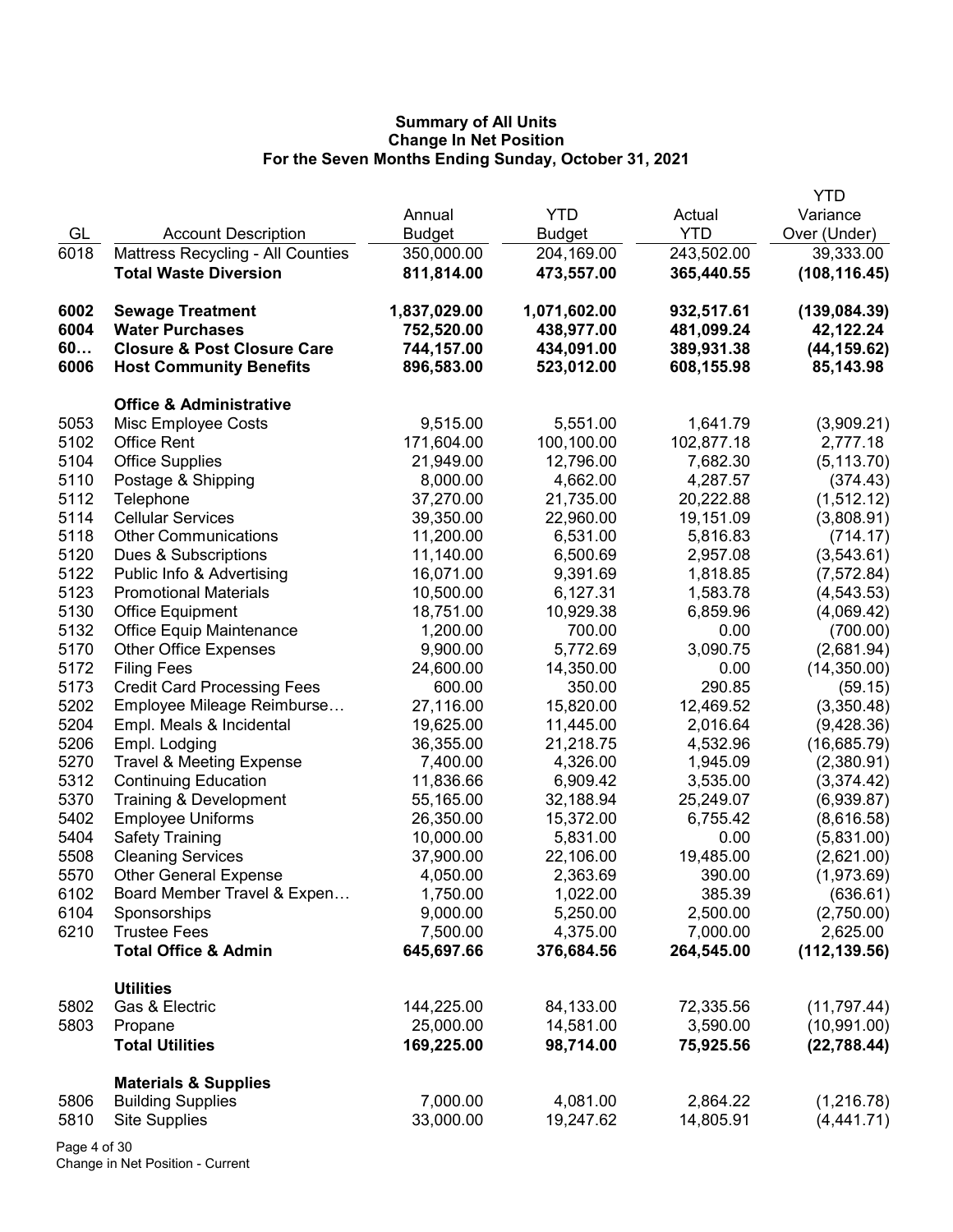|      |                                                                              |                  |                |               | <b>YTD</b>     |
|------|------------------------------------------------------------------------------|------------------|----------------|---------------|----------------|
|      |                                                                              | Annual           | <b>YTD</b>     | Actual        | Variance       |
| GL   | <b>Account Description</b>                                                   | <b>Budget</b>    | <b>Budget</b>  | <b>YTD</b>    | Over (Under)   |
| 5824 | Sand, Gravel & Stone                                                         | 220,000.00       | 128,331.00     | 111,400.01    | (16,930.99)    |
| 5826 | Seed & Mulch                                                                 | 35,000.00        | 20,419.00      | 31,044.00     | 10,625.00      |
|      | <b>Total Materials &amp; Supplies</b>                                        | 295,000.00       | 172,078.62     | 160,114.14    | (11, 964.48)   |
|      |                                                                              |                  |                |               |                |
|      | <b>Professional Fees</b>                                                     |                  |                |               |                |
| 5924 | Legal                                                                        | 114,500.00       | 66,801.00      | 22,377.50     | (44, 423.50)   |
| 5926 | <b>Investment Banking Fees</b>                                               | 48,216.00        | 28,133.00      | 30,504.69     | 2,371.69       |
| 59   | <b>Accounting Fees</b>                                                       | 43,200.00        | 25,200.00      | 30,200.00     | 5,000.00       |
| 5970 | Consulting                                                                   | 356,200.00       | 207,785.62     | 220,711.12    | 12,925.50      |
|      | <b>Total Professional Fees</b>                                               | 562,116.00       | 327,919.62     | 303,793.31    | (24, 126.31)   |
|      |                                                                              |                  |                |               |                |
| 5804 | <b>Repairs &amp; Maintenance</b><br><b>Building Maintenance &amp; Repair</b> | 48,000.00        | 28,000.00      | 14,493.33     | (13,506.67)    |
| 5808 | Site Maint & Repair                                                          | 35,500.00        | 20,706.00      | 13,070.68     | (7,635.32)     |
| 5812 | Pipeline Maintenance                                                         | 83,000.00        | 48,421.31      | 32,167.87     |                |
|      |                                                                              |                  |                |               | (16, 253.44)   |
|      | <b>Total Repairs &amp; Maintenance</b>                                       | 166,500.00       | 97,127.31      | 59,731.88     | (37, 395.43)   |
|      | <b>Automobile</b>                                                            |                  |                |               |                |
| 5601 | Auto/Light Truck Rep. & Maint.                                               | 34,140.00        | 19,908.00      | 12,670.35     | (7, 237.65)    |
| 5602 | <b>Auto/Light Truck Fuel</b>                                                 | 77,250.00        | 45,063.69      | 41,553.14     | (3,510.55)     |
| 5603 | Auto/Light Truck Rental/Lease                                                | 211,300.00       | 123,256.00     | 116,174.95    | (7,081.05)     |
| 5605 | Vehicle Ins                                                                  | 42,200.00        | 24,612.00      | 24,616.62     | 4.62           |
|      | <b>Total Automobile</b>                                                      | 364,890.00       | 212,839.69     | 195,015.06    | (17, 824.63)   |
|      | Computer                                                                     |                  |                |               |                |
| 5124 | <b>Computer Equipment</b>                                                    | 76,020.00        |                | 14,733.04     | (29,611.96)    |
|      |                                                                              |                  | 44,345.00      |               |                |
| 5126 | <b>Computer Maintenance</b>                                                  | 8,500.00         | 4,956.00       | 945.00        | (4,011.00)     |
| 5128 | Programming & Software                                                       | 196,310.00       | 114,524.69     | 113,154.89    | (1,369.80)     |
| 5129 | <b>ECMS Expense</b>                                                          | 29,000.00        | 16,919.00      | 22,974.75     | 6,055.75       |
| 6108 | Web Page Design & Maintenance                                                | 6,002.00         | 3,507.00       | 0.00          | (3,507.00)     |
| 5906 | GIS                                                                          | 29,200.00        | 17,031.00      | 21,642.49     | 4,611.49       |
|      | <b>Total Computer</b>                                                        | 345,032.00       | 201,282.69     | 173,450.17    | (27, 832.52)   |
| 6122 | <b>Bad Debt Expense</b>                                                      | 0.00             | 0.00           | 2,464.59      | 2,464.59       |
| 6114 | <b>Insurance</b>                                                             | 433,000.00       | 252,588.00     | 252,583.38    | (4.62)         |
| 6120 | <b>Grants</b>                                                                | 304,570.00       | 177,664.69     | 272,364.35    | 94,699.66      |
| 61   | <b>Admin Allocation</b>                                                      | 0.00             | 14.00          | 0.00          | (14.00)        |
| 61   | <b>Engineering Allocation</b>                                                | 1.00             | 7.00           | 0.00          | (7.00)         |
| 6208 | <b>NYS Administrative Assessm</b>                                            | 125,049.00       | 72,947.00      | 0.00          | (72, 947.00)   |
| 7032 | <b>Depreciation</b>                                                          | 8,364,400.00     | 4,879,238.00   | 4,621,946.92  | (257, 291.08)  |
| 7002 | <b>Amortization</b>                                                          | 24,400.00        | 14,231.00      | 14,213.96     | (17.04)        |
| 6202 |                                                                              | 714,950.00       | 417,053.00     | 347, 133. 18  | (69, 919.82)   |
|      | <b>Interest Expense</b>                                                      |                  |                |               |                |
| 6901 | Contingency                                                                  | 75,000.00        | 43,745.31      | 0.00          | (43, 745.31)   |
|      | <b>Total Expenses</b>                                                        | 30,675,357.00    | 17,894,060.31  | 16,333,949.94 | (1,560,110.37) |
|      | <b>Change in Net Position</b>                                                | (3, 158, 728.00) | (1,842,694.00) | (260, 667.36) | 1,582,026.64   |
|      |                                                                              |                  |                |               |                |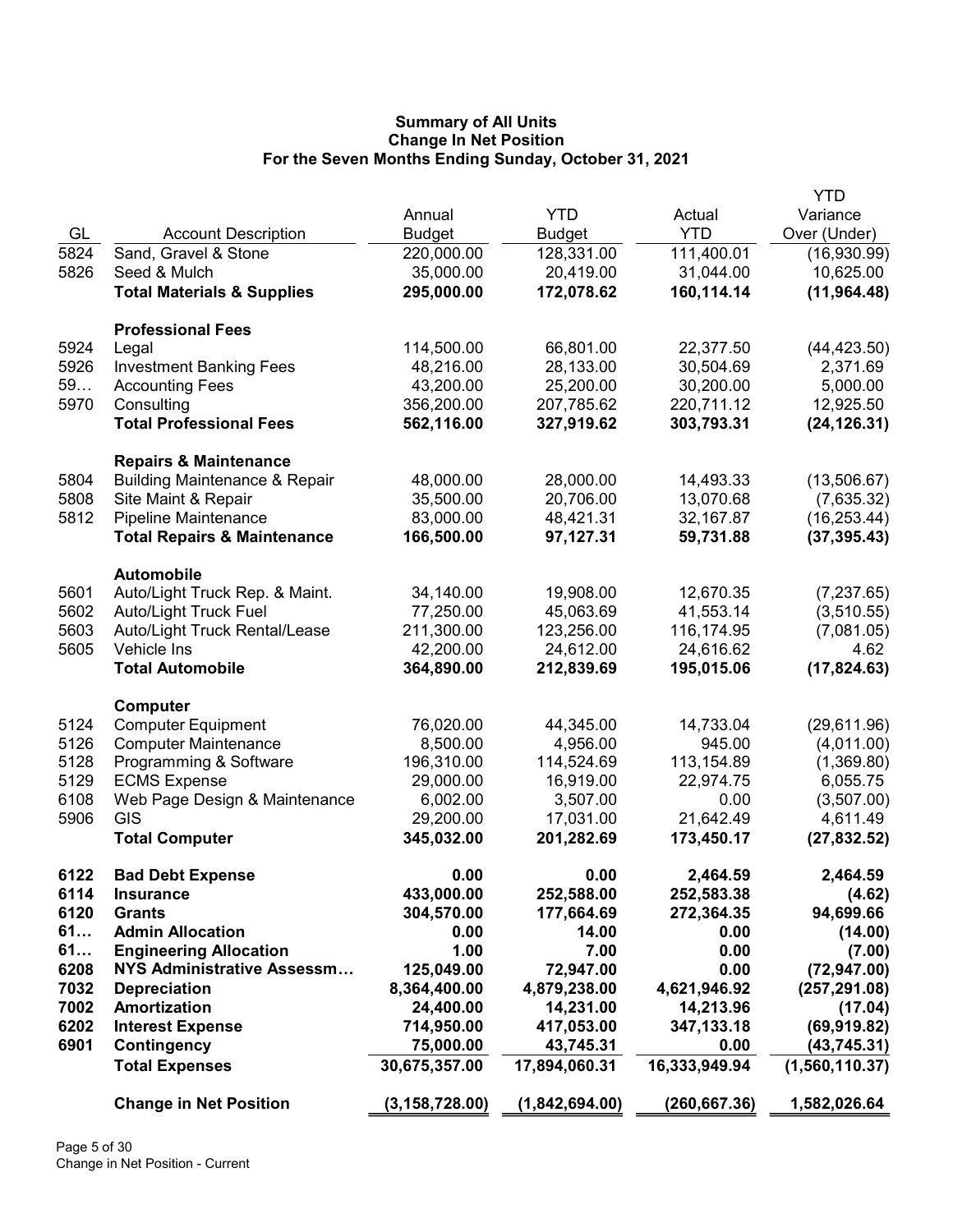# Administration Change In Net Position For the Seven Months Ending Sunday, October 31, 2021

|            |                                           | Annual                 | <b>YTD</b>            | Actual                | <b>YTD</b><br>Variance    |
|------------|-------------------------------------------|------------------------|-----------------------|-----------------------|---------------------------|
| GL         | <b>Account Description</b>                | <b>Budget</b>          | <b>Budget</b>         | <b>YTD</b>            | Over (Under)              |
|            | <b>Grant Revenue</b>                      |                        |                       |                       |                           |
| 4183       | <b>NY State Grants</b>                    | \$4,000.00             | \$2,331.00            | \$3,952.50            | \$1,621.50                |
|            | <b>Total Grant Revenue</b>                | 4,000.00               | 2,331.00              | 3,952.50              | 1,621.50                  |
|            | <b>Other Income</b>                       |                        |                       |                       |                           |
| 4164       | Miscellaneous                             | 211,300.00             | 123,256.00            | 126,418.20            | 3,162.20                  |
|            | <b>Total Other Income</b>                 | 211,300.00             | 123,256.00            | 126,418.20            | 3,162.20                  |
| 4201       | <b>Gain on Sale of Assets</b>             | 21,000.00              | 12,250.00             | 5,300.00              | (6,950.00)                |
|            | <b>Interest Income</b>                    |                        |                       |                       |                           |
| 4102       | Investment Interest Income                | 98,400.00              | 57,400.00             | 49,825.85             | (7,574.15)                |
| 42         | Mark to Market Adjustment                 | 0.00                   | 0.00                  | (5,725.00)            | (5,725.00)                |
|            | <b>Total Interest Income</b>              | 98,400.00              | 57,400.00             | 44,100.85             | (13, 299.15)              |
|            | <b>Total Income</b>                       | 334,700.00             | 195,237.00            | 179,771.55            | (15, 465.45)              |
|            | <b>Salaries</b>                           |                        |                       |                       |                           |
| 50         | <b>Administrative Wages</b>               | 1,212,691.00           | 707,406.00            | 693,157.84            | (14, 248.16)              |
| 50         | <b>MMF Wages</b>                          | 0.00                   | 0.00                  | 0.06                  | 0.06                      |
| 50         | Overtime Wages                            | 1,000.00               | 581.00                | 225.27                | (355.73)                  |
|            | <b>Total Salaries</b>                     | 1,213,691.00           | 707,987.00            | 693,383.17            | (14, 603.83)              |
|            | <b>Fringe Benefits</b>                    |                        |                       |                       |                           |
| 50         | <b>FICA Expense</b>                       | 82,432.00              | 48,083.00             | 48,376.31             | 293.31                    |
| 50         | <b>Pension Expense</b>                    | 145,280.00             | 84,749.00             | 81,594.86             | (3, 154.14)               |
| 50         | Health Insurance                          | 135,154.00             | 78,841.00             | 71,952.54             | (6,888.46)                |
| 50         | Retiree Health Insurance                  | 85,343.00              | 49,784.00             | 47,536.73             | (2,247.27)                |
| 50         | <b>Workers Comp</b>                       | 2,032.00               | 1,183.00              | 1,077.93              | (105.07)                  |
| 50         | <b>Disability Insurance</b>               | 2,797.00               | 1,631.00              | 1,681.83              | 50.83                     |
| 5036       | Unemployment<br>Post Retire Overhead      | 10,000.00              | 5,831.00              | 0.00                  | (5,831.00)                |
| 50<br>5051 | Benefit Admin. Fees                       | 81,254.00<br>13,730.00 | 47,397.00<br>8,008.00 | 46,211.40<br>5,676.20 | (1, 185.60)<br>(2,331.80) |
| 5054       | <b>Employee Physicals &amp; Screening</b> | 1,787.00               | 1,043.00              | 256.25                | (786.75)                  |
|            | <b>Total Fringe Benefits</b>              | 559,809.00             | 326,550.00            | 304,364.05            | (22, 185.95)              |
|            | <b>Operations &amp; Maintenance</b>       |                        |                       |                       |                           |
| 5134       | <b>Maintenance Contracts</b>              | 2,720.00               | 1,589.00              | 1,229.58              | (359.42)                  |
| 5403       | <b>Safety Equipment &amp; Supplies</b>    | 11,746.00              | 6,855.31              | 5,170.13              | (1,685.18)                |
|            | Total O & M                               | 14,466.00              | 8,444.31              | 6,399.71              | (2,044.60)                |
|            | <b>Recycling Transfer Station</b>         |                        |                       |                       |                           |
| 50         | <b>Material Reprocessing Wages</b>        | 0.00                   | 0.00                  | (0.06)                | (0.06)                    |
| 50         | <b>Pension Expense</b>                    | 0.00                   | 0.00                  | (0.01)                | (0.01)                    |
| 50         | Post Retire Overhead                      | 0.00                   | 0.00                  | 96.00                 | 96.00                     |
|            | <b>Total Recycling Transfer Stati</b>     | 0.00                   | 0.00                  | 95.93                 | 95.93                     |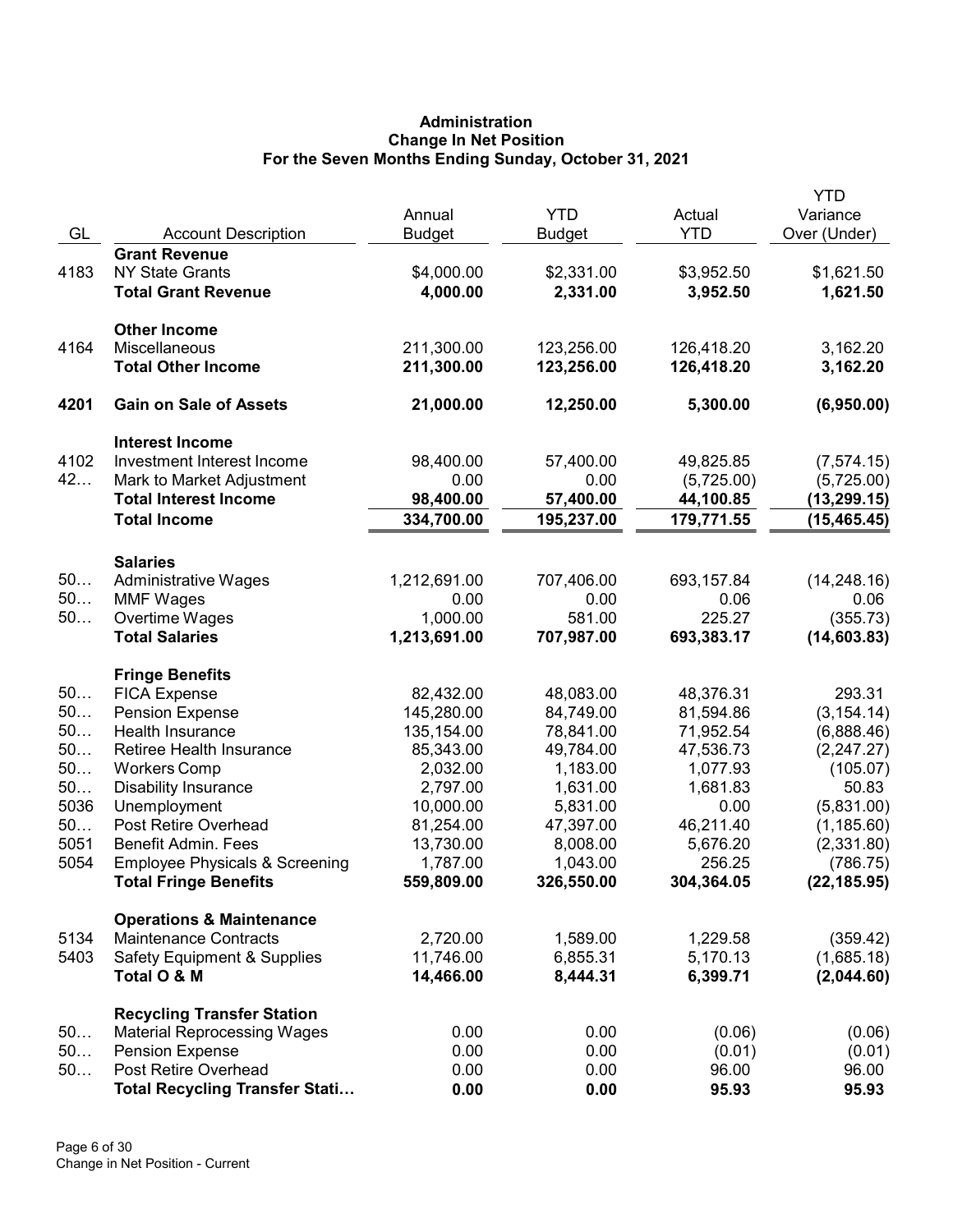# Administration Change In Net Position For the Seven Months Ending Sunday, October 31, 2021

|      |                                     |               |               |            | YTD          |
|------|-------------------------------------|---------------|---------------|------------|--------------|
|      |                                     | Annual        | <b>YTD</b>    | Actual     | Variance     |
| GL   | <b>Account Description</b>          | <b>Budget</b> | <b>Budget</b> | <b>YTD</b> | Over (Under) |
|      | <b>Office &amp; Administrative</b>  |               |               |            |              |
| 5053 | Misc Employee Costs                 | 5,215.00      | 3,045.00      | 964.10     | (2,080.90)   |
| 5102 | <b>Office Rent</b>                  | 121,936.00    | 71,127.00     | 79,998.62  | 8,871.62     |
| 5104 | <b>Office Supplies</b>              | 6,749.00      | 3,934.00      | 3,612.43   | (321.57)     |
| 5110 | Postage & Shipping                  | 6,000.00      | 3,500.00      | 4,021.99   | 521.99       |
| 5112 | Telephone                           | 5,310.00      | 3,101.00      | 2,308.96   | (792.04)     |
| 5114 | <b>Cellular Services</b>            | 5,500.00      | 3,206.00      | 2,489.43   | (716.57)     |
| 5118 | <b>Other Communications</b>         | 9,600.00      | 5,600.00      | 4,980.68   | (619.32)     |
| 5120 | Dues & Subscriptions                | 4,415.00      | 2,576.00      | 421.08     | (2, 154.92)  |
| 5122 | Public Info & Advertising           | 4,590.00      | 2,681.00      | 0.00       | (2,681.00)   |
| 5123 | <b>Promotional Materials</b>        | 2,500.00      | 1,456.00      | 1,583.78   | 127.78       |
| 5130 | <b>Office Equipment</b>             | 10,251.00     | 5,978.00      | 4,468.69   | (1,509.31)   |
| 5170 | <b>Other Office Expenses</b>        | 3,900.00      | 2,272.69      | 2,762.63   | 489.94       |
| 5173 | <b>Credit Card Processing Fees</b>  | 600.00        | 350.00        | 290.85     | (59.15)      |
| 5202 | Employee Mileage Reimburse          | 5,000.00      | 2,919.00      | 1,210.16   | (1,708.84)   |
| 5204 | Empl. Meals & Incidental            | 2,700.00      | 1,575.00      | 42.00      | (1,533.00)   |
| 5206 | Empl. Lodging                       | 5,400.00      | 3,150.00      | 0.00       | (3, 150.00)  |
| 5270 | <b>Travel &amp; Meeting Expense</b> | 3,550.00      | 2,072.00      | 1,920.09   | (151.91)     |
| 5370 | Training & Development              | 14,100.00     | 8,225.00      | 6,861.38   | (1,363.62)   |
| 5402 | <b>Employee Uniforms</b>            | 1,425.00      | 833.00        | 73.00      | (760.00)     |
| 5404 | <b>Safety Training</b>              | 10,000.00     | 5,831.00      | 0.00       | (5,831.00)   |
| 5508 | <b>Cleaning Services</b>            | 13,900.00     | 8,106.00      | 5,720.00   | (2,386.00)   |
| 6102 | Board Member Travel & Expen         | 1,750.00      | 1,022.00      | 385.39     | (636.61)     |
| 6104 | Sponsorships                        | 9,000.00      | 5,250.00      | 2,500.00   | (2,750.00)   |
|      | <b>Total Office &amp; Admin</b>     | 253,391.00    | 147,809.69    | 126,615.26 | (21, 194.43) |
|      |                                     |               |               |            |              |
|      | <b>Professional Fees</b>            |               |               |            |              |
| 5924 | Legal                               | 35,000.00     | 20,419.00     | 10,560.00  | (9,859.00)   |
| 5926 | <b>Investment Banking Fees</b>      | 6,900.00      | 4,025.00      | 5,232.93   | 1,207.93     |
| 59   | <b>Accounting Fees</b>              | 43,200.00     | 25,200.00     | 30,200.00  | 5,000.00     |
| 5970 | Consulting                          | 60,600.00     | 35,350.00     | 48,262.50  | 12,912.50    |
|      | <b>Total Professional Fees</b>      | 145,700.00    | 84,994.00     | 94,255.43  | 9,261.43     |
|      |                                     |               |               |            |              |
|      | <b>Automobile</b>                   |               |               |            |              |
| 5601 | Auto/Light Truck Rep. & Maint.      | 640.00        | 371.00        | 139.93     | (231.07)     |
| 5602 | Auto/Light Truck Fuel               | 1,250.00      | 728.00        | 15.88      | (712.12)     |
|      | <b>Total Automobile</b>             | 1,890.00      | 1,099.00      | 155.81     | (943.19)     |
|      |                                     |               |               |            |              |
|      | <b>Computer</b>                     |               |               |            |              |
| 5124 | <b>Computer Equipment</b>           | 29,320.00     | 17,101.00     | 833.45     | (16, 267.55) |
| 5126 | <b>Computer Maintenance</b>         | 8,500.00      | 4,956.00      | 945.00     | (4,011.00)   |
| 5128 | Programming & Software              | 161,258.00    | 94,070.69     | 95,179.15  | 1,108.46     |
| 5129 | <b>ECMS Expense</b>                 | 29,000.00     | 16,919.00     | 22,974.75  | 6,055.75     |
| 6108 | Web Page Design & Maintenance       | 5,252.00      | 3,066.00      | 0.00       | (3,066.00)   |
|      | <b>Total Computer</b>               | 233,330.00    | 136,112.69    | 119,932.35 | (16, 180.34) |
| 6114 | <b>Insurance</b>                    | 19,200.00     | 11,200.00     | 11,200.00  | 0.00         |
|      |                                     |               |               |            |              |

Page 7 of 30 Change in Net Position - Current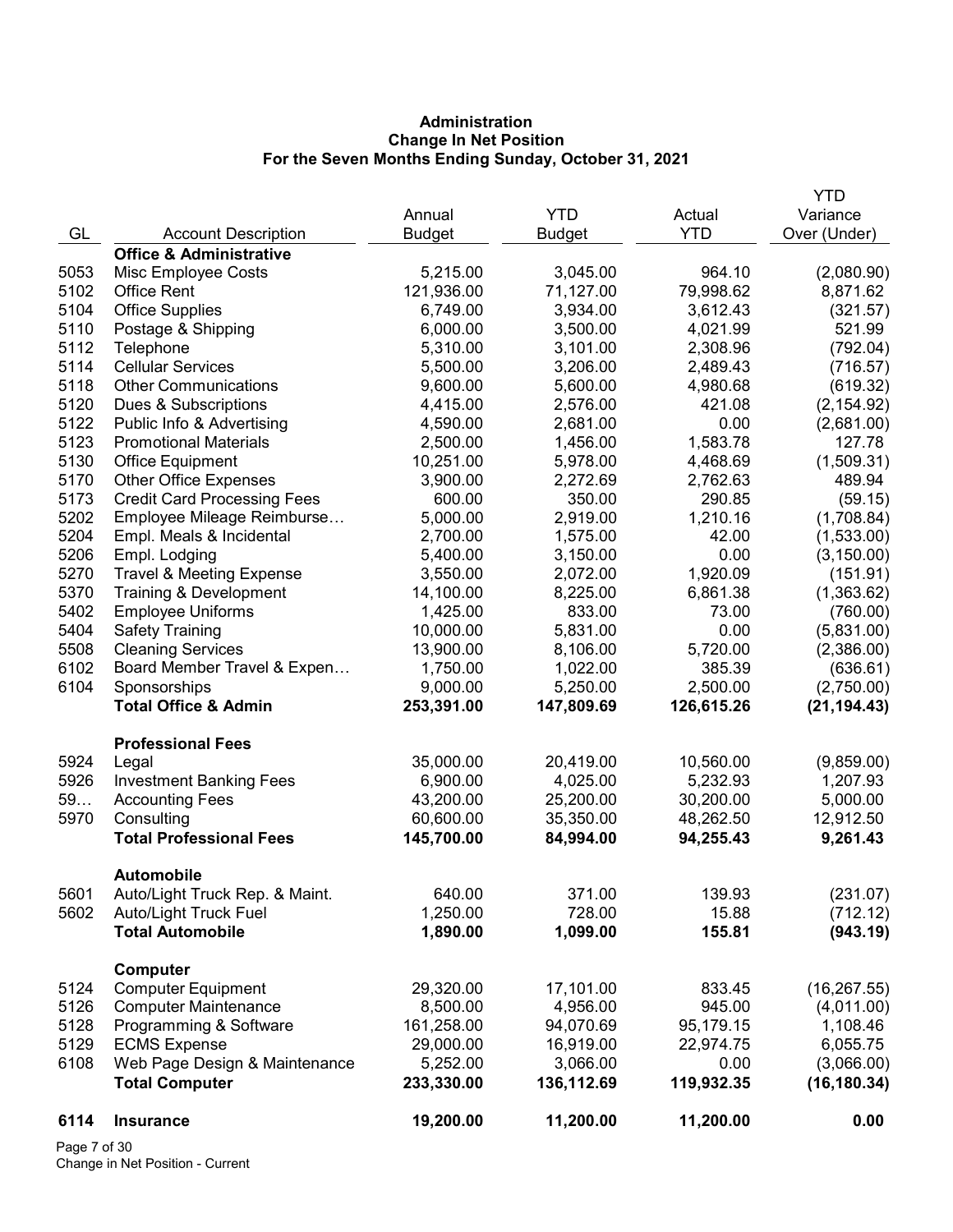# Administration Change In Net Position For the Seven Months Ending Sunday, October 31, 2021

|      |                               |                |                |                | <b>YTD</b>   |
|------|-------------------------------|----------------|----------------|----------------|--------------|
|      |                               | Annual         | YTD            | Actual         | Variance     |
| GL   | <b>Account Description</b>    | <b>Budget</b>  | <b>Budget</b>  | YTD            | Over (Under) |
| 61   | <b>Admin Allocation</b>       | (2,332,132.00) | (1,360,408.00) | (1,305,387.13) | 55,020.87    |
| 7032 | <b>Depreciation</b>           | 279,900.00     | 163,275.00     | 137,067.63     | (26, 207.37) |
| 6901 | Contingency                   | 20,000.00      | 11,664.31      | 0.00           | (11, 664.31) |
|      | <b>Total Expenses</b>         | 409,245.00     | 238,728.00     | 188,082.21     | (50, 645.79) |
|      | <b>Change in Net Position</b> | (74, 545.00)   | (43,491.00)    | (8,310.66)     | 35,180.34    |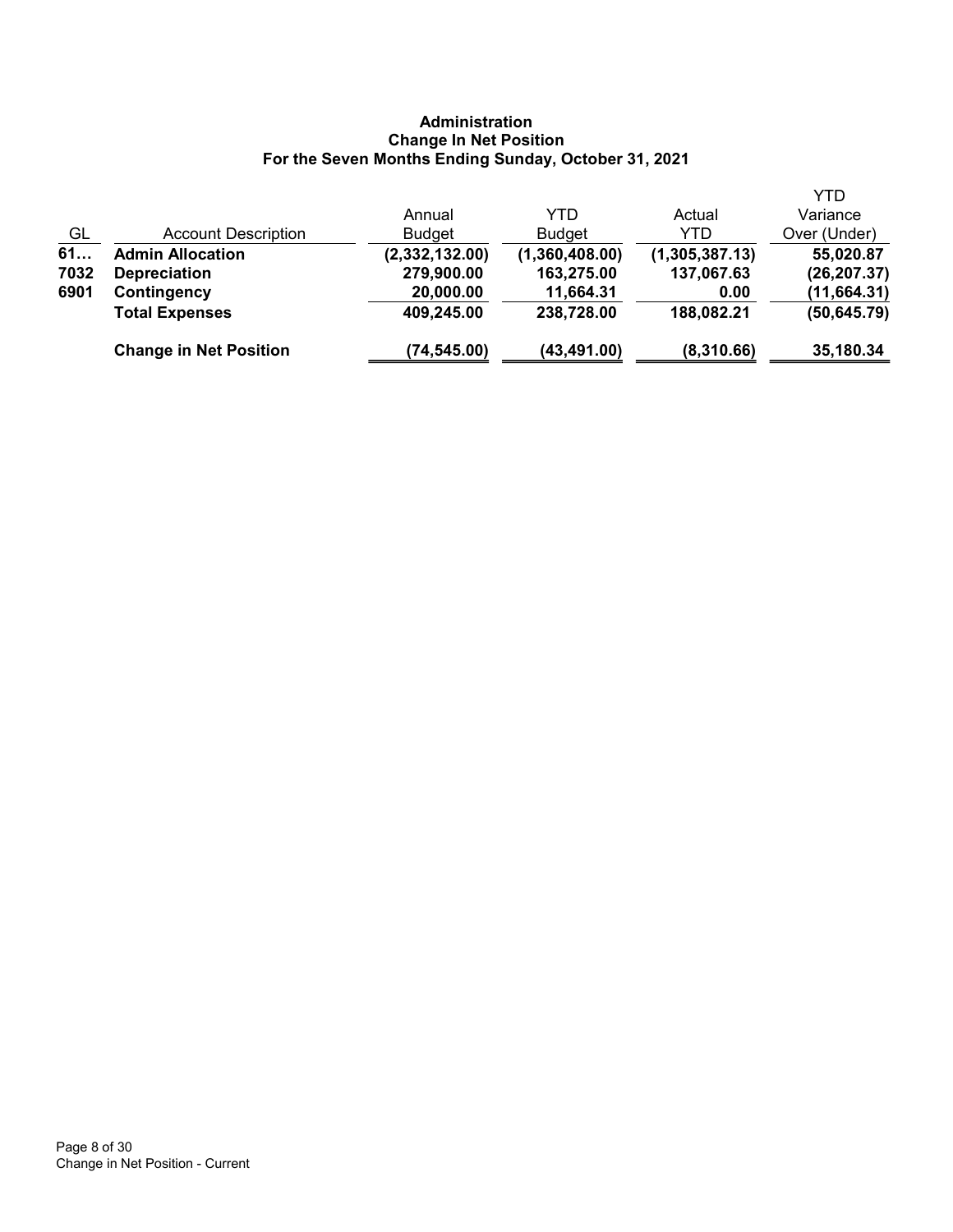|              |                                        |                |                |                | <b>YTD</b>    |
|--------------|----------------------------------------|----------------|----------------|----------------|---------------|
|              |                                        | Annual         | <b>YTD</b>     | Actual         | Variance      |
| GL           | <b>Account Description</b>             | <b>Budget</b>  | <b>Budget</b>  | <b>YTD</b>     | Over (Under)  |
|              | <b>Customer Billings</b>               |                |                |                |               |
| 4001         | <b>Customer Billings</b>               | \$8,153,431.00 | \$4,756,171.00 | \$5,135,722.33 | \$379,551.33  |
| 4006         | Replacement Reserve Tip Inco           | 216,245.00     | 126,140.00     | 135,254.85     | 9,114.85      |
| 4008         | Closure Reserve Tip Income             | 594,674.00     | 346,892.00     | 371,950.84     | 25,058.84     |
|              | <b>Total Customer Billings</b>         | 8,964,350.00   | 5,229,203.00   | 5,642,928.02   | 413,725.02    |
|              | <b>Waste Diversion Revenue</b>         |                |                |                |               |
| 4050         | <b>RTS Revenue</b>                     | 104,500.00     | 60,956.00      | 41,959.06      | (18,996.94)   |
| 4061         | <b>Recycling Revenue - Mattresses</b>  | 110,000.00     | 64,169.00      | 82,523.50      | 18,354.50     |
|              | <b>Total Waste Diversion Revenue</b>   | 214,500.00     | 125,125.00     | 124,482.56     | (642.44)      |
|              | <b>Grant Revenue</b>                   |                |                |                |               |
| 4183         | <b>NY State Grants</b>                 | 81,319.00      | 47,439.00      | 43,946.70      | (3,492.30)    |
|              | <b>Total Grant Revenue</b>             | 81,319.00      | 47,439.00      | 43,946.70      | (3,492.30)    |
|              | <b>Other Income</b>                    |                |                |                |               |
| 4164         | Miscellaneous                          | 25,000.00      | 14,581.00      | 3,068.49       | (11, 512.51)  |
| 4166         | <b>LFGTE Revenue</b>                   | 462,054.00     | 269,535.00     | 293,920.23     | 24,385.23     |
|              | <b>Total Other Income</b>              | 487,054.00     | 284,116.00     | 296,988.72     | 12,872.72     |
| 4201         | <b>Gain on Sale of Assets</b>          | 45,000.00      | 26,250.00      | 8,200.00       | (18,050.00)   |
|              | <b>Interest Income</b>                 |                |                |                |               |
| 41           | <b>Trustee Interest</b>                | 128,585.00     | 75,005.00      | 11,509.83      | (63, 495.17)  |
| 4108         | Reserve Interest                       | 75,379.00      | 43,974.00      | 38,053.55      | (5,920.45)    |
| 4116         | Replace Reserve Interest Income        | 90,981.00      | 53,074.00      | 43,039.14      | (10,034.86)   |
| 4118         | <b>Closure Reserve Interest Income</b> | 85,205.00      | 49,700.00      | 43,440.50      | (6, 259.50)   |
| 4119         | Post Close Interest Income             | 64,278.00      | 37,499.00      | 37,004.88      | (494.12)      |
| 4120         | Wetlands Mitigation Interest Inc       | 18,071.00      | 10,542.00      | 9,526.60       | (1,015.40)    |
| 42           | Mark to Market Adjustment              | 0.00           | 0.00           | (83, 359.50)   | (83, 359.50)  |
|              | <b>Total Interest Income</b>           | 462,499.00     | 269,794.00     | 99,215.00      | (170,579.00)  |
|              | <b>Total Income</b>                    | 10,254,722.00  | 5,981,927.00   | 6,215,761.00   | 233,834.00    |
|              | <b>Salaries</b>                        |                |                |                |               |
| 50           | <b>Engineering Wages</b>               | 124,791.00     | 72,793.00      | 101,039.20     | 28,246.20     |
| 50           | <b>MMF Wages</b>                       | 1,461,066.00   | 852,292.00     | 732,434.22     | (119, 857.78) |
| 50           | Overtime Wages                         | 37,362.00      | 21,798.00      | 18,532.36      | (3,265.64)    |
| 5005         | On-Call Stipend                        | 7,800.00       | 4,550.00       | 4,500.00       | (50.00)       |
|              | <b>Total Salaries</b>                  | 1,631,019.00   | 951,433.00     | 856,505.78     | (94, 927.22)  |
|              | <b>Fringe Benefits</b>                 |                |                |                |               |
| 50           | <b>FICA Expense</b>                    | 104,733.00     | 61,096.00      | 60,508.57      | (587.43)      |
| 50           | <b>Pension Expense</b>                 | 252,435.00     | 147,252.00     | 135,043.43     | (12, 208.57)  |
| 50           | <b>Health Insurance</b>                | 268,579.00     | 156,674.00     | 133,425.90     | (23, 248.10)  |
| 50           | <b>Workers Comp</b>                    | 93,022.00      | 54,264.00      | 47,182.88      | (7,081.12)    |
| 50           | <b>Disability Insurance</b>            | 5,193.00       | 3,031.00       | 3,029.25       | (1.75)        |
| 50           | Post Retire Overhead                   | 145,342.00     | 84,784.00      | 75,959.70      | (8,824.30)    |
| Page 9 of 30 |                                        |                |                |                |               |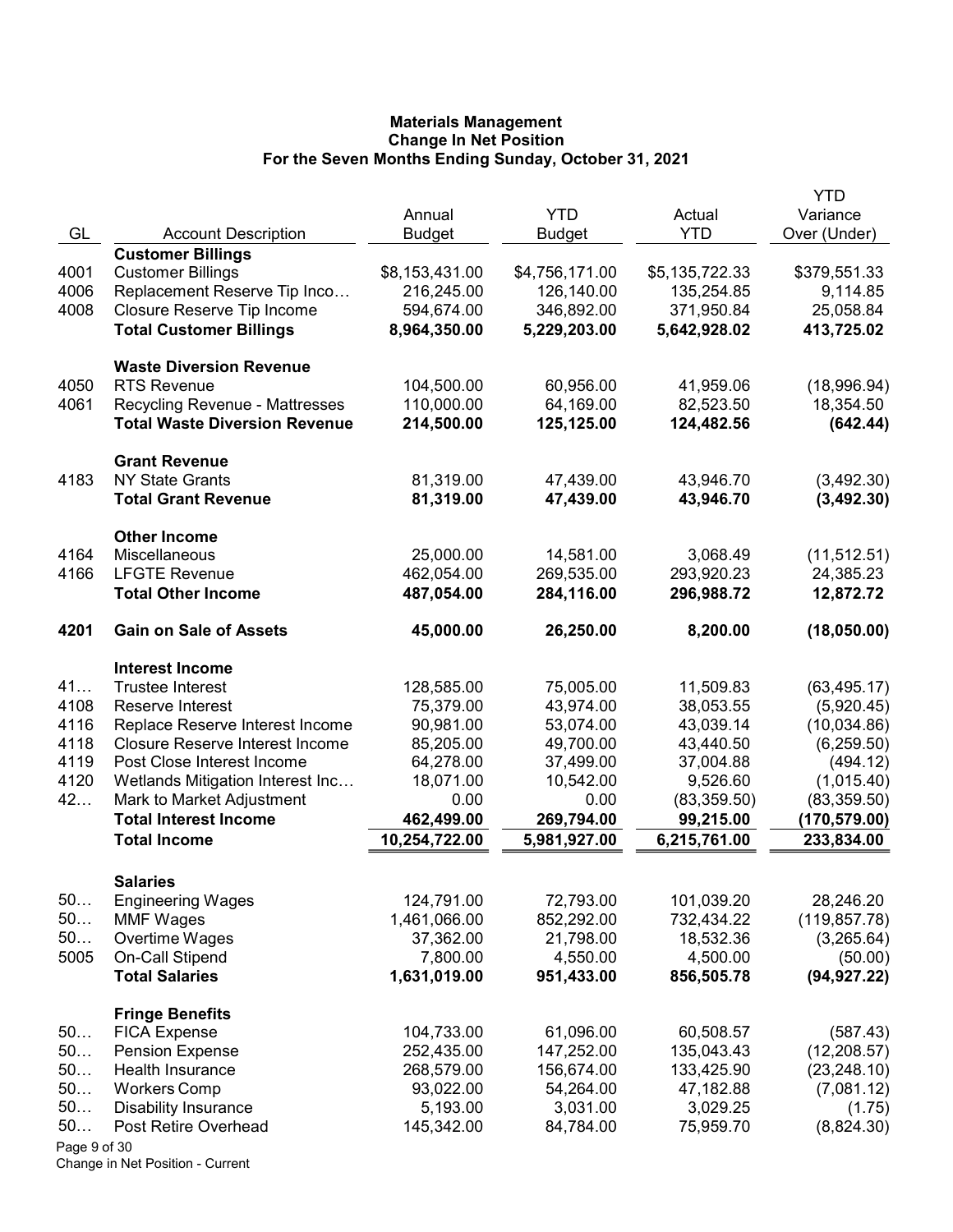|      |                                           |               |               |            | <b>YTD</b>   |
|------|-------------------------------------------|---------------|---------------|------------|--------------|
|      |                                           | Annual        | <b>YTD</b>    | Actual     | Variance     |
| GL   | <b>Account Description</b>                | <b>Budget</b> | <b>Budget</b> | <b>YTD</b> | Over (Under) |
| 5054 | <b>Employee Physicals &amp; Screening</b> | 8,000.00      | 4,669.00      | 3,912.40   | (756.60)     |
|      | <b>Total Fringe Benefits</b>              | 877,304.00    | 511,770.00    | 459,062.13 | (52, 707.87) |
|      |                                           |               |               |            |              |
|      | <b>Operations &amp; Maintenance</b>       |               |               |            |              |
| 5062 | Third Party Temporary - O&M               | 20,000.00     | 11,668.93     | 0.00       | (11,668.93)  |
| 5403 | <b>Safety Equipment &amp; Supplies</b>    | 14,000.00     | 8,169.00      | 8,039.31   | (129.69)     |
| 5702 | Large Parts                               | 115,643.34    | 67,458.65     | 67,662.41  | 203.76       |
| 5703 | <b>Small Equipment</b>                    | 21,000.00     | 12,250.00     | 1,503.50   | (10, 746.50) |
| 5704 | O&M Supplies                              | 20,000.00     | 11,669.00     | 9,685.13   | (1,983.87)   |
| 5708 | Fuels                                     | 250,000.00    | 145,831.00    | 172,796.71 | 26,965.71    |
| 5710 | Lubricants                                | 20,000.00     | 11,669.00     | 6,324.90   | (5,344.10)   |
| 5712 | Purchased Maintenance & Repair            | 80,000.00     | 46,669.00     | 23,857.60  | (22, 811.40) |
| 5716 | <b>Equipment Rental</b>                   | 15,000.00     | 8,750.00      | 10,933.34  | 2,183.34     |
| 5718 | Tires                                     | 20,000.00     | 11,669.00     | 10,366.30  | (1,302.70)   |
| 5770 | Other Tool, Equip & O&M                   | 5,000.00      | 2,919.00      | 2,322.05   | (596.95)     |
| 5815 | Chemicals                                 | 11,000.00     | 6,419.00      | 5,378.20   | (1,040.80)   |
| 5818 | Leachate System Expense                   | 15,000.00     | 8,750.00      | 14,775.50  | 6,025.50     |
| 5820 | <b>LFG Maintenance</b>                    | 69,156.00     | 40,341.00     | 21,851.65  | (18, 489.35) |
| 5870 | <b>Natural Habitat Enhancements</b>       | 50,000.00     | 29,169.00     | 35,402.90  | 6,233.90     |
| 5932 | <b>Monitoring &amp; Testing</b>           | 161,904.00    | 94,441.69     | 54,912.25  | (39, 529.44) |
| 6008 | <b>Contract Hauling</b>                   | 20,000.00     | 11,666.62     | 0.00       | (11,666.62)  |
|      | Total O & M                               | 907,703.34    | 529,509.89    | 445,811.75 | (83, 698.14) |
|      |                                           |               |               |            |              |
|      | <b>Recycling Transfer Station</b>         |               |               |            |              |
| 50   | <b>Material Reprocessing Wages</b>        | 235,603.00    | 137,438.00    | 115,355.96 | (22,082.04)  |
| 50   | <b>Material Reprocessing OT</b>           | 6,419.00      | 3,745.00      | 6,049.71   | 2,304.71     |
| 50   | <b>FICA Expense</b>                       | 16,273.00     | 9,492.00      | 8,250.54   | (1,241.46)   |
| 50   | <b>Pension Expense</b>                    | 32,531.00     | 18,977.00     | 14,316.79  | (4,660.21)   |
| 50   | Health Insurance                          | 29,297.00     | 17,087.00     | 11,783.70  | (5,303.30)   |
| 50   | <b>Workers Comp</b>                       | 18,663.00     | 10,885.00     | 9,685.18   | (1, 199.82)  |
| 50   | <b>Disability Insurance</b>               | 893.00        | 518.00        | 0.00       | (518.00)     |
| 50   | <b>Post Retire Overhead</b>               | 25,944.00     | 15,134.00     | 13,109.25  | (2,024.75)   |
| 6300 | RTS -Safety Equipment & Sup               | 2,500.00      | 1,456.00      | 1,317.20   | (138.80)     |
| 6305 | RTS - Large Parts                         | 7,500.00      | 4,375.00      | 3,446.22   | (928.78)     |
| 6310 | RTS - Small Equipment                     | 4,000.00      | 2,331.00      | 471.95     | (1,859.05)   |
| 6315 | RTS - O&M Supplies                        | 10,000.00     | 5,831.00      | 1,016.74   | (4,814.26)   |
| 6320 | RTS - Fuels                               | 10,000.00     | 5,831.00      | 2,600.34   | (3,230.66)   |
| 6325 | RTS - Purchased Maintenance               | 7,500.00      | 4,375.00      | 1,323.00   | (3,052.00)   |
| 6330 | <b>RTS - Contract Hauling</b>             | 75,820.00     | 44,228.38     | 11,572.50  | (32,655.88)  |
| 6335 | RTS - Office Supplies                     | 1,000.00      | 581.00        | 14.13      | (566.87)     |
| 6340 | RTS - Cellular Services                   | 1,050.00      | 616.00        | 0.00       | (616.00)     |
| 6345 | RTS - Other Communications                | 2,400.00      | 1,400.00      | 874.75     | (525.25)     |
| 6350 | RTS - Office Equipment Mainte             | 500.00        | 294.00        | 0.00       | (294.00)     |
| 6355 | RTS - Employee Mileage Reim               | 50.00         | 28.00         | 0.00       | (28.00)      |
| 6360 | RTS - Employee Uniforms                   | 1,000.00      | 581.00        | 740.88     | 159.88       |
| 6365 | RTS - Gas & Electric                      | 6,000.00      | 3,500.00      | 2,825.44   | (674.56)     |
| 6370 | RTS - Propane                             | 4,000.00      | 2,331.00      | 1,129.68   | (1,201.32)   |
|      |                                           |               |               |            |              |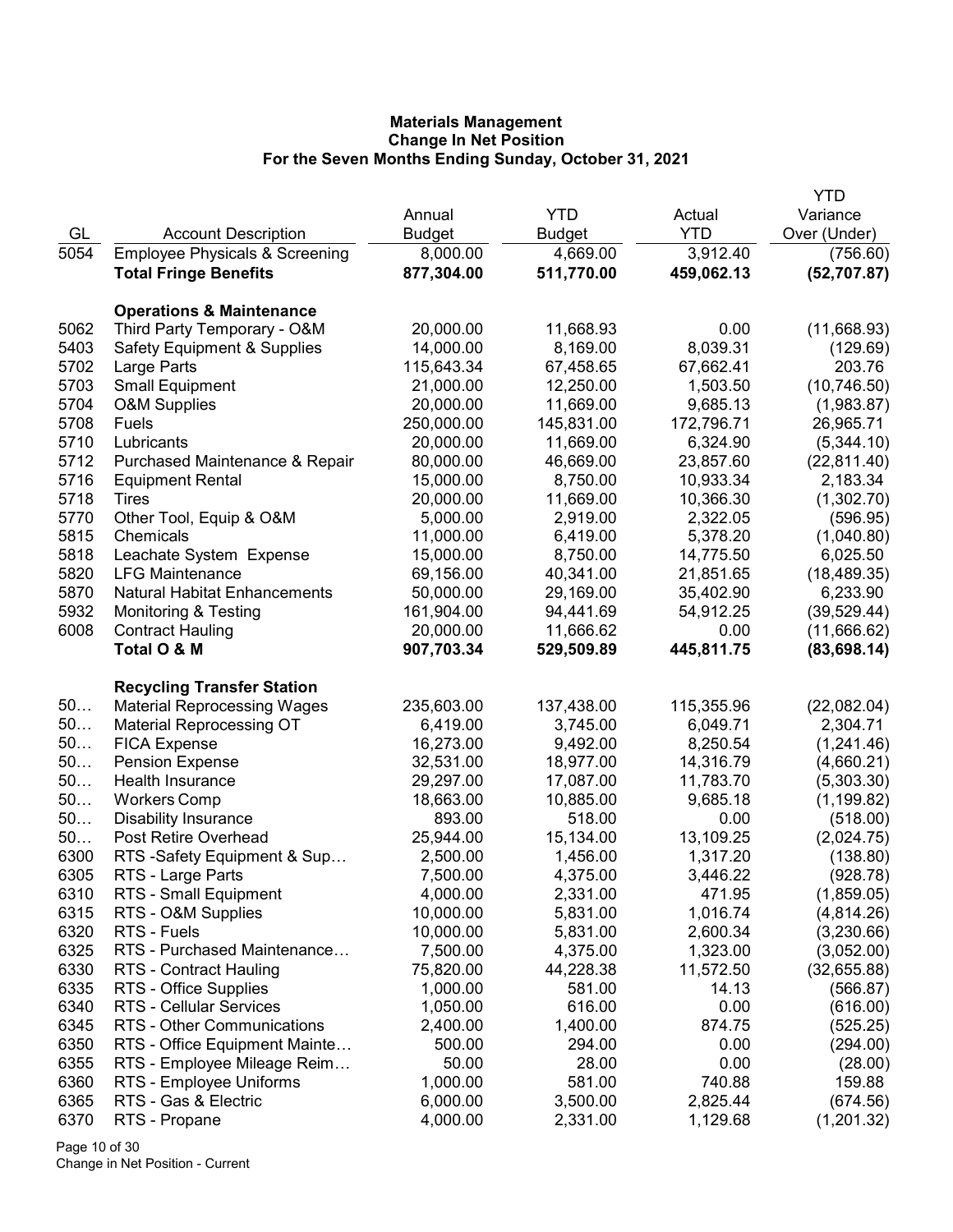|      |                                        |               |               |            | <b>YTD</b>    |
|------|----------------------------------------|---------------|---------------|------------|---------------|
|      |                                        | Annual        | <b>YTD</b>    | Actual     | Variance      |
| GL   | <b>Account Description</b>             | <b>Budget</b> | <b>Budget</b> | <b>YTD</b> | Over (Under)  |
| 6375 | RTS - Building Supplies                | 1,000.00      | 581.00        | 67.46      | (513.54)      |
| 6380 | RTS - Site Supplies                    | 1,000.00      | 581.00        | 0.00       | (581.00)      |
| 6385 | RTS - Building Maintenance &           | 3,000.00      | 1,750.00      | 0.00       | (1,750.00)    |
| 6390 | RTS - Site Maintenance & Repair        | 4,000.00      | 2,331.00      | 1,405.00   | (926.00)      |
| 6395 | RTS - Auto/Light Truck Rep. &          | 2,000.00      | 1,169.00      | 0.00       | (1, 169.00)   |
| 6400 | RTS - Auto/Light Truck Fuel            | 500.00        | 294.00        | 181.45     | (112.55)      |
| 6410 | RTS - Programming & Software           | 1,155.00      | 672.00        | 0.00       | (672.00)      |
|      | <b>Total Recycling Transfer Stati</b>  | 511,598.00    | 298,412.38    | 207,537.87 | (90, 874.51)  |
|      | <b>Waste Diversion</b>                 |               |               |            |               |
| 5125 | <b>Promotional Materials - RRR</b>     | 75,000.00     | 43,750.00     | 32,709.05  | (11,040.95)   |
| 6009 | Household Hazardous Waste              | 75,000.00     | 43,750.00     | 59,520.80  | 15,770.80     |
| 6011 | Recycling Incentive                    | 70,000.00     | 40,831.00     | 29,648.70  | (11, 182.30)  |
| 6012 | Recycling Incentive-County Ca          | 238,814.00    | 139,307.00    | 0.00       | (139, 307.00) |
| 6017 | <b>Book Debinding</b>                  | 3,000.00      | 1,750.00      | 60.00      | (1,690.00)    |
| 6018 | Mattress Recycling - All Counties      | 350,000.00    | 204,169.00    | 243,502.00 | 39,333.00     |
|      | <b>Total Waste Diversion</b>           | 811,814.00    | 473,557.00    | 365,440.55 | (108, 116.45) |
| 6002 | <b>Sewage Treatment</b>                | 603,000.00    | 351,750.00    | 223,214.28 | (128, 535.72) |
| 60   | <b>Closure &amp; Post Closure Care</b> | 744,157.00    | 434,091.00    | 389,931.38 | (44, 159.62)  |
| 6006 | <b>Host Community Benefits</b>         | 763,172.00    | 445,186.00    | 474,744.52 | 29,558.52     |
|      | <b>Office &amp; Administrative</b>     |               |               |            |               |
| 5053 | Misc Employee Costs                    | 1,000.00      | 581.00        | 359.00     | (222.00)      |
| 5104 | <b>Office Supplies</b>                 | 5,000.00      | 2,919.00      | 1,399.88   | (1,519.12)    |
| 5112 | Telephone                              | 8,500.00      | 4,956.00      | 4,749.00   | (207.00)      |
| 5114 | <b>Cellular Services</b>               | 6,750.00      | 3,941.00      | 3,635.75   | (305.25)      |
| 5120 | Dues & Subscriptions                   | 3,000.00      | 1,750.00      | 611.00     | (1, 139.00)   |
| 5122 | Public Info & Advertising              | 2,500.00      | 1,456.00      | 1,229.85   | (226.15)      |
| 5123 | <b>Promotional Materials</b>           | 3,000.00      | 1,752.31      | 0.00       | (1,752.31)    |
| 5130 | Office Equipment                       | 1,000.00      | 581.00        | 787.33     | 206.33        |
| 5132 | <b>Office Equip Maintenance</b>        | 1,200.00      | 700.00        | 0.00       | (700.00)      |
| 5202 | Employee Mileage Reimburse             | 7,500.00      | 4,372.69      | 4,355.68   | (17.01)       |
| 5204 | Empl. Meals & Incidental               | 1,800.00      | 1,050.00      | 0.00       | (1,050.00)    |
| 5206 | Empl. Lodging                          | 3,155.00      | 1,840.44      | 0.00       | (1,840.44)    |
| 5270 | <b>Travel &amp; Meeting Expense</b>    | 750.00        | 441.00        | 0.00       | (441.00)      |
| 5312 | <b>Continuing Education</b>            | 3,536.66      | 2,065.42      | 3,535.00   | 1,469.58      |
| 5370 | Training & Development                 | 9,965.00      | 5,815.25      | 7,576.75   | 1,761.50      |
| 5402 | <b>Employee Uniforms</b>               | 15,000.00     | 8,750.00      | 5,619.58   | (3, 130.42)   |
| 5508 | <b>Cleaning Services</b>               | 12,000.00     | 7,000.00      | 6,160.00   | (840.00)      |
| 6210 | <b>Trustee Fees</b>                    | 7,500.00      | 4,375.00      | 7,000.00   | 2,625.00      |
|      | <b>Total Office &amp; Admin</b>        | 93,156.66     | 54,346.11     | 47,018.82  | (7,327.29)    |
|      | <b>Utilities</b>                       |               |               |            |               |
| 5802 | Gas & Electric                         | 40,000.00     | 23,331.00     | 21,698.69  | (1,632.31)    |
| 5803 | Propane                                | 25,000.00     | 14,581.00     | 3,590.00   | (10,991.00)   |
|      | <b>Total Utilities</b>                 | 65,000.00     | 37,912.00     | 25,288.69  | (12, 623.31)  |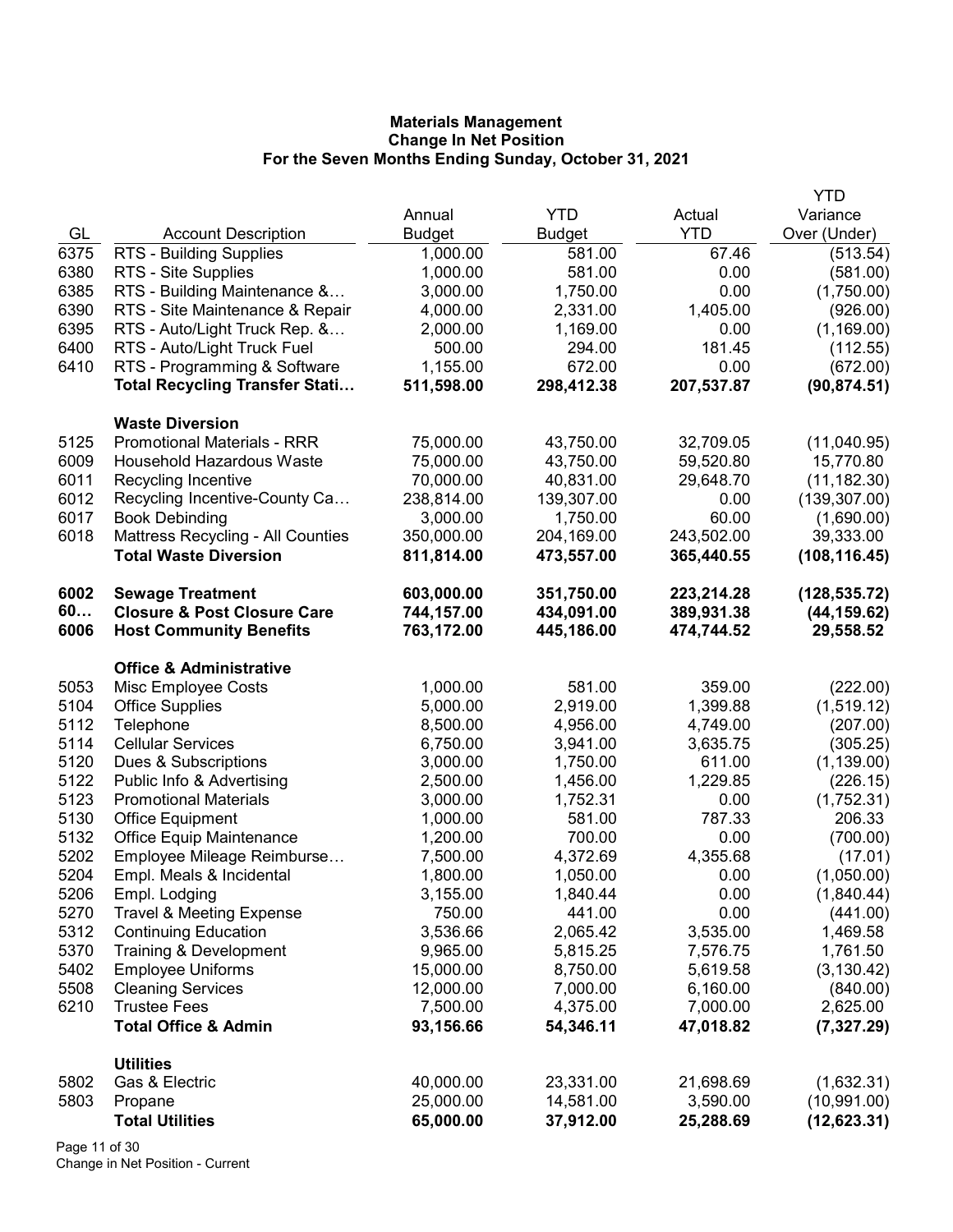|      |                                          |                |                |              | <b>YTD</b>    |
|------|------------------------------------------|----------------|----------------|--------------|---------------|
|      |                                          | Annual         | <b>YTD</b>     | Actual       | Variance      |
| GL   | <b>Account Description</b>               | <b>Budget</b>  | <b>Budget</b>  | <b>YTD</b>   | Over (Under)  |
|      | <b>Materials &amp; Supplies</b>          |                |                |              |               |
| 5806 | <b>Building Supplies</b>                 | 7,000.00       | 4,081.00       | 2,864.22     | (1,216.78)    |
| 5810 | <b>Site Supplies</b>                     | 33,000.00      | 19,247.62      | 14,805.91    | (4,441.71)    |
| 5824 | Sand, Gravel & Stone                     | 220,000.00     | 128,331.00     | 111,400.01   | (16,930.99)   |
| 5826 | Seed & Mulch                             | 35,000.00      | 20,419.00      | 31,044.00    | 10,625.00     |
|      | <b>Total Materials &amp; Supplies</b>    | 295,000.00     | 172,078.62     | 160,114.14   | (11, 964.48)  |
|      | <b>Professional Fees</b>                 |                |                |              |               |
| 5924 | Legal                                    | 14,500.00      | 8,456.00       | 2,033.75     | (6,422.25)    |
| 5926 | <b>Investment Banking Fees</b>           | 21,300.00      | 12,425.00      | 12,559.31    | 134.31        |
| 5970 | Consulting                               | 56,100.00      | 32,725.00      | 3,000.00     | (29, 725.00)  |
|      | <b>Total Professional Fees</b>           | 91,900.00      | 53,606.00      | 17,593.06    | (36,012.94)   |
|      |                                          |                |                |              |               |
|      | <b>Repairs &amp; Maintenance</b>         |                |                |              |               |
| 5804 | <b>Building Maintenance &amp; Repair</b> | 20,000.00      | 11,669.00      | 5,841.98     | (5,827.02)    |
|      | <b>Total Repairs &amp; Maintenance</b>   | 20,000.00      | 11,669.00      | 5,841.98     | (5,827.02)    |
|      | <b>Automobile</b>                        |                |                |              |               |
| 5603 | Auto/Light Truck Rental/Lease            | 14,400.00      | 8,400.00       | 8,066.66     | (333.34)      |
|      | <b>Total Automobile</b>                  | 14,400.00      | 8,400.00       | 8,066.66     | (333.34)      |
|      | Computer                                 |                |                |              |               |
| 5124 | <b>Computer Equipment</b>                | 18,700.00      | 10,906.00      | 4,488.47     | (6, 417.53)   |
| 5128 | Programming & Software                   | 7,500.00       | 4,375.00       | 0.00         | (4,375.00)    |
|      | <b>Total Computer</b>                    | 26,200.00      | 15,281.00      | 4,488.47     | (10, 792.53)  |
| 6114 | <b>Insurance</b>                         | 170,700.00     | 99,575.00      | 99,575.00    | 0.00          |
| 61   | <b>Admin Allocation</b>                  | 993,394.00     | 579,481.00     | 552,570.38   | (26,910.62)   |
| 61   | <b>Engineering Allocation</b>            | 30,524.00      | 17,808.00      | 17,370.33    | (437.67)      |
| 6208 | NYS Administrative Assessm               | 51,147.00      | 29,834.00      | 0.00         | (29, 834.00)  |
| 7032 | <b>Depreciation</b>                      | 3,537,500.00   | 2,063,544.00   | 1,958,588.53 | (104, 955.47) |
| 6202 | <b>Interest Expense</b>                  | 658,144.00     | 383,915.00     | 341,117.42   | (42, 797.58)  |
| 6901 | Contingency                              | 30,000.00      | 17,500.00      | 0.00         | (17,500.00)   |
|      | <b>Total Expenses</b>                    | 12,926,833.00  | 7,540,659.00   | 6,659,881.74 | (880, 777.26) |
|      |                                          |                |                |              |               |
|      | <b>Change in Net Position</b>            | (2,672,111.00) | (1,558,732.00) | (444,120.74) | 1,114,611.26  |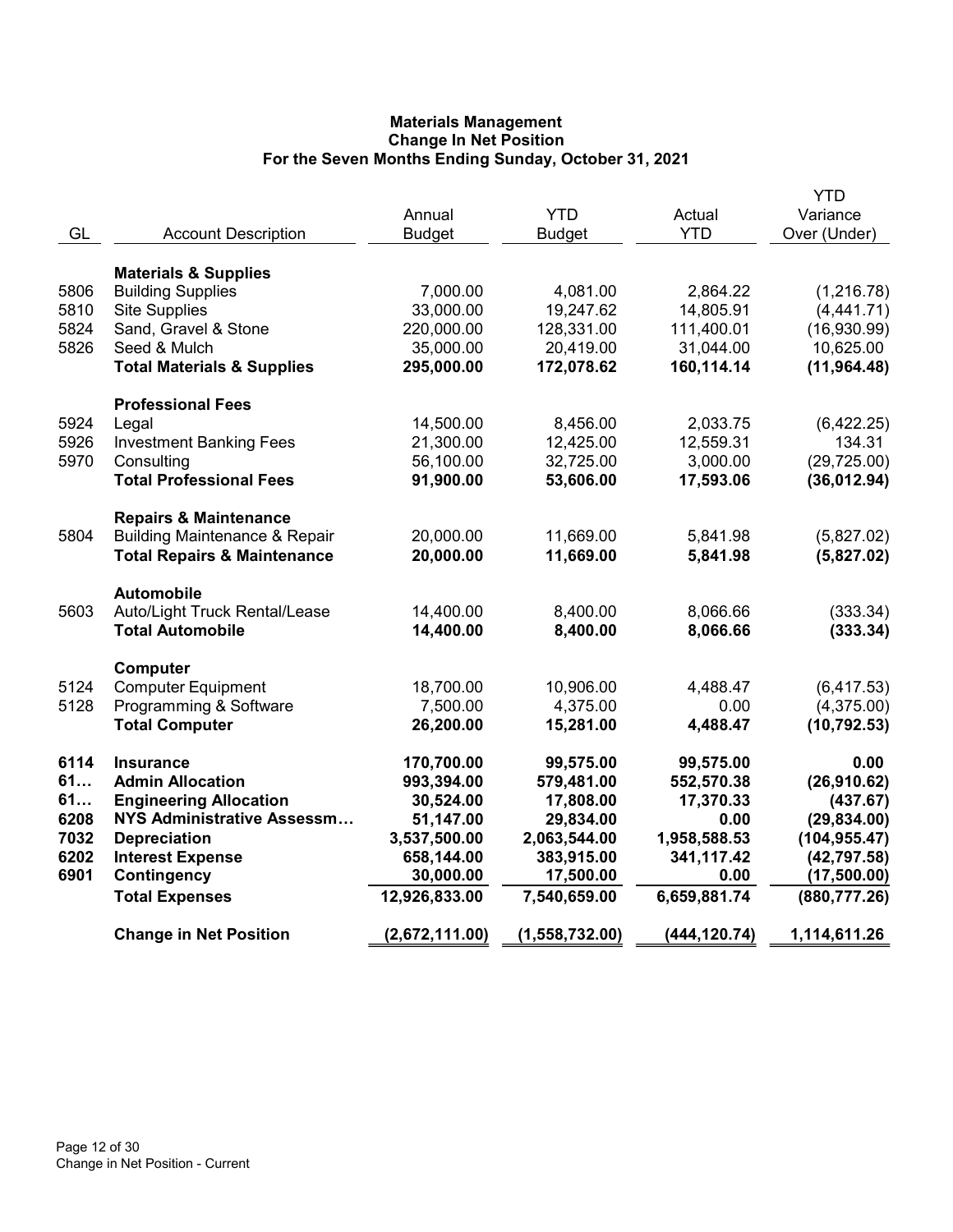# **Telecommunications** Change In Net Position For the Seven Months Ending Sunday, October 31, 2021

| GL            | <b>Account Description</b>                                    | Annual<br><b>Budget</b> | <b>YTD</b><br><b>Budget</b> | Actual<br><b>YTD</b>    | YTD<br>Variance<br>Over (Under) |
|---------------|---------------------------------------------------------------|-------------------------|-----------------------------|-------------------------|---------------------------------|
|               | <b>Customer Billings</b>                                      |                         |                             |                         |                                 |
| 4001          | <b>Customer Billings</b>                                      | \$5,664,117.00          | \$3,304,070.00              | \$3,361,801.68          | \$57,731.68                     |
| 4004          | Dark Fiber Billings                                           | 591,569.00              | 345,079.00                  | 390,307.16              | 45,228.16                       |
|               | <b>Total Customer Billings</b>                                | 6,255,686.00            | 3,649,149.00                | 3,752,108.84            | 102,959.84                      |
|               | <b>Grant Revenue</b>                                          |                         |                             |                         |                                 |
| 4181          | <b>Federal Grant Income</b>                                   | 200,000.00              | 116,669.00                  | 0.00                    | (116, 669.00)                   |
|               | <b>Total Grant Revenue</b>                                    | 200,000.00              | 116,669.00                  | 0.00                    | (116, 669.00)                   |
|               | <b>Other Income</b>                                           |                         |                             |                         |                                 |
| 4164          | Miscellaneous                                                 | 47,050.00               | 27,447.00                   | 2,251.06                | (25, 195.94)                    |
|               | <b>Total Other Income</b>                                     | 47,050.00               | 27,447.00                   | 2,251.06                | (25, 195.94)                    |
|               | <b>Interest Income</b>                                        |                         |                             |                         |                                 |
| 4102          | Investment Interest Income                                    | 9,773.00                | 5,698.00                    | 5,840.00                | 142.00                          |
| 4108          | Reserve Interest                                              | 84,786.00               | 49,462.00                   | 33,346.58               | (16, 115.42)                    |
| 42            | Mark to Market Adjustment                                     | 0.00                    | 0.00                        | (2,280.00)              | (2,280.00)                      |
|               | <b>Total Interest Income</b>                                  | 94,559.00               | 55,160.00                   | 36,906.58               | (18, 253.42)                    |
|               | <b>Total Income</b>                                           | 6,597,295.00            | 3,848,425.00                | 3,791,266.48            | (57, 158.52)                    |
|               | <b>Salaries</b>                                               |                         |                             |                         |                                 |
| 50            | <b>Engineering Wages</b>                                      | 28,644.00               | 16,709.00                   | 21,717.69               | 5,008.69                        |
| 50            | <b>Technology Wages</b>                                       | 1,269,135.00            | 740,327.00                  | 708,867.21              | (31, 459.79)                    |
| 50            | <b>MMF Wages</b>                                              | 0.00                    | 0.00                        | 9,711.77                | 9,711.77                        |
| 50            | Overtime Wages                                                | 2,500.00                | 1,456.00                    | 809.77                  | (646.23)                        |
|               | <b>Total Salaries</b>                                         | 1,300,279.00            | 758,492.00                  | 741,106.44              | (17, 385.56)                    |
|               | <b>Fringe Benefits</b>                                        |                         |                             |                         |                                 |
| 50            | <b>FICA Expense</b>                                           | 92,438.00               | 53,921.00                   | 53,788.45               | (132.55)                        |
| 50            | <b>Pension Expense</b>                                        | 172,232.00              | 100,471.00                  | 110,977.30              | 10,506.30                       |
| 50            | Health Insurance                                              | 92,741.00               | 54,096.00                   | 52,802.05               | (1,293.95)                      |
| 50            | <b>Workers Comp</b>                                           | 2,437.00                | 1,421.00                    | 2,042.64                | 621.64                          |
| 50            | <b>Disability Insurance</b>                                   | 2,204.00                | 1,288.00                    | 1,285.69                | (2.31)                          |
| 50            | Post Retire Overhead                                          | 69,552.00               | 40,572.00                   | 43,911.06               | 3,339.06                        |
| 5054          | <b>Employee Physicals &amp; Screening</b>                     | 500.00                  | 294.00                      | 0.00                    | (294.00)                        |
|               | <b>Total Fringe Benefits</b>                                  | 432,104.00              | 252,063.00                  | 264,807.19              | 12,744.19                       |
|               | <b>Operations &amp; Maintenance</b>                           |                         |                             |                         |                                 |
| 5062          | Third Party Temporary - O&M                                   | 1,000.00                | 581.00                      | 0.00                    | (581.00)                        |
| 5133          | Equipment Maintenance Contr                                   | 340,194.00              | 198,450.00                  | 140,330.10              | (58, 119.90)                    |
| 5134          | <b>Maintenance Contracts</b>                                  | 155,800.00              | 90,881.00                   | 65,522.65               | (25, 358.35)                    |
| 5135          | <b>Underground Locating</b>                                   | 70,000.00               | 40,831.00                   | 31,730.94               | (9,100.06)                      |
| 5403          | <b>Safety Equipment &amp; Supplies</b>                        | 900.00                  | 525.00                      | 0.00                    | (525.00)                        |
| 5704          | <b>O&amp;M Supplies</b>                                       | 4,500.00                | 2,625.00                    | 2,333.76                | (291.24)                        |
| 5712<br>5720  | Purchased Maintenance & Repair<br><b>Offnet Circuit Lease</b> | 55,000.00<br>677,772.00 | 32,081.00<br>395,367.00     | 14,430.35<br>376,438.10 | (17,650.65)                     |
| 5770          | Other Tool, Equip & O&M                                       | 6,000.00                | 3,500.00                    | 0.00                    | (18,928.90)<br>(3,500.00)       |
| Page 13 of 30 |                                                               |                         |                             |                         |                                 |
|               |                                                               |                         |                             |                         |                                 |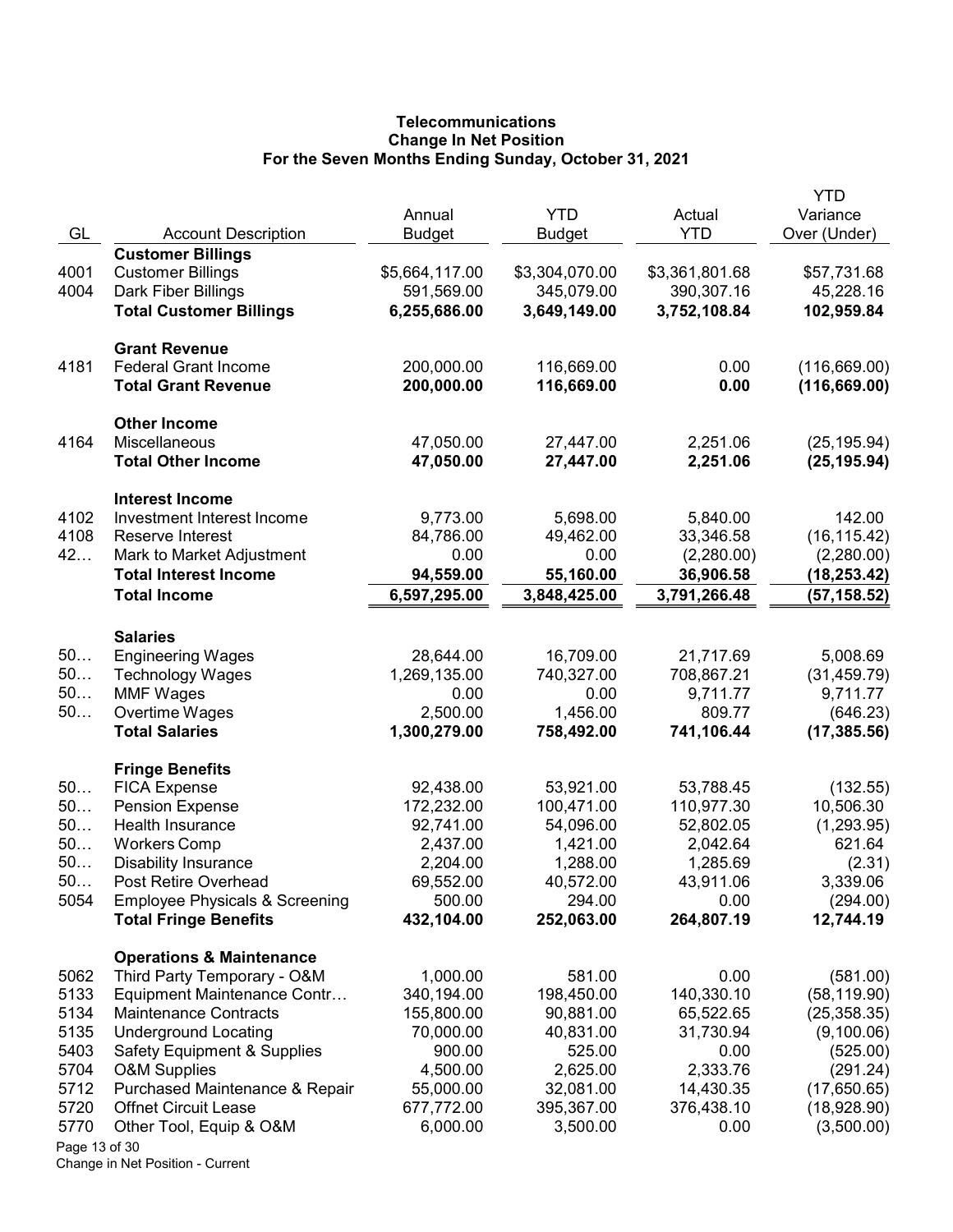# **Telecommunications** Change In Net Position For the Seven Months Ending Sunday, October 31, 2021

|      |                                     |               |               |            | YTD           |
|------|-------------------------------------|---------------|---------------|------------|---------------|
|      |                                     | Annual        | <b>YTD</b>    | Actual     | Variance      |
| GL   | <b>Account Description</b>          | <b>Budget</b> | <b>Budget</b> | <b>YTD</b> | Over (Under)  |
| 5830 | <b>Collo Expense</b>                | 171,720.00    | 100,170.00    | 79,069.66  | (21, 100.34)  |
| 5834 | Permitting                          | 6,000.00      | 3,500.00      | 4,622.99   | 1,122.99      |
| 5835 | <b>NYS DOT Fee</b>                  | 10,000.00     | 5,831.00      | 1,873.00   | (3,958.00)    |
| 5836 | <b>Pole Attachment Fees</b>         | 310,643.00    | 181,209.00    | 72,571.48  | (108, 637.52) |
| 5838 | <b>Conduit Lease</b>                | 22,195.00     | 12,950.00     | 10,240.18  | (2,709.82)    |
|      | Total O & M                         | 1,831,724.00  | 1,068,501.00  | 799,163.21 | (269, 337.79) |
|      | <b>Office &amp; Administrative</b>  |               |               |            |               |
| 5053 | Misc Employee Costs                 | 2,400.00      | 1,400.00      | 107.02     | (1,292.98)    |
| 5102 | <b>Office Rent</b>                  | 44,279.00     | 25,830.00     | 19,735.00  | (6,095.00)    |
| 5104 | <b>Office Supplies</b>              | 2,200.00      | 1,281.00      | 123.44     | (1, 157.56)   |
| 5110 | Postage & Shipping                  | 1,000.00      | 581.00        | 54.87      | (526.13)      |
| 5112 | Telephone                           | 11,500.00     | 6,706.00      | 6,909.89   | 203.89        |
| 5114 | <b>Cellular Services</b>            | 5,600.00      | 3,269.00      | 2,678.93   | (590.07)      |
| 5118 | <b>Other Communications</b>         | 1,600.00      | 931.00        | 836.15     | (94.85)       |
| 5120 | Dues & Subscriptions                | 500.00        | 294.00        | 0.00       | (294.00)      |
| 5122 | Public Info & Advertising           | 2,000.00      | 1,169.00      | 0.00       | (1, 169.00)   |
| 5123 | <b>Promotional Materials</b>        | 5,000.00      | 2,919.00      | 0.00       | (2,919.00)    |
| 5130 | <b>Office Equipment</b>             | 3,000.00      | 1,750.00      | 0.00       | (1,750.00)    |
| 5170 | <b>Other Office Expenses</b>        | 6,000.00      | 3,500.00      | 328.12     | (3, 171.88)   |
| 5172 | <b>Filing Fees</b>                  | 24,000.00     | 14,000.00     | 0.00       | (14,000.00)   |
| 5202 | Employee Mileage Reimburse          | 2,016.00      | 1,176.00      | 3.36       | (1, 172.64)   |
| 5204 | Empl. Meals & Incidental            | 8,500.00      | 4,956.00      | 618.35     | (4,337.65)    |
| 5206 | Empl. Lodging                       | 15,000.00     | 8,750.00      | 1,065.00   | (7,685.00)    |
| 5270 | <b>Travel &amp; Meeting Expense</b> | 500.00        | 294.00        | 0.00       | (294.00)      |
| 5370 | Training & Development              | 9,300.00      | 5,425.00      | 50.00      | (5,375.00)    |
| 5402 | <b>Employee Uniforms</b>            | 1,225.00      | 714.00        | 0.00       | (714.00)      |
| 5570 | <b>Other General Expense</b>        | 1,000.00      | 581.00        | 0.00       | (581.00)      |
|      | <b>Total Office &amp; Admin</b>     | 146,620.00    | 85,526.00     | 32,510.13  | (53,015.87)   |
|      | <b>Utilities</b>                    |               |               |            |               |
| 5802 | Gas & Electric                      | 5,000.00      | 2,919.00      | 2,935.23   | 16.23         |
|      | <b>Total Utilities</b>              | 5,000.00      | 2,919.00      | 2,935.23   | 16.23         |
|      | <b>Professional Fees</b>            |               |               |            |               |
| 5924 | Legal                               | 45,000.00     | 26,250.00     | 7,800.00   | (18, 450.00)  |
| 5926 | <b>Investment Banking Fees</b>      | 5,734.00      | 3,346.00      | 3,516.52   | 170.52        |
| 5970 | Consulting                          | 25,000.00     | 14,581.00     | 38,050.00  | 23,469.00     |
|      | <b>Total Professional Fees</b>      | 75,734.00     | 44,177.00     | 49,366.52  | 5,189.52      |
|      | <b>Automobile</b>                   |               |               |            |               |
| 5601 | Auto/Light Truck Rep. & Maint.      | 12,000.00     | 7,000.00      | 4,202.19   | (2,797.81)    |
| 5602 | <b>Auto/Light Truck Fuel</b>        | 22,000.00     | 12,831.00     | 7,405.47   | (5,425.53)    |
| 5603 | Auto/Light Truck Rental/Lease       | 58,000.00     | 33,831.00     | 33,833.31  | 2.31          |
| 5605 | Vehicle Ins                         | 12,100.00     | 7,056.00      | 7,058.31   | 2.31          |
|      | <b>Total Automobile</b>             | 104,100.00    | 60,718.00     | 52,499.28  | (8, 218.72)   |

Page 14 of 30 Change in Net Position - Current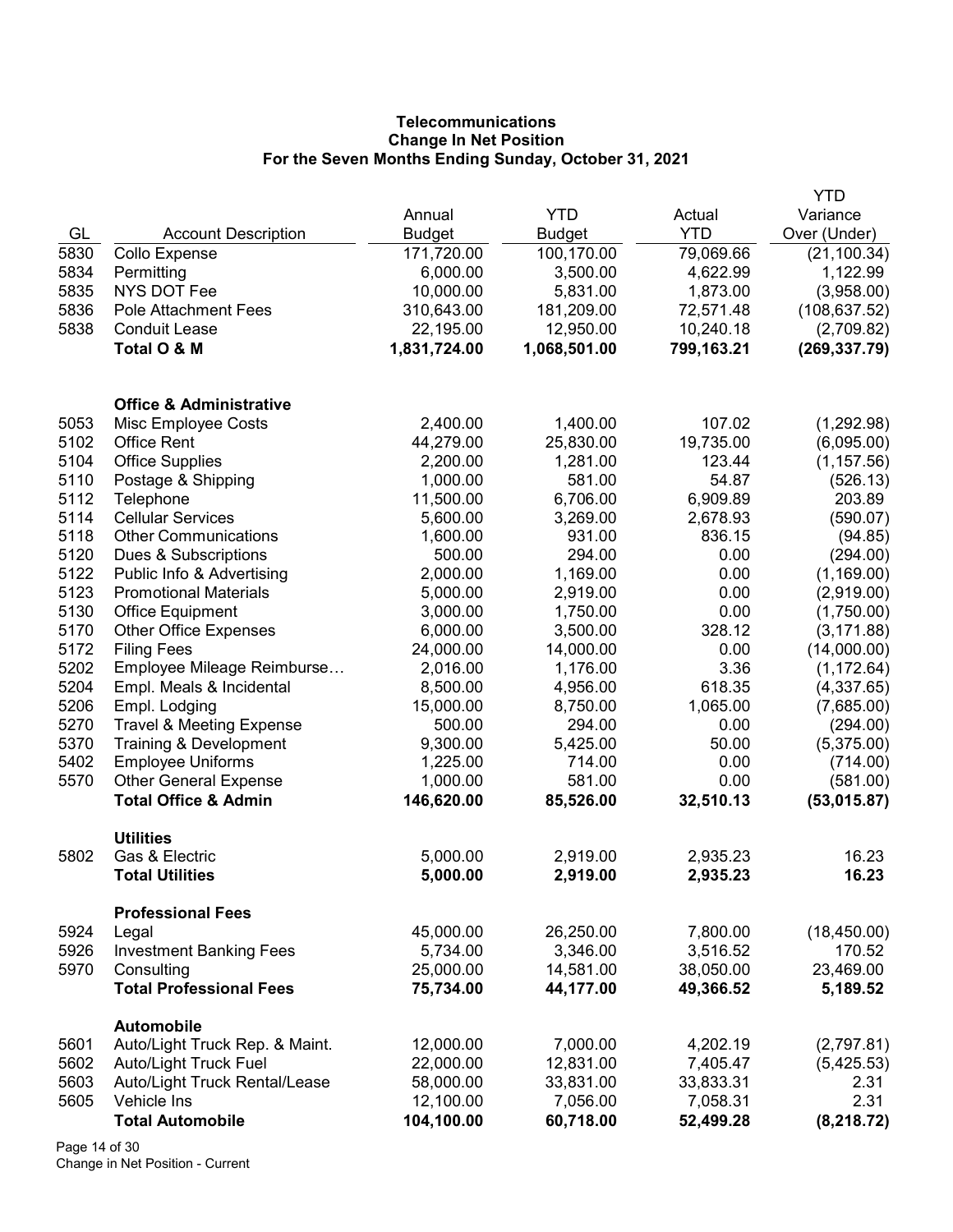# **Telecommunications** Change In Net Position For the Seven Months Ending Sunday, October 31, 2021

|      |                                   |                |                |              | YTD           |
|------|-----------------------------------|----------------|----------------|--------------|---------------|
|      |                                   | Annual         | <b>YTD</b>     | Actual       | Variance      |
| GL   | <b>Account Description</b>        | <b>Budget</b>  | <b>Budget</b>  | <b>YTD</b>   | Over (Under)  |
|      |                                   |                |                |              |               |
|      | Computer                          |                |                |              |               |
| 5124 | <b>Computer Equipment</b>         | 9,500.00       | 5,544.00       | 5,621.56     | 77.56         |
| 5128 | Programming & Software            | 18,750.00      | 10,941.00      | 14,451.94    | 3,510.94      |
|      | <b>Total Computer</b>             | 28,250.00      | 16,485.00      | 20,073.50    | 3,588.50      |
| 6122 | <b>Bad Debt Expense</b>           | 0.00           | 0.00           | (50.77)      | (50.77)       |
| 6114 | <b>Insurance</b>                  | 130,200.00     | 75,950.00      | 75,950.00    | 0.00          |
| 61   | <b>Admin Allocation</b>           | 617,820.00     | 360,395.00     | 347,102.42   | (13, 292.58)  |
| 61   | <b>Engineering Allocation</b>     | 11,730.00      | 6,846.00       | 7,597.66     | 751.66        |
| 6208 | <b>NYS Administrative Assessm</b> | 34,901.00      | 20,356.00      | 0.00         | (20, 356.00)  |
| 7032 | <b>Depreciation</b>               | 3,732,600.00   | 2,177,350.00   | 2,072,955.59 | (104, 394.41) |
| 6901 | Contingency                       | 25,000.00      | 14,581.00      | 0.00         | (14, 581.00)  |
|      | <b>Total Expenses</b>             | 8,476,062.00   | 4,944,359.00   | 4,466,016.40 | (478, 342.60) |
|      | <b>Change in Net Position</b>     | (1,878,767.00) | (1,095,934.00) | (674,749.92) | 421,184.08    |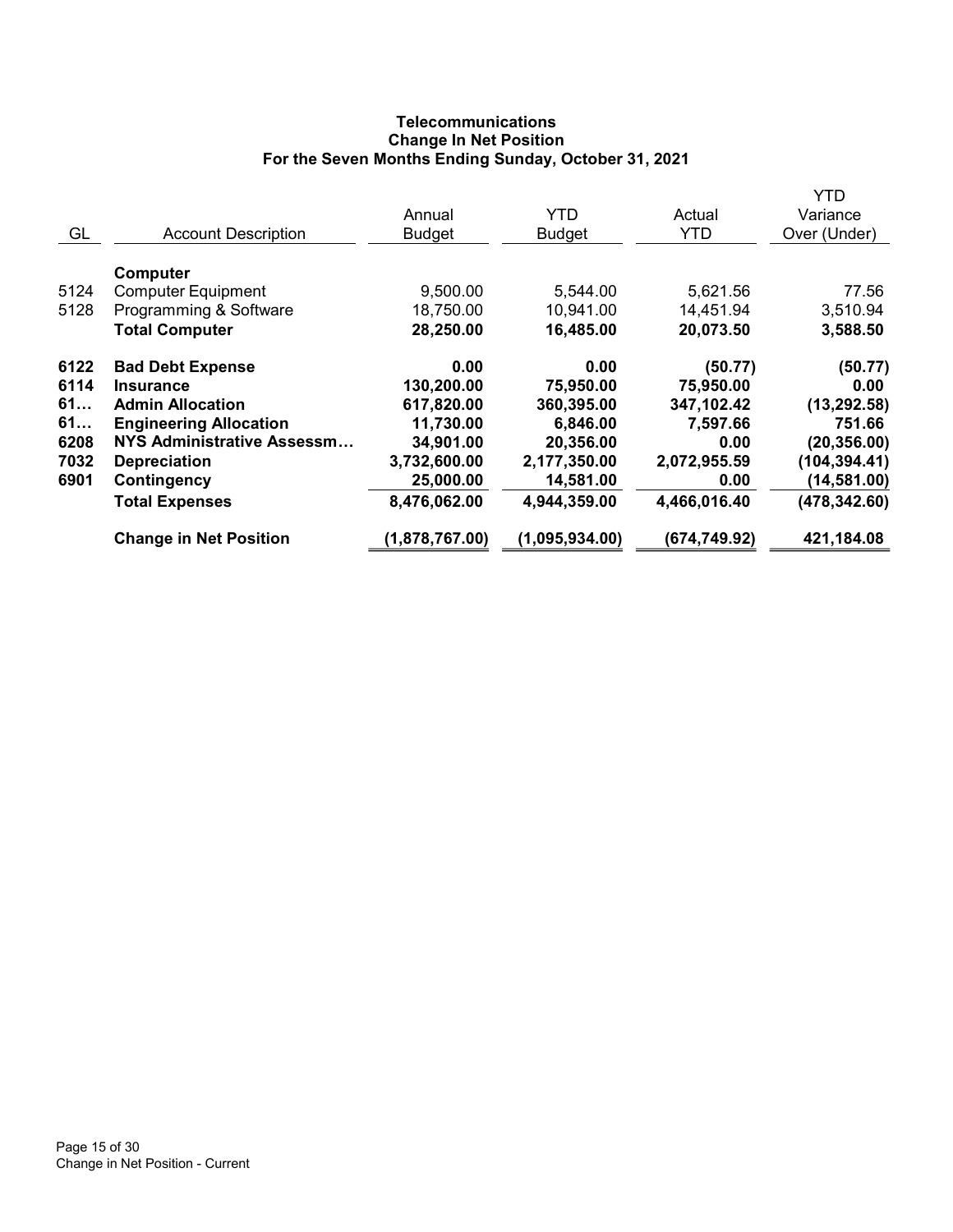#### Water Quality Change In Net Position For the Seven Months Ending Sunday, October 31, 2021

|               |                                           | Annual         | <b>YTD</b>     | Actual         | <b>YTD</b><br>Variance |
|---------------|-------------------------------------------|----------------|----------------|----------------|------------------------|
| GL            | <b>Account Description</b>                | <b>Budget</b>  | Budget         | <b>YTD</b>     | Over (Under)           |
|               | <b>Customer Billings</b>                  |                |                |                |                        |
| 4001          | <b>Customer Billings</b>                  | \$5,775,764.00 | \$3,369,198.00 | \$3,545,663.79 | \$176,465.79           |
| 4005          | <b>Capital Billings</b>                   | 278,587.00     | 162,512.00     | 162,508.95     | (3.05)                 |
|               | <b>Total Customer Billings</b>            | 6,054,351.00   | 3,531,710.00   | 3,708,172.74   | 176,462.74             |
|               | <b>Grant Revenue</b>                      |                |                |                |                        |
| 4181          | <b>Federal Grant Income</b>               | 900,000.00     | 525,000.00     | 607,087.50     | 82,087.50              |
|               | <b>Total Grant Revenue</b>                | 900,000.00     | 525,000.00     | 607,087.50     | 82,087.50              |
|               | <b>Other Income</b>                       |                |                |                |                        |
| 4164          | Miscellaneous                             | 7,129.00       | 4,158.00       | 4,158.56       | 0.56                   |
|               | <b>Total Other Income</b>                 | 7,129.00       | 4,158.00       | 4,158.56       | 0.56                   |
|               | <b>Interest Income</b>                    |                |                |                |                        |
| 4102          | Investment Interest Income                | 2,000.00       | 1,169.00       | 1,484.70       | 315.70                 |
| 4108          | Reserve Interest                          | 42,900.00      | 25,025.00      | 15,517.43      | (9,507.57)             |
| 42            | Mark to Market Adjustment                 | 0.00           | 0.00           | (15, 574.15)   | (15, 574.15)           |
|               | <b>Total Interest Income</b>              | 44,900.00      | 26,194.00      | 1,427.98       | (24, 766.02)           |
|               | <b>Total Income</b>                       | 7,006,380.00   | 4,087,062.00   | 4,320,846.78   | 233,784.78             |
|               | <b>Salaries</b>                           |                |                |                |                        |
| 50            | <b>Engineering Wages</b>                  | 105,064.00     | 61,285.00      | 79,075.40      | 17,790.40              |
| 50            | <b>Regional Development Wages</b>         | 0.00           | 0.00           | 188.70         | 188.70                 |
| 50            | <b>MMF Wages</b>                          | 0.00           | 0.00           | 10,672.10      | 10,672.10              |
| 50            | WQ Wages                                  | 1,040,560.00   | 606,991.00     | 596,022.47     | (10,968.53)            |
| 50            | Overtime Wages                            | 126,312.00     | 73,682.00      | 68,621.74      | (5,060.26)             |
| 5005          | On-Call Stipend                           | 18,000.00      | 10,500.00      | 9,000.00       | (1,500.00)             |
|               | <b>Total Salaries</b>                     | 1,289,936.00   | 752,458.00     | 763,580.41     | 11,122.41              |
|               | <b>Fringe Benefits</b>                    |                |                |                |                        |
| 50            | <b>FICA Expense</b>                       | 84,579.00      | 49,343.00      | 53,514.51      | 4,171.51               |
| 50            | <b>Pension Expense</b>                    | 191,294.00     | 111,594.00     | 110,776.85     | (817.15)               |
| 50            | Health Insurance                          | 187,066.00     | 109,123.00     | 108,971.99     | (151.01)               |
| 50.           | <b>Workers Comp</b>                       | 75,778.00      | 44,205.00      | 44,499.26      | 294.26                 |
| 50            | <b>Disability Insurance</b>               | 3,712.00       | 2,163.00       | 2,165.31       | 2.31                   |
| 50            | Post Retire Overhead                      | 107,860.00     | 62,923.00      | 64,773.21      | 1,850.21               |
| 5054          | <b>Employee Physicals &amp; Screening</b> | 5,000.00       | 2,919.00       | 3,054.50       | 135.50                 |
|               | <b>Total Fringe Benefits</b>              | 655,289.00     | 382,270.00     | 387,755.63     | 5,485.63               |
|               | <b>Operations &amp; Maintenance</b>       |                |                |                |                        |
| 5403          | <b>Safety Equipment &amp; Supplies</b>    | 7,500.00       | 4,375.00       | 2,219.27       | (2, 155.73)            |
| 5704          | <b>O&amp;M Supplies</b>                   | 500.00         | 294.00         | 0.00           | (294.00)               |
| 5706          | Shop Tools                                | 11,700.00      | 6,827.31       | 1,718.38       | (5, 108.93)            |
| 5770          | Other Tool, Equip & O&M                   | 500.00         | 294.00         | 0.00           | (294.00)               |
| 5815          | Chemicals                                 | 62,000.00      | 36,169.00      | 40,495.50      | 4,326.50               |
| 5902          | Lab Fees                                  | 8,600.00       | 5,019.00       | 3,510.00       | (1,509.00)             |
| 6010          | <b>Cape Vincent Reserve</b>               | 700.00         | 406.00         | 700.00         | 294.00                 |
| Page 16 of 30 |                                           |                |                |                |                        |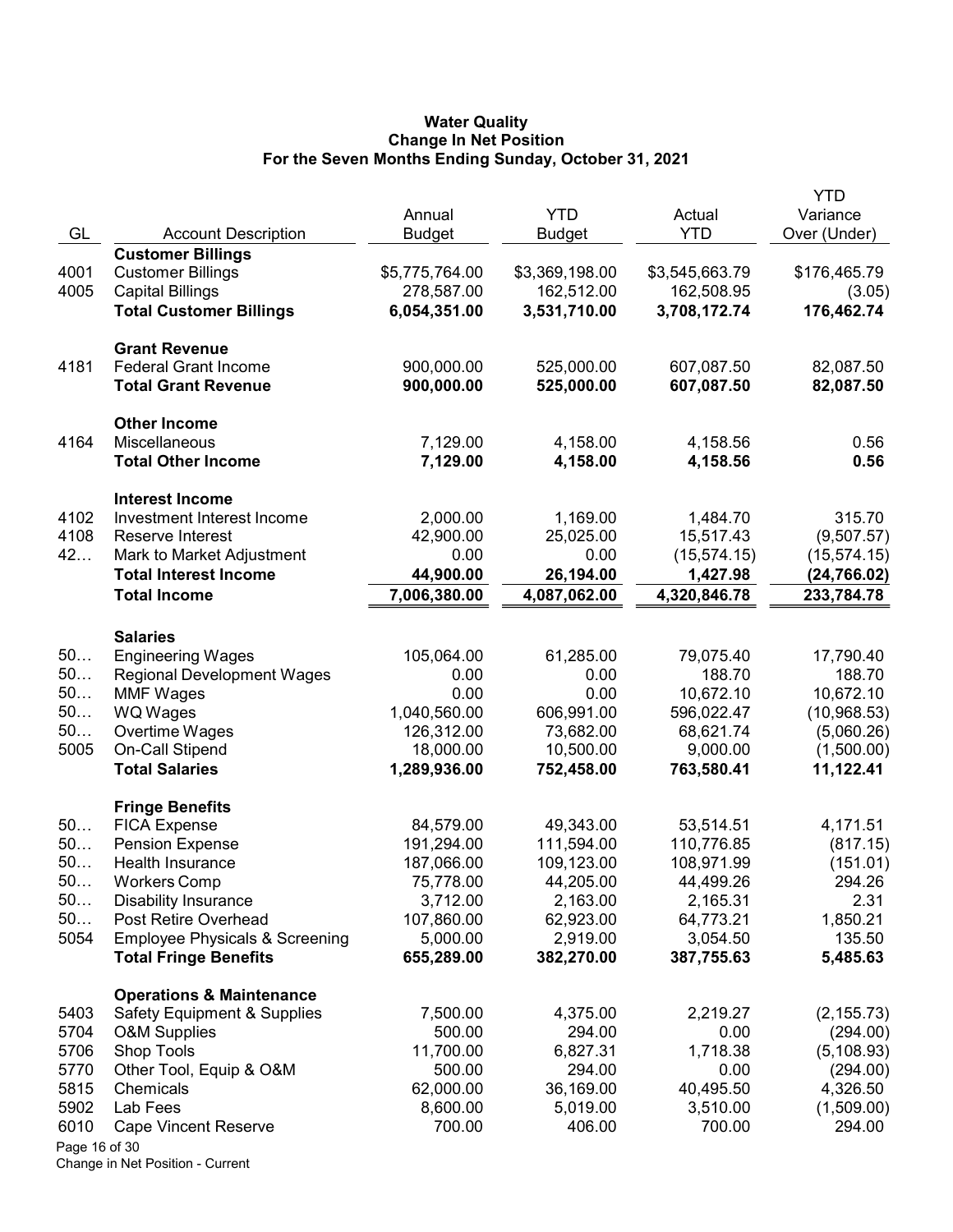## Water Quality Change In Net Position For the Seven Months Ending Sunday, October 31, 2021

|      |                                          |               |               |            | <b>YTD</b>   |
|------|------------------------------------------|---------------|---------------|------------|--------------|
|      |                                          | Annual        | <b>YTD</b>    | Actual     | Variance     |
| GL   | <b>Account Description</b>               | <b>Budget</b> | <b>Budget</b> | <b>YTD</b> | Over (Under) |
| 8090 | <b>Purchases for Resale</b>              | 50,000.00     | 29,169.00     | 13,871.65  | (15, 297.35) |
|      | Total O & M                              | 141,500.00    | 82,553.31     | 62,514.80  | (20, 038.51) |
| 6002 | <b>Sewage Treatment</b>                  | 1,234,029.00  | 719,852.00    | 709,303.33 | (10, 548.67) |
| 6004 | <b>Water Purchases</b>                   | 752,520.00    | 438,977.00    | 481,099.24 | 42,122.24    |
|      | <b>Office &amp; Administrative</b>       |               |               |            |              |
| 5053 | Misc Employee Costs                      | 100.00        | 56.00         | 211.67     | 155.67       |
| 5104 | <b>Office Supplies</b>                   | 5,500.00      | 3,206.00      | 1,820.66   | (1,385.34)   |
| 5110 | Postage & Shipping                       | 1,000.00      | 581.00        | 210.71     | (370.29)     |
| 5112 | Telephone                                | 10,000.00     | 5,831.00      | 4,387.04   | (1,443.96)   |
| 5114 | <b>Cellular Services</b>                 | 13,900.00     | 8,106.00      | 7,041.21   | (1,064.79)   |
| 5120 | Dues & Subscriptions                     | 1,500.00      | 875.00        | 763.00     | (112.00)     |
| 5122 | Public Info & Advertising                | 2,731.00      | 1,596.00      | 103.00     | (1,493.00)   |
| 5130 | <b>Office Equipment</b>                  | 1,000.00      | 581.00        | 767.94     | 186.94       |
| 5202 | Employee Mileage Reimburse               | 1,100.00      | 644.00        | 526.96     | (117.04)     |
| 5204 | Empl. Meals & Incidental                 | 2,500.00      | 1,456.00      | 177.24     | (1,278.76)   |
| 5206 | Empl. Lodging                            | 5,000.00      | 2,919.00      | 836.00     | (2,083.00)   |
| 5270 | <b>Travel &amp; Meeting Expense</b>      | 300.00        | 175.00        | 0.00       | (175.00)     |
| 5370 | Training & Development                   | 8,000.00      | 4,669.00      | 4,656.00   | (13.00)      |
| 5402 | <b>Employee Uniforms</b>                 | 7,500.00      | 4,375.00      | 1,062.84   | (3,312.16)   |
| 5508 | <b>Cleaning Services</b>                 | 12,000.00     | 7,000.00      | 7,605.00   | 605.00       |
|      | <b>Total Office &amp; Admin</b>          | 72,131.00     | 42,070.00     | 30,169.27  | (11,900.73)  |
|      | <b>Utilities</b>                         |               |               |            |              |
| 5802 | Gas & Electric                           | 99,225.00     | 57,883.00     | 47,701.64  | (10, 181.36) |
|      | <b>Total Utilities</b>                   | 99,225.00     | 57,883.00     | 47,701.64  | (10, 181.36) |
|      | <b>Professional Fees</b>                 |               |               |            |              |
| 5924 | Legal                                    | 5,000.00      | 2,919.00      | 0.00       | (2,919.00)   |
| 5926 | <b>Investment Banking Fees</b>           | 1,963.00      | 1,148.00      | 1,248.49   | 100.49       |
| 5970 | Consulting                               | 5,800.00      | 3,383.31      | 5,800.00   | 2,416.69     |
|      | <b>Total Professional Fees</b>           | 12,763.00     | 7,450.31      | 7,048.49   | (401.82)     |
|      | <b>Repairs &amp; Maintenance</b>         |               |               |            |              |
| 5804 | <b>Building Maintenance &amp; Repair</b> | 28,000.00     | 16,331.00     | 8,651.35   | (7,679.65)   |
| 5808 | Site Maint & Repair                      | 35,500.00     | 20,706.00     | 13,070.68  | (7,635.32)   |
| 5812 | Pipeline Maintenance                     | 83,000.00     | 48,421.31     | 32,167.87  | (16, 253.44) |
|      | <b>Total Repairs &amp; Maintenance</b>   | 146,500.00    | 85,458.31     | 53,889.90  | (31, 568.41) |
|      | <b>Automobile</b>                        |               |               |            |              |
| 5601 | Auto/Light Truck Rep. & Maint.           | 19,000.00     | 11,081.00     | 7,182.26   | (3,898.74)   |
| 5602 | <b>Auto/Light Truck Fuel</b>             | 50,000.00     | 29,169.00     | 32,313.08  | 3,144.08     |
| 5603 | Auto/Light Truck Rental/Lease            | 132,200.00    | 77,119.00     | 70,366.67  | (6, 752.33)  |
| 5605 | Vehicle Ins                              | 27,900.00     | 16,275.00     | 16,275.00  | 0.00         |
|      | <b>Total Automobile</b>                  | 229,100.00    | 133,644.00    | 126,137.01 | (7,506.99)   |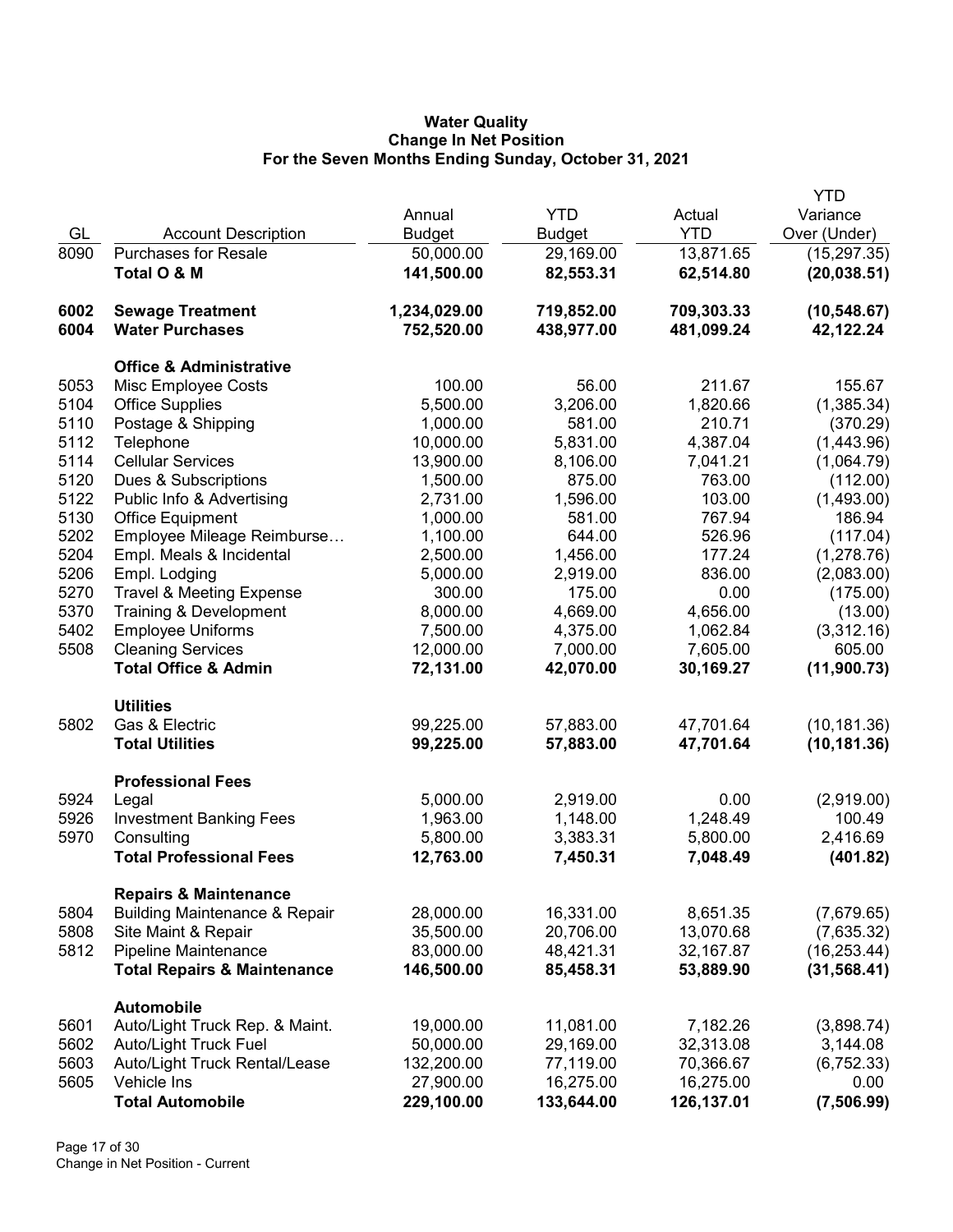## Water Quality Change In Net Position For the Seven Months Ending Sunday, October 31, 2021

|      |                               |               |               |              | <b>YTD</b>    |
|------|-------------------------------|---------------|---------------|--------------|---------------|
|      |                               | Annual        | <b>YTD</b>    | Actual       | Variance      |
| GL   | <b>Account Description</b>    | <b>Budget</b> | <b>Budget</b> | <b>YTD</b>   | Over (Under)  |
|      | <b>Computer</b>               |               |               |              |               |
| 5124 | <b>Computer Equipment</b>     | 12,500.00     | 7,294.00      | 3,789.56     | (3,504.44)    |
| 5128 | Programming & Software        | 7,602.00      | 4,438.00      | 2,910.00     | (1,528.00)    |
|      | <b>Total Computer</b>         | 20,102.00     | 11,732.00     | 6,699.56     | (5,032.44)    |
| 6114 | <b>Insurance</b>              | 86,600.00     | 50,519.00     | 50,516.69    | (2.31)        |
| 61   | <b>Admin Allocation</b>       | 500,817.00    | 292,145.00    | 281,833.10   | (10, 311.90)  |
| 61   | <b>Engineering Allocation</b> | 33,536.00     | 19,558.00     | 15,524.89    | (4,033.11)    |
| 6208 | NYS Administrative Assessm    | 31,828.00     | 18,571.00     | 0.00         | (18, 571.00)  |
| 7032 | <b>Depreciation</b>           | 801,700.00    | 467,663.00    | 444,203.29   | (23, 459.71)  |
| 7002 | Amortization                  | 24,400.00     | 14,231.00     | 14,213.96    | (17.04)       |
| 6202 | <b>Interest Expense</b>       | 56,806.00     | 33,138.00     | 6,015.76     | (27, 122.24)  |
|      | <b>Total Expenses</b>         | 6,188,782.00  | 3,610,172.93  | 3,488,206.97 | (121, 965.96) |
|      | <b>Change in Net Position</b> | 817,598.00    | 476,889.07    | 832,639.81   | 355,750.74    |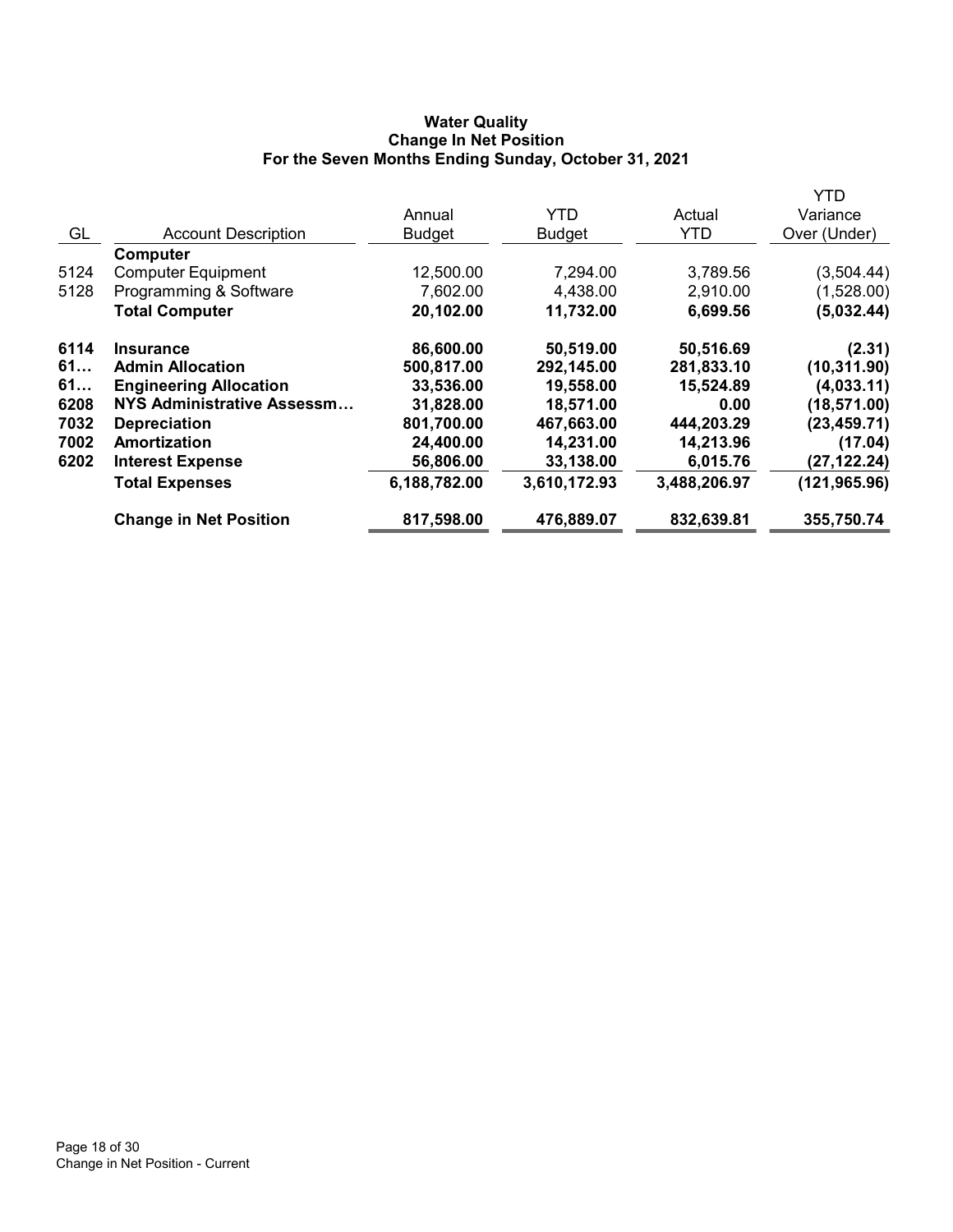#### Army Sewer Change In Net Position For the Seven Months Ending Sunday, October 31, 2021

| GL                                            | <b>Account Description</b>                                                                                                                                                                                                                             | Annual<br><b>Budget</b>                                                                             | <b>YTD</b><br>Budget                                                                              | Actual<br><b>YTD</b>                                                                              | <b>YTD</b><br>Variance<br>Over (Under)                                               |
|-----------------------------------------------|--------------------------------------------------------------------------------------------------------------------------------------------------------------------------------------------------------------------------------------------------------|-----------------------------------------------------------------------------------------------------|---------------------------------------------------------------------------------------------------|---------------------------------------------------------------------------------------------------|--------------------------------------------------------------------------------------|
| 4001                                          | <b>Customer Billings</b><br><b>Customer Billings</b><br><b>Total Customer Billings</b>                                                                                                                                                                 | \$2,779,184.00<br>2,779,184.00                                                                      | \$1,621,193.00<br>1,621,193.00                                                                    | \$1,600,533.25<br>1,600,533.25                                                                    | (\$20,659.75)<br>(20, 659.75)                                                        |
| 4164                                          | <b>Other Income</b><br>Miscellaneous<br><b>Total Other Income</b>                                                                                                                                                                                      | 7,129.00<br>7,129.00                                                                                | 4,158.00<br>4,158.00                                                                              | 4,158.56<br>4,158.56                                                                              | 0.56<br>0.56                                                                         |
| 4108<br>42                                    | <b>Interest Income</b><br>Reserve Interest<br>Mark to Market Adjustment<br><b>Total Interest Income</b><br><b>Total Income</b>                                                                                                                         | 27,800.00<br>0.00<br>27,800.00<br>2,814,113.00                                                      | 16,219.00<br>0.00<br>16,219.00<br>1,641,570.00                                                    | 10,040.69<br>(10,077.40)<br>(36.71)<br>1,604,655.10                                               | (6, 178.31)<br>(10, 077.40)<br>(16,255.71)<br>(36,914.90)                            |
| 50<br>50<br>50<br>50<br>50<br>5005            | <b>Salaries</b><br><b>Engineering Wages</b><br><b>Regional Development Wages</b><br><b>MMF Wages</b><br><b>WQ Wages</b><br>Overtime Wages<br><b>On-Call Stipend</b><br><b>Total Salaries</b>                                                           | 39,529.00<br>0.00<br>0.00<br>369,119.00<br>26,392.00<br>3,840.00<br>438,880.00                      | 23,058.00<br>0.00<br>0.00<br>215,320.00<br>15,393.00<br>2,240.00<br>256,011.00                    | 30,006.37<br>188.70<br>5,327.13<br>215,394.67<br>14,095.23<br>1,800.00<br>266,812.10              | 6,948.37<br>188.70<br>5,327.13<br>74.67<br>(1, 297.77)<br>(440.00)<br>10,801.10      |
| 50<br>50<br>50<br>50<br>50<br>50<br>5054      | <b>Fringe Benefits</b><br><b>FICA Expense</b><br><b>Pension Expense</b><br>Health Insurance<br><b>Workers Comp</b><br><b>Disability Insurance</b><br>Post Retire Overhead<br><b>Employee Physicals &amp; Screening</b><br><b>Total Fringe Benefits</b> | 28,846.00<br>65,048.00<br>63,471.00<br>25,264.00<br>1,249.00<br>36,292.00<br>2,750.00<br>222,920.00 | 16,828.00<br>37,947.00<br>37,023.00<br>14,735.00<br>728.00<br>21,168.00<br>1,603.00<br>130,032.00 | 18,698.42<br>38,359.74<br>39,365.06<br>18,482.53<br>728.56<br>22,923.96<br>1,639.50<br>140,197.77 | 1,870.42<br>412.74<br>2,342.06<br>3,747.53<br>0.56<br>1,755.96<br>36.50<br>10,165.77 |
| 5403<br>5706<br>5815                          | <b>Operations &amp; Maintenance</b><br><b>Safety Equipment &amp; Supplies</b><br><b>Shop Tools</b><br>Chemicals<br>Total O & M                                                                                                                         | 7,500.00<br>10,000.00<br>60,000.00<br>77,500.00                                                     | 4,375.00<br>5,831.00<br>35,000.00<br>45,206.00                                                    | 2,219.27<br>1,718.38<br>39,435.00<br>43,372.65                                                    | (2, 155.73)<br>(4, 112.62)<br>4,435.00<br>(1,833.35)                                 |
| 6002<br>6004                                  | <b>Sewage Treatment</b><br><b>Water Purchases</b>                                                                                                                                                                                                      | 1,234,029.00<br>3,200.00                                                                            | 719,852.00<br>1,869.00                                                                            | 709,303.33<br>1,436.00                                                                            | (10, 548.67)<br>(433.00)                                                             |
| 5053<br>5104<br>5110<br>5112<br>Page 19 of 30 | <b>Office &amp; Administrative</b><br>Misc Employee Costs<br><b>Office Supplies</b><br>Postage & Shipping<br>Telephone                                                                                                                                 | 100.00<br>5,500.00<br>1,000.00<br>10,000.00                                                         | 56.00<br>3,206.00<br>581.00<br>5,831.00                                                           | 211.67<br>1,820.66<br>210.71<br>4,387.04                                                          | 155.67<br>(1,385.34)<br>(370.29)<br>(1,443.96)                                       |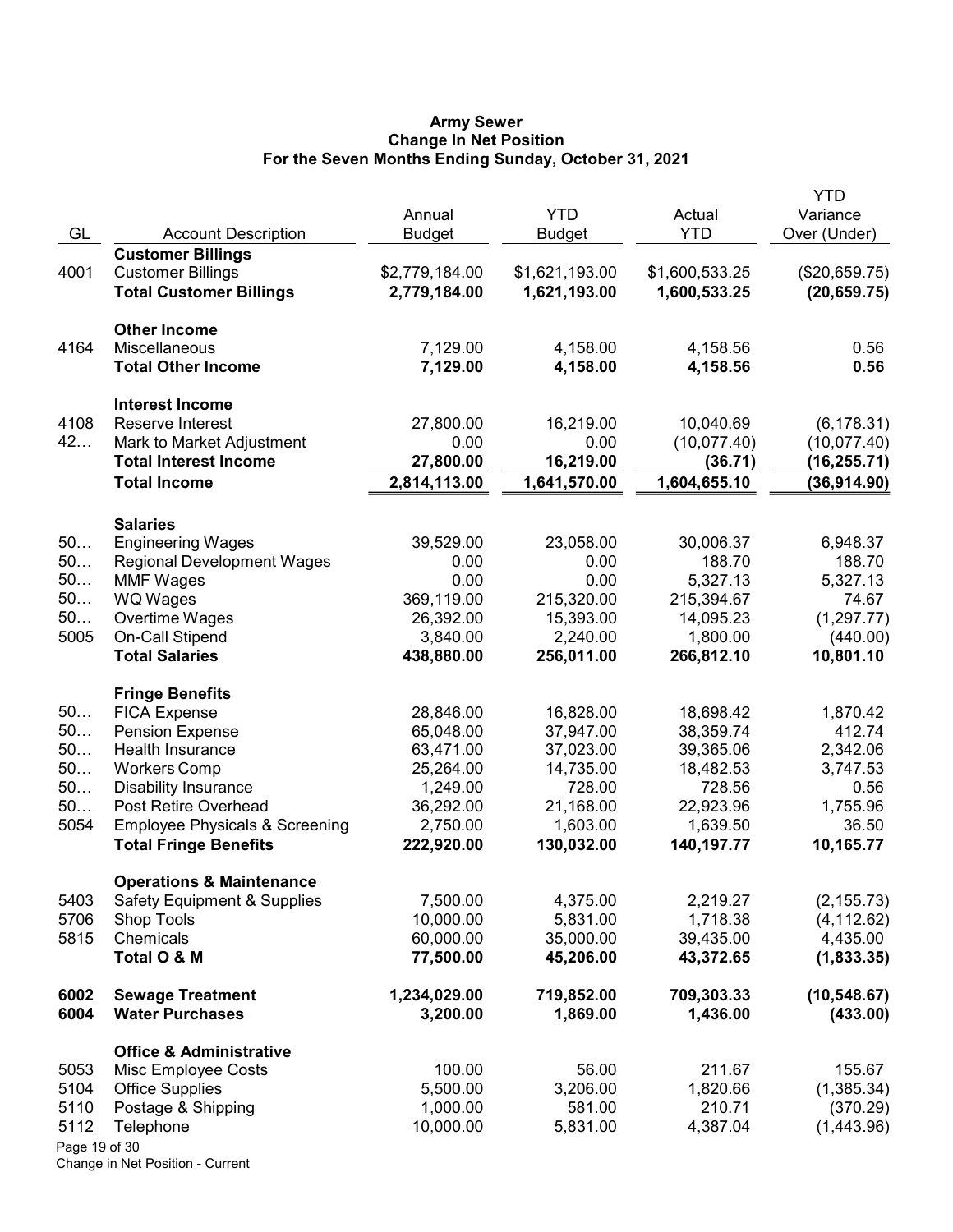#### Army Sewer Change In Net Position For the Seven Months Ending Sunday, October 31, 2021

|              | <b>Total Expenses</b>                                                        | 2,877,613.00                | 1,678,614.00                | 1,640,259.39         | (38, 354.61)             |
|--------------|------------------------------------------------------------------------------|-----------------------------|-----------------------------|----------------------|--------------------------|
| 7032         | <b>Water Quality Allocation</b><br><b>Depreciation</b>                       | (205, 362.00)<br>303,500.00 | (119, 791.00)<br>177,044.00 | 174,695.23           | 24,138.60<br>(2,348.77)  |
| 6208<br>89   | <b>NYS Administrative Assessm</b>                                            | 13,401.00                   | 7,819.00                    | 0.00<br>(95, 652.40) | (7,819.00)               |
| 61           | <b>Engineering Allocation</b>                                                | 10,490.00                   | 6,118.00                    | 5,969.15             | (148.85)                 |
| 61           | <b>Admin Allocation</b>                                                      | 281,576.00                  | 164,255.00                  | 158,343.47           | (5,911.53)               |
| 6114         | <b>Insurance</b>                                                             | 34,100.00                   | 19,894.00                   | 19,891.69            | (2.31)                   |
|              | <b>Total Computer</b>                                                        | 20,102.00                   | 11,732.00                   | 6,699.56             | (5,032.44)               |
| 5128         | Programming & Software                                                       | 7,602.00                    | 4,438.00                    | 2,910.00             | (1,528.00)               |
| 5124         | <b>Computer Equipment</b>                                                    | 12,500.00                   | 7,294.00                    | 3,789.56             | (3,504.44)               |
|              | Computer                                                                     |                             |                             |                      |                          |
|              | <b>Total Automobile</b>                                                      | 229,100.00                  | 133,644.00                  | 126,137.01           | (7,506.99)               |
| 5605         | Vehicle Ins                                                                  | 27,900.00                   | 16,275.00                   | 16,275.00            | 0.00                     |
| 5603         | Auto/Light Truck Rental/Lease                                                | 132,200.00                  | 77,119.00                   | 70,366.67            | (6, 752.33)              |
| 5602         | <b>Auto/Light Truck Fuel</b>                                                 | 50,000.00                   | 29,169.00                   | 32,313.08            | 3,144.08                 |
| 5601         | Automobile<br>Auto/Light Truck Rep. & Maint.                                 | 19,000.00                   | 11,081.00                   | 7,182.26             | (3,898.74)               |
|              |                                                                              |                             |                             |                      |                          |
|              | <b>Total Repairs &amp; Maintenance</b>                                       | 85,000.00                   | 49,581.00                   | 29,912.84            | (19,668.16)              |
| 5812         | Pipeline Maintenance                                                         | 45,000.00                   | 26,250.00                   | 16,792.18            | (9,457.82)               |
| 5808         | Site Maint & Repair                                                          | 25,000.00                   | 14,581.00                   | 6,416.71             | (8, 164.29)              |
| 5804         | <b>Repairs &amp; Maintenance</b><br><b>Building Maintenance &amp; Repair</b> | 15,000.00                   | 8,750.00                    | 6,703.95             | (2,046.05)               |
|              |                                                                              |                             |                             |                      |                          |
|              | <b>Total Professional Fees</b>                                               | 4,197.00                    | 2,450.00                    | 811.52               | (1,638.48)               |
| 5926         | <b>Investment Banking Fees</b>                                               | 1,197.00                    | 700.00                      | 811.52               | 111.52                   |
| 5924         | <b>Professional Fees</b><br>Legal                                            | 3,000.00                    | 1,750.00                    | 0.00                 | (1,750.00)               |
|              |                                                                              |                             |                             |                      |                          |
|              | <b>Total Utilities</b>                                                       | 54,980.00                   | 32,074.00                   | 22,458.12            | (9,615.88)               |
| 5802         | Gas & Electric                                                               | 54,980.00                   | 32,074.00                   | 22,458.12            | (9,615.88)               |
|              | <b>Utilities</b>                                                             |                             |                             |                      |                          |
|              | <b>Total Office &amp; Admin</b>                                              | 70,000.00                   | 40,824.00                   | 29,871.35            | (10, 952.65)             |
| 5508         | <b>Cleaning Services</b>                                                     | 12,000.00                   | 7,000.00                    | 7,605.00             | 605.00                   |
| 5402         | <b>Employee Uniforms</b>                                                     | 7,500.00                    | 4,375.00                    | 1,062.84             | (3,312.16)               |
| 5370         | Training & Development                                                       | 8,000.00                    | 4,669.00                    | 4,656.00             | (13.00)                  |
| 5206         | Empl. Meals & Incidental<br>Empl. Lodging                                    | 5,000.00                    | 2,919.00                    | 836.00               | (1,278.76)<br>(2,083.00) |
| 5202<br>5204 | Employee Mileage Reimburse                                                   | 500.00<br>2,500.00          | 294.00<br>1,456.00          | 229.04<br>177.24     | (64.96)                  |
| 5130         | <b>Office Equipment</b>                                                      | 1,000.00                    | 581.00                      | 767.94               | 186.94                   |
| 5122         | Public Info & Advertising                                                    | 1,500.00                    | 875.00                      | 103.00               | (772.00)                 |
| 5120         | Dues & Subscriptions                                                         | 1,500.00                    | 875.00                      | 763.00               | (112.00)                 |
| 5114         | <b>Cellular Services</b>                                                     | 13,900.00                   | 8,106.00                    | 7,041.21             | (1,064.79)               |
| GL           | <b>Account Description</b>                                                   | <b>Budget</b>               | <b>Budget</b>               | <b>YTD</b>           | Over (Under)             |
|              |                                                                              | Annual                      | <b>YTD</b>                  | Actual               | Variance                 |
|              |                                                                              |                             |                             |                      | <b>YTD</b>               |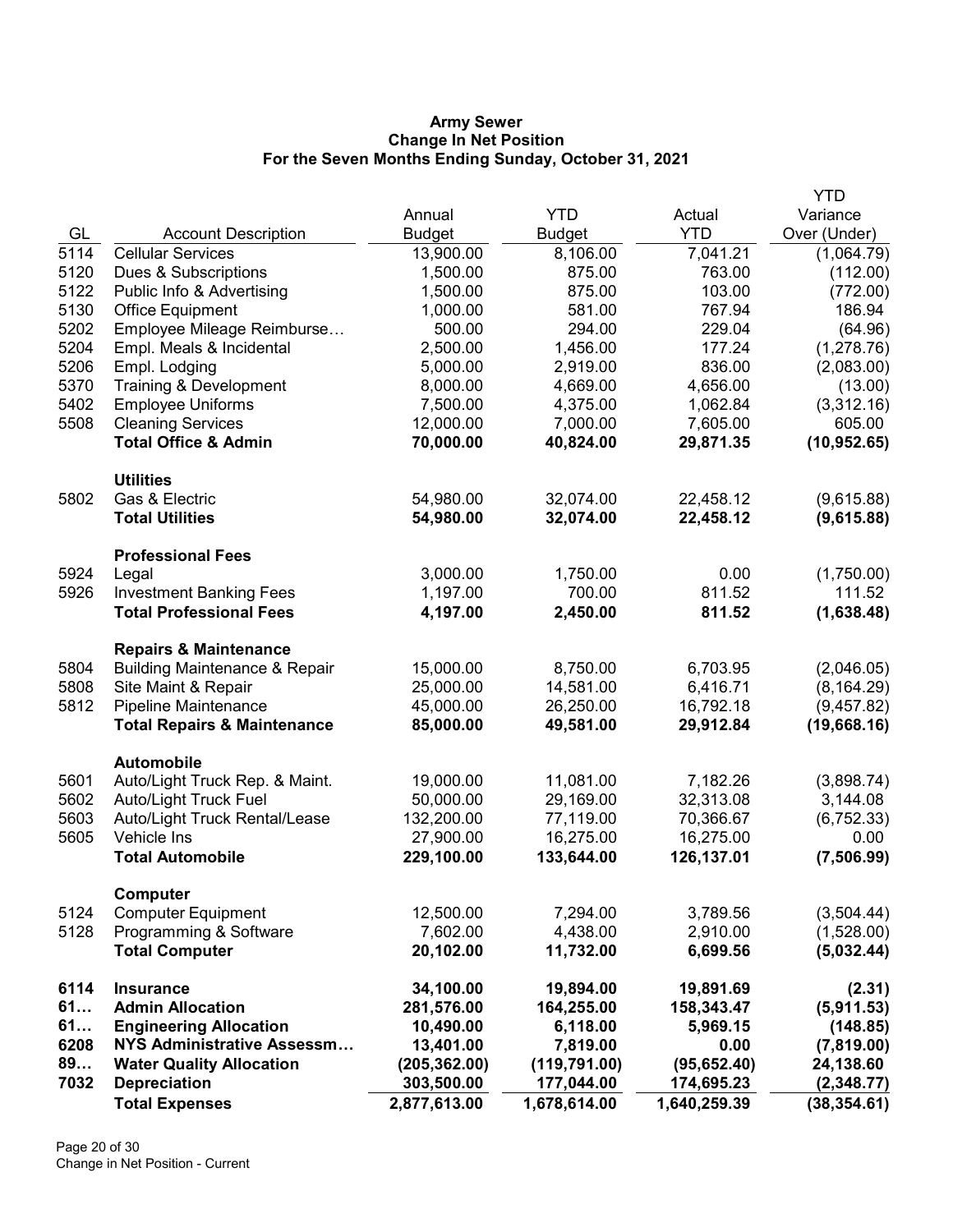## Army Sewer Change In Net Position For the Seven Months Ending Sunday, October 31, 2021

|    | <b>Change in Net Position</b> | (63, 500.00)  | (37,044.00)   | (35,604.29) | 1.439.71     |
|----|-------------------------------|---------------|---------------|-------------|--------------|
| GL | Account Description           | <b>Budget</b> | <b>Budget</b> | YTD         | Over (Under) |
|    |                               | Annual        | YTD           | Actual      | Variance     |
|    |                               |               |               |             |              |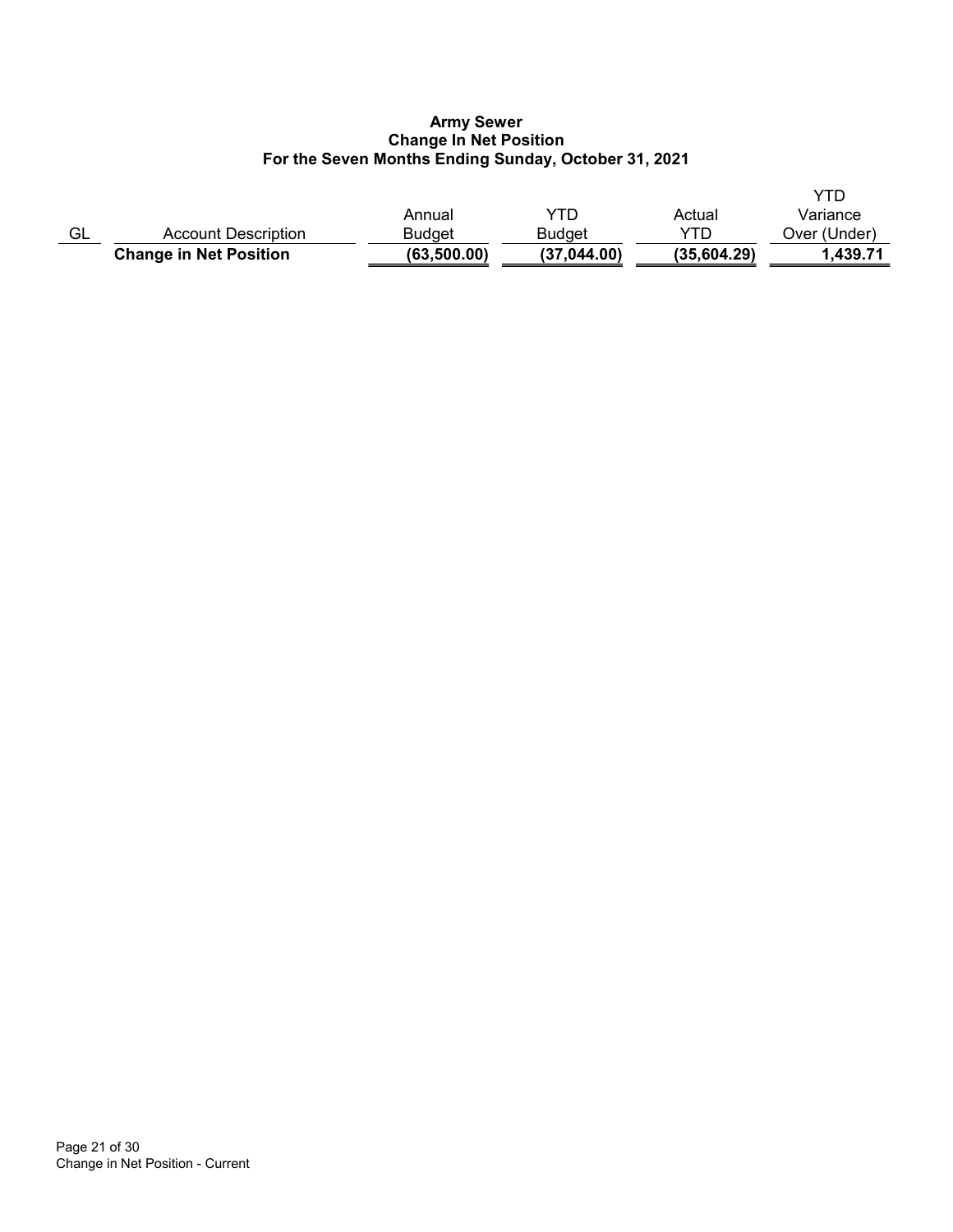#### Army Water Line Change In Net Position For the Seven Months Ending Sunday, October 31, 2021

| GL            | <b>Account Description</b>                           | Annual<br><b>Budget</b> | <b>YTD</b><br><b>Budget</b> | Actual<br><b>YTD</b> | <b>YTD</b><br>Variance<br>Over (Under) |
|---------------|------------------------------------------------------|-------------------------|-----------------------------|----------------------|----------------------------------------|
| 4001          | <b>Customer Billings</b><br><b>Customer Billings</b> | \$2,015,330.00          | \$1,175,608.00              | \$1,337,541.09       | \$161,933.09                           |
|               | <b>Total Customer Billings</b>                       | 2,015,330.00            | 1,175,608.00                | 1,337,541.09         | 161,933.09                             |
|               | <b>Grant Revenue</b>                                 |                         |                             |                      |                                        |
| 4181          | <b>Federal Grant Income</b>                          | 900,000.00              | 525,000.00                  | 607,087.50           | 82,087.50                              |
|               | <b>Total Grant Revenue</b>                           | 900,000.00              | 525,000.00                  | 607,087.50           | 82,087.50                              |
|               | <b>Interest Income</b>                               |                         |                             |                      |                                        |
| 4108          | Reserve Interest                                     | 15,100.00               | 8,806.00                    | 5,476.74             | (3,329.26)                             |
| 42            | Mark to Market Adjustment                            | 0.00                    | 0.00                        | (5,496.75)           | (5,496.75)                             |
|               | <b>Total Interest Income</b>                         | 15,100.00               | 8,806.00                    | (20.01)              | (8,826.01)                             |
|               | <b>Total Income</b>                                  | 2,930,430.00            | 1,709,414.00                | 1,944,608.58         | 235,194.58                             |
|               | <b>Salaries</b>                                      |                         |                             |                      |                                        |
| 50            | <b>Engineering Wages</b>                             | 38,266.00               | 22,323.00                   | 33,198.41            | 10,875.41                              |
| 50            | <b>MMF Wages</b>                                     | 0.00                    | 0.00                        | 5,344.97             | 5,344.97                               |
| 50            | <b>WQ Wages</b>                                      | 330,353.00              | 192,703.00                  | 161,382.73           | (31, 320.27)                           |
| 50            | Overtime Wages                                       | 11,632.00               | 6,783.00                    | 4,600.50             | (2, 182.50)                            |
| 5005          | On-Call Stipend                                      | 3,840.00                | 2,240.00                    | 1,800.00             | (440.00)                               |
|               | <b>Total Salaries</b>                                | 384,091.00              | 224,049.00                  | 206,326.61           | (17, 722.39)                           |
|               | <b>Fringe Benefits</b>                               |                         |                             |                      |                                        |
| 50            | <b>FICA Expense</b>                                  | 25,254.00               | 14,735.00                   | 14,607.85            | (127.15)                               |
| 50            | <b>Pension Expense</b>                               | 56,937.00               | 33,215.00                   | 30,668.08            | (2,546.92)                             |
| 50            | Health Insurance                                     | 55,640.00               | 32,459.00                   | 31,163.42            | (1, 295.58)                            |
| 50            | <b>Workers Comp</b>                                  | 21,763.00               | 12,698.00                   | 8,191.02             | (4,506.98)                             |
| 50            | <b>Disability Insurance</b>                          | 1,088.00                | 637.00                      | 634.90               | (2.10)                                 |
| 50            | Post Retire Overhead                                 | 31,630.00               | 18,452.00                   | 17,260.50            | (1, 191.50)                            |
| 5054          | <b>Employee Physicals &amp; Screening</b>            | 2,250.00                | 1,316.00                    | 1,415.00             | 99.00                                  |
|               | <b>Total Fringe Benefits</b>                         | 194,562.00              | 113,512.00                  | 103,940.77           | (9, 571.23)                            |
|               | <b>Operations &amp; Maintenance</b>                  |                         |                             |                      |                                        |
| 5706          | Shop Tools                                           | 1,200.00                | 702.31                      | 0.00                 | (702.31)                               |
| 5902          | Lab Fees                                             | 5,000.00                | 2,919.00                    | 1,830.00             | (1,089.00)                             |
|               | Total O & M                                          | 6,200.00                | 3,621.31                    | 1,830.00             | (1,791.31)                             |
| 6004          | <b>Water Purchases</b>                               | 664,255.00              | 387,485.00                  | 416,385.81           | 28,900.81                              |
|               | <b>Office &amp; Administrative</b>                   |                         |                             |                      |                                        |
| 5122          | Public Info & Advertising                            | 981.00                  | 574.00                      | 0.00                 | (574.00)                               |
| 5202          | Employee Mileage Reimburse                           | 100.00                  | 56.00                       | 0.00                 | (56.00)                                |
|               | <b>Total Office &amp; Admin</b>                      | 1,081.00                | 630.00                      | 0.00                 | (630.00)                               |
|               | <b>Utilities</b>                                     |                         |                             |                      |                                        |
| 5802          | Gas & Electric                                       | 21,250.00               | 12,397.00                   | 9,423.08             | (2,973.92)                             |
|               | <b>Total Utilities</b>                               | 21,250.00               | 12,397.00                   | 9,423.08             | (2,973.92)                             |
| Page 22 of 30 |                                                      |                         |                             |                      |                                        |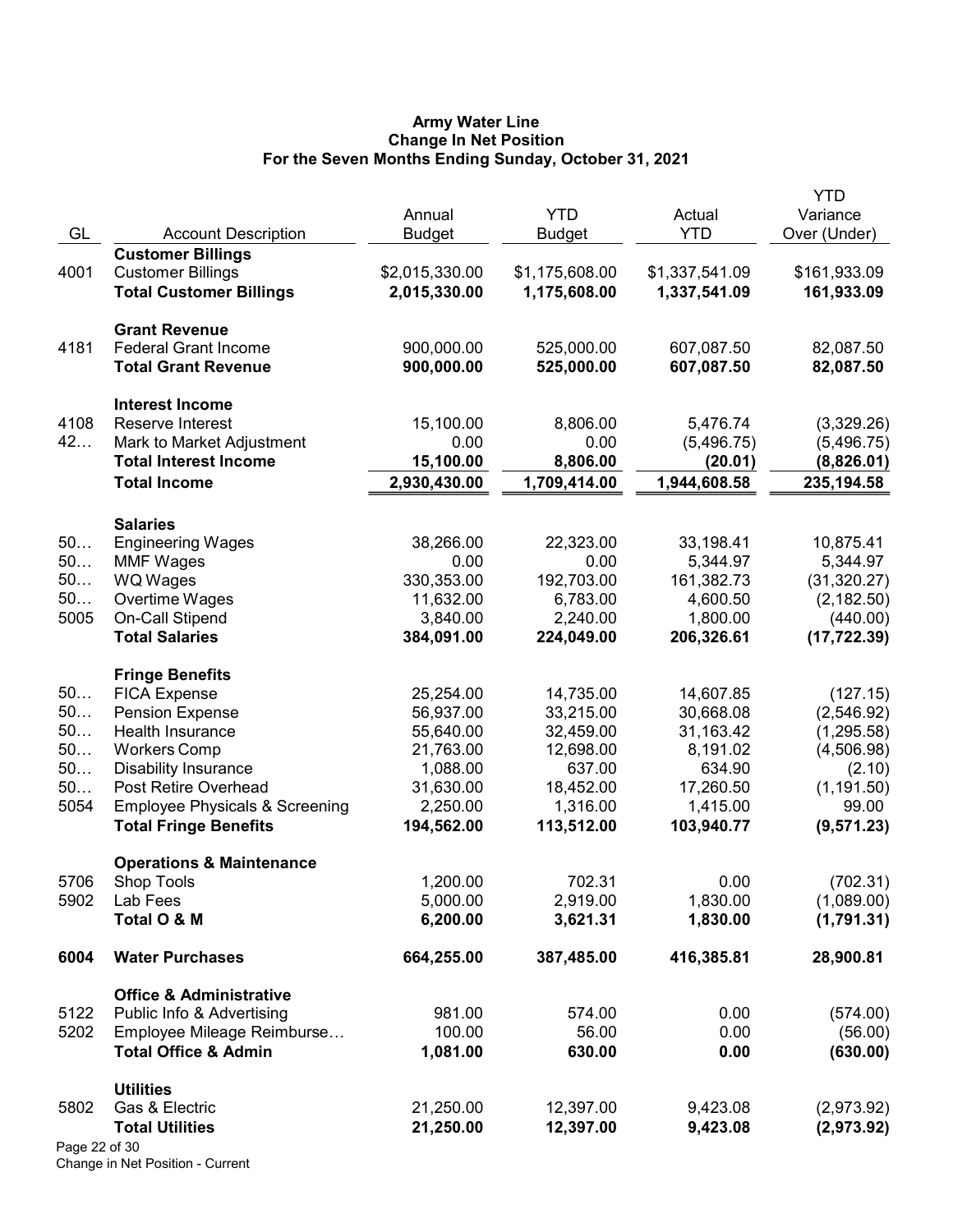# Army Water Line Change In Net Position For the Seven Months Ending Sunday, October 31, 2021

|      |                                          |               |               |              | <b>YTD</b>   |
|------|------------------------------------------|---------------|---------------|--------------|--------------|
|      |                                          | Annual        | <b>YTD</b>    | Actual       | Variance     |
| GL   | <b>Account Description</b>               | <b>Budget</b> | <b>Budget</b> | <b>YTD</b>   | Over (Under) |
|      | <b>Professional Fees</b>                 |               |               |              |              |
|      |                                          |               |               | 0.00         |              |
| 5924 | Legal                                    | 1,500.00      | 875.00        |              | (875.00)     |
| 5926 | <b>Investment Banking Fees</b>           | 766.00        | 448.00        | 436.97       | (11.03)      |
| 5970 | Consulting                               | 5,800.00      | 3,383.31      | 5,800.00     | 2,416.69     |
|      | <b>Total Professional Fees</b>           | 8,066.00      | 4,706.31      | 6,236.97     | 1,530.66     |
|      | <b>Repairs &amp; Maintenance</b>         |               |               |              |              |
| 5804 | <b>Building Maintenance &amp; Repair</b> | 4,000.00      | 2,331.00      | 1,474.55     | (856.45)     |
| 5808 | Site Maint & Repair                      | 7,000.00      | 4,081.00      | 5,008.59     | 927.59       |
| 5812 | <b>Pipeline Maintenance</b>              | 18,000.00     | 10,502.31     | 14,898.60    | 4,396.29     |
|      | <b>Total Repairs &amp; Maintenance</b>   | 29,000.00     | 16,914.31     | 21,381.74    | 4,467.43     |
|      |                                          |               |               |              |              |
| 6114 | <b>Insurance</b>                         |               |               |              | 2.31         |
| 61   |                                          | 29,200.00     | 17,031.00     | 17,033.31    |              |
|      | <b>Admin Allocation</b>                  | 165,070.00    | 96,292.00     | 92,813.02    | (3,478.98)   |
| 61   | <b>Engineering Allocation</b>            | 9,964.00      | 5,810.00      | 6,322.15     | 512.15       |
| 6208 | <b>NYS Administrative Assessm</b>        | 11,458.00     | 6,685.00      | 0.00         | (6,685.00)   |
| 89   | <b>Water Quality Allocation</b>          | 85,061.00     | 49,616.00     | 36,688.76    | (12, 927.24) |
| 7032 | <b>Depreciation</b>                      | 354,600.00    | 206,850.00    | 190,284.12   | (16, 565.88) |
|      | <b>Total Expenses</b>                    | 1,963,858.00  | 1,145,598.93  | 1,108,666.34 | (36, 932.59) |
|      | <b>Change in Net Position</b>            | 966,572.00    | 563,815.07    | 835,942.24   | 272,127.17   |
|      |                                          |               |               |              |              |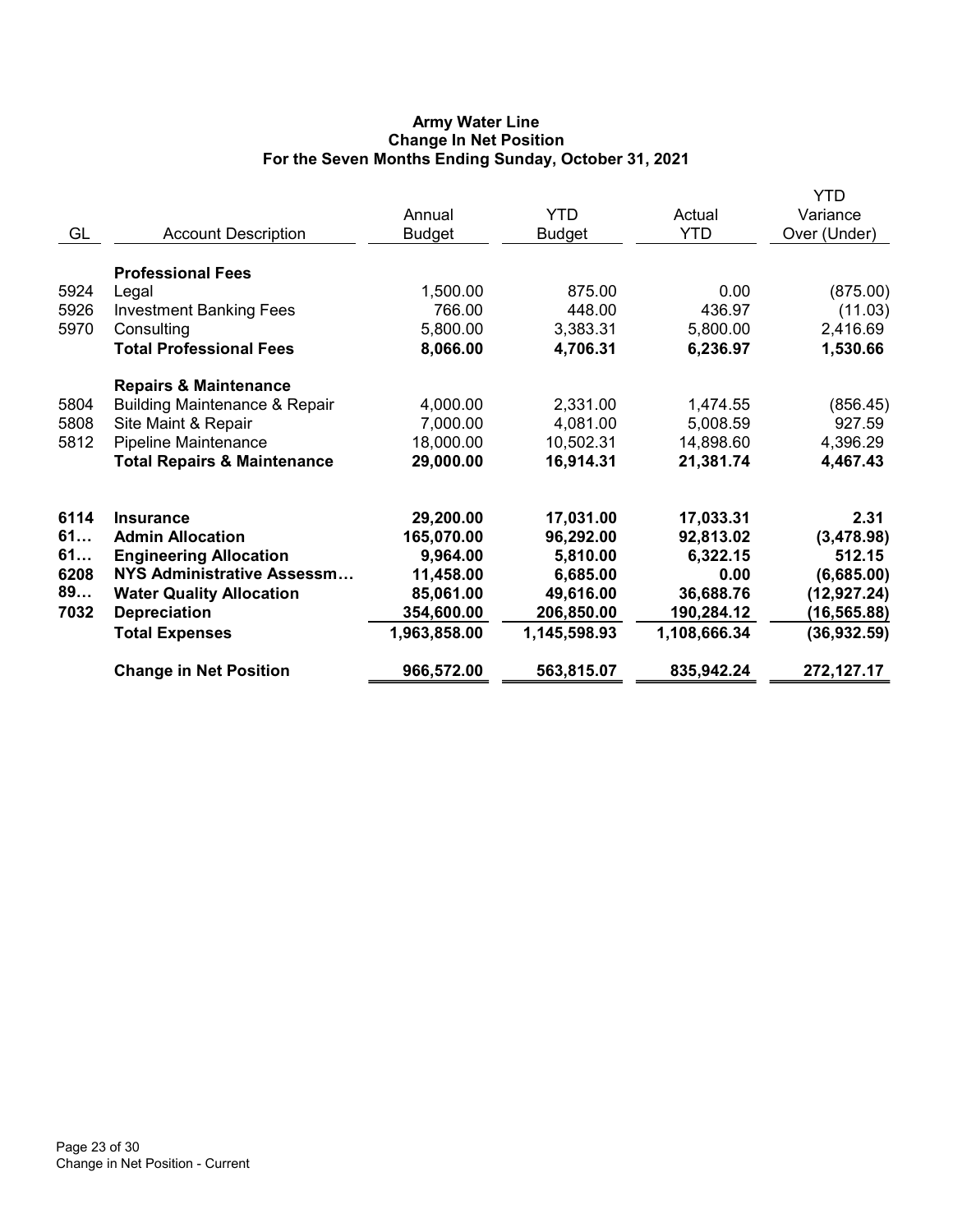#### Regional Water Line Change In Net Position For the Seven Months Ending Sunday, October 31, 2021

|               |                                             |               |               |             | <b>YTD</b>             |
|---------------|---------------------------------------------|---------------|---------------|-------------|------------------------|
|               |                                             | Annual        | <b>YTD</b>    | Actual      | Variance               |
| GL            | <b>Account Description</b>                  | <b>Budget</b> | <b>Budget</b> | <b>YTD</b>  | Over (Under)           |
|               | <b>Customer Billings</b>                    |               |               |             |                        |
| 4001          | <b>Customer Billings</b>                    | \$85,065.00   | \$49,623.00   | \$63,968.63 | \$14,345.63            |
| 4005          | <b>Capital Billings</b>                     | 278,587.00    | 162,512.00    | 162,508.95  | (3.05)                 |
|               | <b>Total Customer Billings</b>              | 363,652.00    | 212,135.00    | 226,477.58  | 14,342.58              |
|               | <b>Interest Income</b>                      |               |               |             |                        |
| 4102          | Investment Interest Income                  | 2,000.00      | 1,169.00      | 1,484.70    | 315.70                 |
|               | <b>Total Interest Income</b>                | 2,000.00      | 1,169.00      | 1,484.70    | 315.70                 |
|               | <b>Total Income</b>                         | 365,652.00    | 213,304.00    | 227,962.28  | 14,658.28              |
|               |                                             |               |               |             |                        |
| 50            | <b>Salaries</b><br><b>Engineering Wages</b> | 8,892.00      | 5,187.00      | 5,206.71    | 19.71                  |
| 50            |                                             | 21,625.00     | 12,614.00     | 10,152.89   |                        |
| 50            | <b>WQ Wages</b><br>Overtime Wages           | 1,626.00      | 952.00        | 65.62       | (2,461.11)<br>(886.38) |
| 5005          | On-Call Stipend                             | 1,920.00      | 1,120.00      | 900.00      | (220.00)               |
|               | <b>Total Salaries</b>                       | 34,063.00     | 19,873.00     | 16,325.22   | (3, 547.78)            |
|               |                                             |               |               |             |                        |
|               | <b>Fringe Benefits</b>                      |               |               |             |                        |
| 50            | <b>FICA Expense</b>                         | 2,214.00      | 1,295.00      | 1,113.24    | (181.76)               |
| 50            | <b>Pension Expense</b>                      | 5,078.00      | 2,961.00      | 2,373.86    | (587.14)               |
| 50            | Health Insurance                            | 5,122.00      | 2,989.00      | 2,700.79    | (288.21)               |
| 50            | <b>Workers Comp</b>                         | 1,667.00      | 973.00        | 632.25      | (340.75)               |
| 50            | <b>Disability Insurance</b>                 | 98.00         | 56.00         | 56.91       | 0.91                   |
| 50            | Post Retire Overhead                        | 2,828.00      | 1,652.00      | 1,424.25    | (227.75)               |
|               | <b>Total Fringe Benefits</b>                | 17,007.00     | 9,926.00      | 8,301.30    | (1,624.70)             |
|               | <b>Operations &amp; Maintenance</b>         |               |               |             |                        |
| 5706          | Shop Tools                                  | 500.00        | 294.00        | 0.00        | (294.00)               |
| 5815          | Chemicals                                   | 2,000.00      | 1,169.00      | 1,060.50    | (108.50)               |
| 5902          | Lab Fees                                    | 3,600.00      | 2,100.00      | 1,680.00    | (420.00)               |
| 6010          | <b>Cape Vincent Reserve</b>                 | 700.00        | 406.00        | 700.00      | 294.00                 |
|               | Total O & M                                 | 6,800.00      | 3,969.00      | 3,440.50    | (528.50)               |
| 6004          | <b>Water Purchases</b>                      | 85,065.00     | 49,623.00     | 63,277.43   | 13,654.43              |
|               | <b>Office &amp; Administrative</b>          |               |               |             |                        |
| 5122          | Public Info & Advertising                   | 250.00        | 147.00        | 0.00        | (147.00)               |
| 5202          | Employee Mileage Reimburse                  | 0.00          | 0.00          | 11.20       | 11.20                  |
|               | <b>Total Office &amp; Admin</b>             | 250.00        | 147.00        | 11.20       | (135.80)               |
|               | <b>Utilities</b>                            |               |               |             |                        |
| 5802          | Gas & Electric                              | 22,995.00     | 13,412.00     | 15,820.44   | 2,408.44               |
|               | <b>Total Utilities</b>                      | 22,995.00     | 13,412.00     | 15,820.44   | 2,408.44               |
|               | <b>Professional Fees</b>                    |               |               |             |                        |
| 5924          | Legal                                       | 500.00        | 294.00        | 0.00        | (294.00)               |
|               | <b>Total Professional Fees</b>              | 500.00        | 294.00        | 0.00        | (294.00)               |
| Page 24 of 30 |                                             |               |               |             |                        |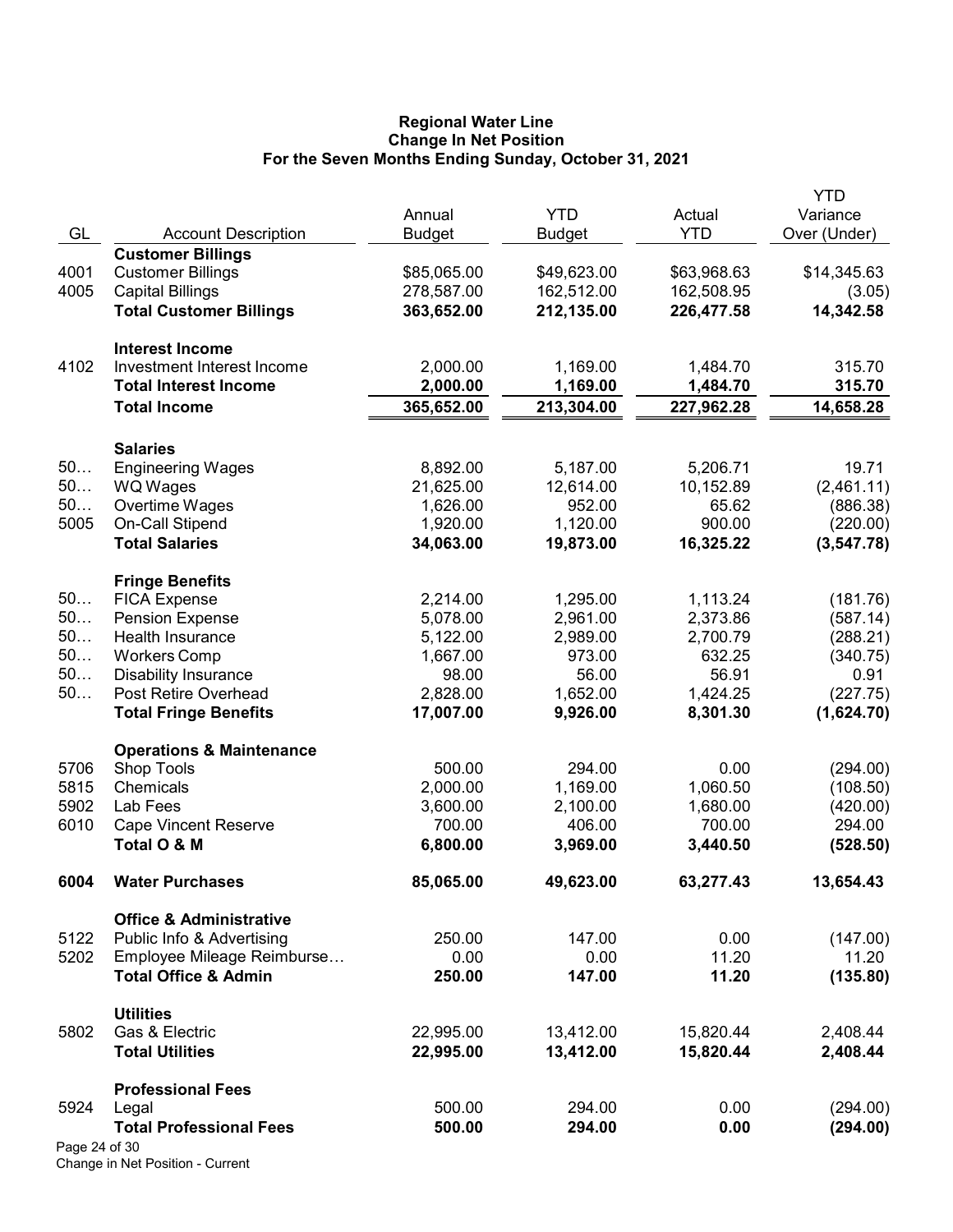# Regional Water Line Change In Net Position For the Seven Months Ending Sunday, October 31, 2021

|      |                                          |             |               |            | YTD          |
|------|------------------------------------------|-------------|---------------|------------|--------------|
|      |                                          | Annual      | YTD           | Actual     | Variance     |
| GL   | <b>Account Description</b>               | Budget      | <b>Budget</b> | <b>YTD</b> | Over (Under) |
|      | <b>Repairs &amp; Maintenance</b>         |             |               |            |              |
| 5804 | <b>Building Maintenance &amp; Repair</b> | 9,000.00    | 5,250.00      | 472.85     | (4,777.15)   |
| 5808 | Site Maint & Repair                      | 3,500.00    | 2,044.00      | 1,645.38   | (398.62)     |
| 5812 | Pipeline Maintenance                     | 20,000.00   | 11,669.00     | 477.09     | (11, 191.91) |
|      | <b>Total Repairs &amp; Maintenance</b>   | 32,500.00   | 18,963.00     | 2,595.32   | (16, 367.68) |
| 6114 | <b>Insurance</b>                         | 5,000.00    | 2,919.00      | 2,916.69   | (2.31)       |
| 61   | <b>Admin Allocation</b>                  | 17,426.00   | 10,164.00     | 9,790.42   | (373.58)     |
| 61   | <b>Engineering Allocation</b>            | 2,531.00    | 1,477.00      | 873.17     | (603.83)     |
| 6208 | NYS Administrative Assessm               | 1,987.00    | 1,162.00      | 0.00       | (1, 162.00)  |
| 89   | <b>Water Quality Allocation</b>          | 6,665.00    | 3,885.00      | 2,629.01   | (1, 255.99)  |
| 7032 | <b>Depreciation</b>                      | 143,600.00  | 83,769.00     | 79,223.94  | (4, 545.06)  |
| 7002 | Amortization                             | 24,400.00   | 14,231.00     | 14,213.96  | (17.04)      |
| 6202 | <b>Interest Expense</b>                  | 56,806.00   | 33,138.00     | 6,015.76   | (27, 122.24) |
|      | <b>Total Expenses</b>                    | 457,595.00  | 266,952.00    | 225,434.36 | (41, 517.64) |
|      | <b>Change in Net Position</b>            | (91,943.00) | (53, 648.00)  | 2,527.92   | 56,175.92    |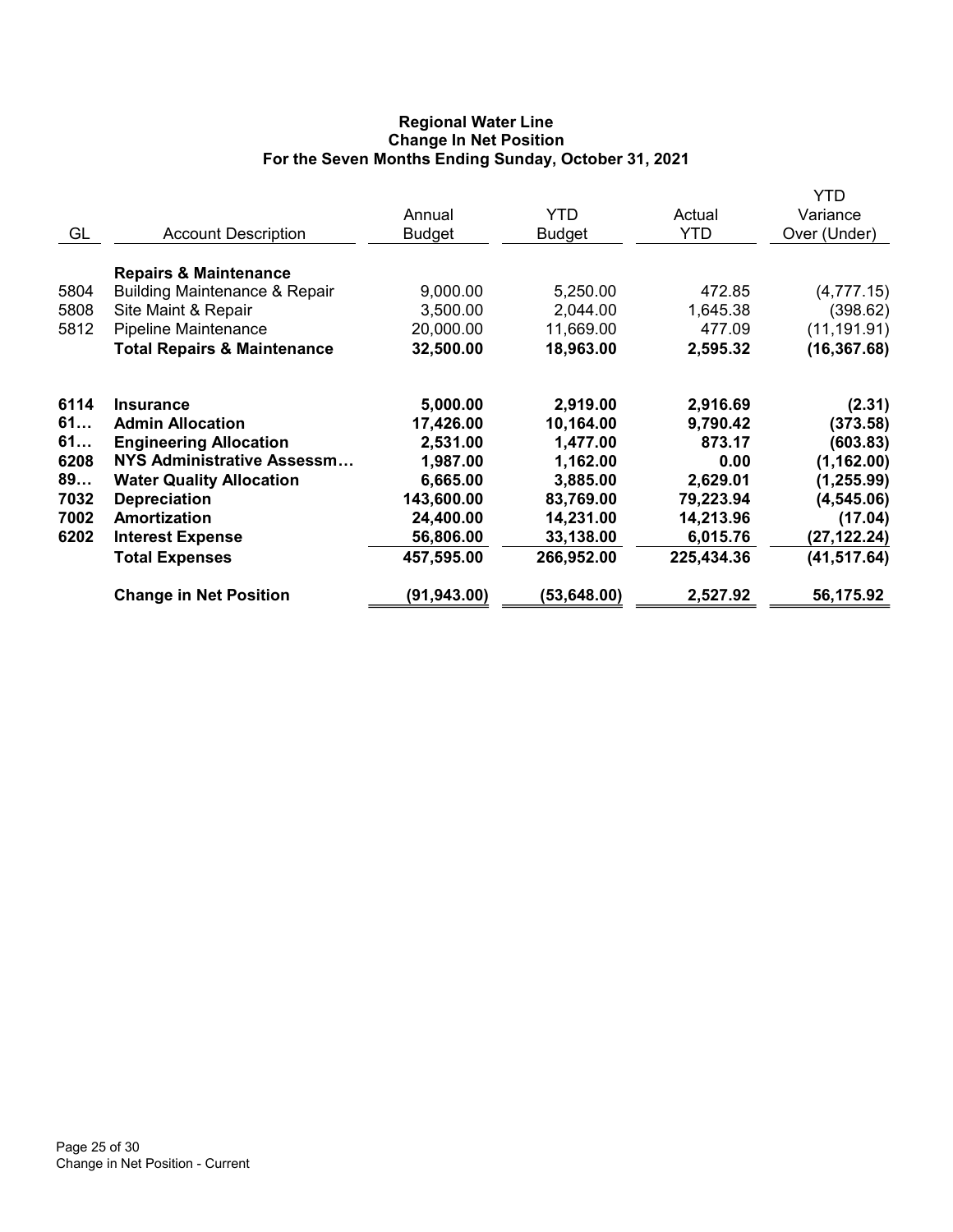# Water Sewer Contracts Change In Net Position For the Seven Months Ending Sunday, October 31, 2021

| GL   | <b>Account Description</b>                                                             | Annual<br><b>Budget</b>    | <b>YTD</b><br><b>Budget</b> | Actual<br><b>YTD</b>       | <b>YTD</b><br>Variance<br>Over (Under) |
|------|----------------------------------------------------------------------------------------|----------------------------|-----------------------------|----------------------------|----------------------------------------|
| 4001 | <b>Customer Billings</b><br><b>Customer Billings</b><br><b>Total Customer Billings</b> | \$896,185.00<br>896,185.00 | \$522,774.00<br>522,774.00  | \$543,620.82<br>543,620.82 | \$20,846.82<br>20,846.82               |
|      | <b>Total Income</b>                                                                    | 896,185.00                 | 522,774.00                  | 543,620.82                 | 20,846.82                              |
|      | <b>Salaries</b>                                                                        |                            |                             |                            |                                        |
| 50   | <b>Engineering Wages</b>                                                               | 18,377.00                  | 10,717.00                   | 10,663.91                  | (53.09)                                |
| 50   | WQ Wages                                                                               | 319,463.00                 | 186,354.00                  | 209,092.18                 | 22,738.18                              |
| 50   | Overtime Wages                                                                         | 86,662.00                  | 50,554.00                   | 49,860.39                  | (693.61)                               |
| 5005 | On-Call Stipend                                                                        | 8,400.00                   | 4,900.00                    | 4,500.00                   | (400.00)                               |
|      | <b>Total Salaries</b>                                                                  | 432,902.00                 | 252,525.00                  | 274,116.48                 | 21,591.48                              |
|      | <b>Fringe Benefits</b>                                                                 |                            |                             |                            |                                        |
| 50   | <b>FICA Expense</b>                                                                    | 28,265.00                  | 16,485.00                   | 19,095.00                  | 2,610.00                               |
| 50   | <b>Pension Expense</b>                                                                 | 64,231.00                  | 37,471.00                   | 39,375.17                  | 1,904.17                               |
| 50   | Health Insurance                                                                       | 62,833.00                  | 36,652.00                   | 35,742.72                  | (909.28)                               |
| 50   | <b>Workers Comp</b>                                                                    | 27,084.00                  | 15,799.00                   | 17,193.46                  | 1,394.46                               |
| 50   | <b>Disability Insurance</b>                                                            | 1,277.00                   | 742.00                      | 744.94                     | 2.94                                   |
| 50   | Post Retire Overhead                                                                   | 37,110.00                  | 21,651.00                   | 23,164.50                  | 1,513.50                               |
|      | <b>Total Fringe Benefits</b>                                                           | 220,800.00                 | 128,800.00                  | 135,315.79                 | 6,515.79                               |
|      | <b>Operations &amp; Maintenance</b>                                                    |                            |                             |                            |                                        |
| 5704 | <b>O&amp;M Supplies</b>                                                                | 500.00                     | 294.00                      | 0.00                       | (294.00)                               |
| 5770 | Other Tool, Equip & O&M                                                                | 500.00                     | 294.00                      | 0.00                       | (294.00)                               |
| 8090 | <b>Purchases for Resale</b>                                                            | 50,000.00                  | 29,169.00                   | 13,871.65                  | (15, 297.35)                           |
|      | Total O & M                                                                            | 51,000.00                  | 29,757.00                   | 13,871.65                  | (15, 885.35)                           |
|      |                                                                                        |                            |                             |                            |                                        |
| 5202 | <b>Office &amp; Administrative</b><br>Employee Mileage Reimburse                       | 500.00                     | 294.00                      | 286.72                     |                                        |
| 5270 | <b>Travel &amp; Meeting Expense</b>                                                    | 300.00                     | 175.00                      | 0.00                       | (7.28)<br>(175.00)                     |
|      | <b>Total Office &amp; Admin</b>                                                        | 800.00                     | 469.00                      | 286.72                     |                                        |
|      |                                                                                        |                            |                             |                            | (182.28)                               |
| 6114 | <b>Insurance</b>                                                                       | 18,300.00                  | 10,675.00                   | 10,675.00                  | 0.00                                   |
| 61   | <b>Admin Allocation</b>                                                                | 36,745.00                  | 21,434.00                   | 20,886.19                  | (547.81)                               |
| 61   | <b>Engineering Allocation</b>                                                          | 10,551.00                  | 6,153.00                    | 2,360.42                   | (3,792.58)                             |
| 6208 | NYS Administrative Assessm                                                             | 4,982.00                   | 2,905.00                    | 0.00                       | (2,905.00)                             |
| 89   | <b>Water Quality Allocation</b>                                                        | 113,636.00                 | 66,290.00                   | 56,334.63                  | (9,955.37)                             |
|      | <b>Total Expenses</b>                                                                  | 889,716.00                 | 519,008.00                  | 513,846.88                 | (5, 161.12)                            |
|      | <b>Change in Net Position</b>                                                          | 6,469.00                   | 3,766.00                    | 29,773.94                  | 26,007.94                              |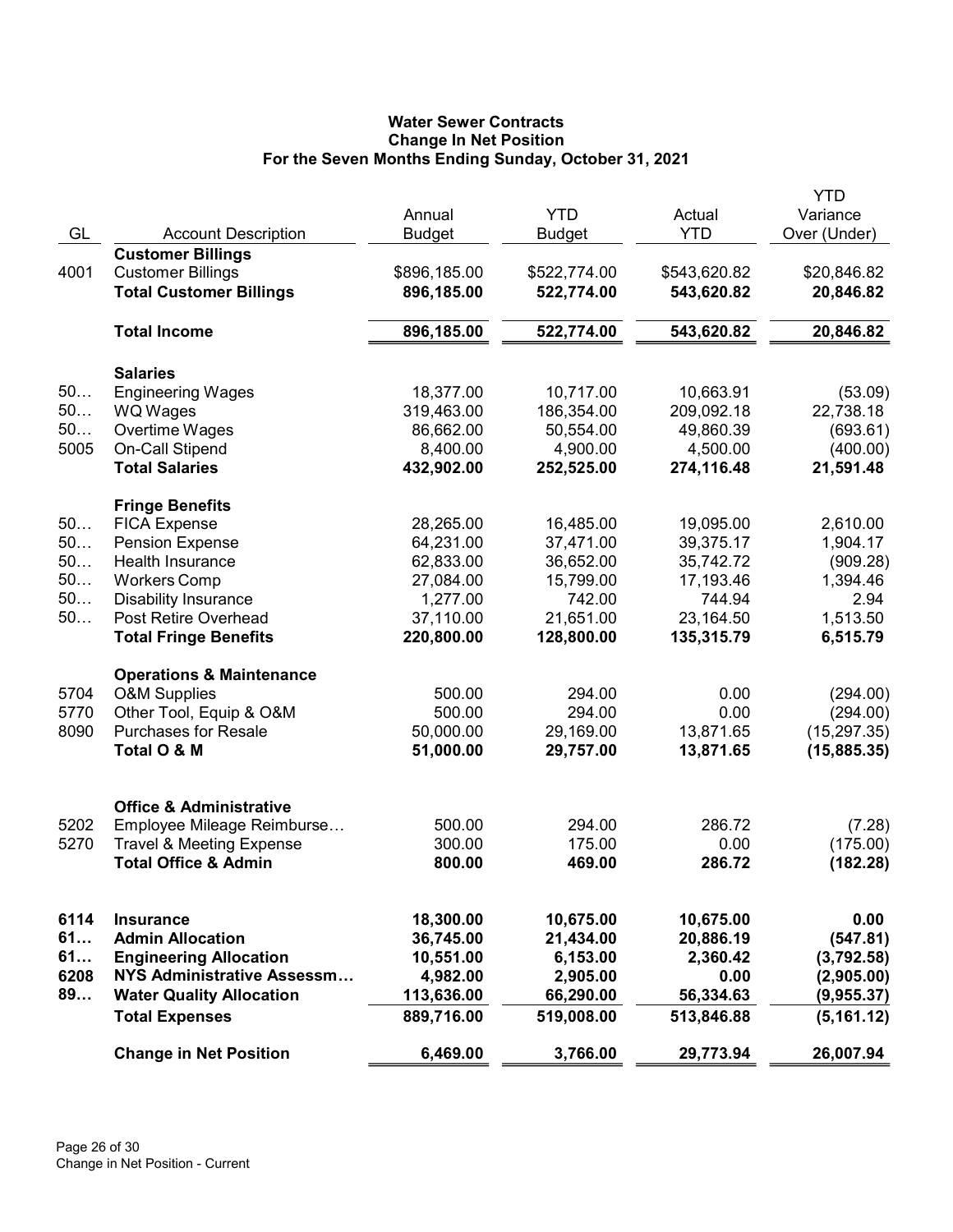#### Engineering Change In Net Position For the Seven Months Ending Sunday, October 31, 2021

|               |                                               |                         |                             |                        | <b>YTD</b>               |
|---------------|-----------------------------------------------|-------------------------|-----------------------------|------------------------|--------------------------|
| GL            | <b>Account Description</b>                    | Annual<br><b>Budget</b> | <b>YTD</b><br><b>Budget</b> | Actual<br><b>YTD</b>   | Variance<br>Over (Under) |
|               | <b>Customer Billings</b>                      |                         |                             |                        |                          |
| 4001          | <b>Customer Billings</b>                      | \$1,228,271.00          | \$716,494.31                | \$621,974.53           | (\$94,519.78)            |
|               | <b>Total Customer Billings</b>                | 1,228,271.00            | 716,494.31                  | 621,974.53             | (94, 519.78)             |
|               | <b>Other Income</b>                           |                         |                             |                        |                          |
| 4164          | Miscellaneous                                 | 0.00                    | 0.00                        | (0.08)                 | (0.08)                   |
|               | <b>Total Other Income</b>                     | 0.00                    | 0.00                        | (0.08)                 | (0.08)                   |
|               | <b>Total Income</b>                           | 1,228,271.00            | 716,494.31                  | 621,974.45             | (94, 519.86)             |
|               | <b>Salaries</b>                               |                         |                             |                        |                          |
| 50            | <b>Engineering Wages</b>                      | 704,088.00              | 410,718.00                  | 332,766.52             | (77, 951.48)             |
| 50            | <b>Technology Wages</b>                       | 0.00                    | 0.00                        | 1,452.00               | 1,452.00                 |
| 50            | <b>WQ Wages</b>                               | 0.00                    | 0.00                        | 3,704.67               | 3,704.67                 |
|               | <b>Total Salaries</b>                         | 704,088.00              | 410,718.00                  | 337,923.19             | (72, 794.81)             |
| 50            | <b>Fringe Benefits</b>                        |                         |                             |                        |                          |
| 50            | <b>FICA Expense</b><br><b>Pension Expense</b> | 45,832.00<br>87,744.00  | 26,733.00<br>51,184.00      | 23,775.36<br>43,526.69 | (2,957.64)<br>(7,657.31) |
| 50            | Health Insurance                              | 104,971.00              | 61,236.00                   | 48,637.80              | (12,598.20)              |
| 50            | <b>Workers Comp</b>                           | 27,545.00               | 16,065.00                   | 15,928.64              | (136.36)                 |
| 50            | <b>Disability Insurance</b>                   | 1,617.00                | 945.00                      | 943.17                 | (1.83)                   |
| 50            | Post Retire Overhead                          | 46,975.00               | 27,405.00                   | 25,541.40              | (1,863.60)               |
| 5054          | <b>Employee Physicals &amp; Screening</b>     | 1,000.00                | 585.62                      | 679.00                 | 93.38                    |
|               | <b>Total Fringe Benefits</b>                  | 315,684.00              | 184, 153.62                 | 159,032.06             | (25, 121.56)             |
|               | <b>Operations &amp; Maintenance</b>           |                         |                             |                        |                          |
| 5403          | <b>Safety Equipment &amp; Supplies</b>        | 1,000.00                | 581.00                      | 367.87                 | (213.13)                 |
| 5904          | <b>SCADA</b>                                  | 19,550.00               | 11,403.00                   | 2,042.90               | (9,360.10)               |
| 8090          | <b>Purchases for Resale</b>                   | 63,500.00               | 37,039.31                   | 28,369.39              | (8,669.92)               |
|               | Total O & M                                   | 84,050.00               | 49,023.31                   | 30,780.16              | (18, 243.15)             |
|               | <b>Office &amp; Administrative</b>            |                         |                             |                        |                          |
| 5053          | Misc Employee Costs                           | 800.00                  | 469.00                      | 0.00                   | (469.00)                 |
| 5102          | <b>Office Rent</b>                            | 5,389.00                | 3,143.00                    | 3,143.56               | 0.56                     |
| 5104          | <b>Office Supplies</b>                        | 2,500.00                | 1,456.00                    | 725.89                 | (730.11)                 |
| 5112          | Telephone                                     | 1,960.00                | 1,141.00                    | 1,867.99               | 726.99                   |
| 5114          | <b>Cellular Services</b>                      | 6,800.00                | 3,969.00                    | 3,018.09               | (950.91)                 |
| 5120          | Dues & Subscriptions                          | 1,100.00                | 641.69                      | 662.00                 | 20.31                    |
| 5122          | Public Info & Advertising                     | 2,500.00                | 1,460.69                    | 486.00                 | (974.69)                 |
| 5130          | <b>Office Equipment</b>                       | 3,500.00                | 2,039.38                    | 836.00                 | (1,203.38)               |
| 5202          | Employee Mileage Reimburse                    | 9,500.00                | 5,539.31                    | 6,210.40               | 671.09                   |
| 5204<br>5206  | Empl. Meals & Incidental<br>Empl. Lodging     | 2,500.00<br>5,000.00    | 1,456.00<br>2,919.00        | 1,179.05<br>2,631.96   | (276.95)<br>(287.04)     |
| 5312          | <b>Continuing Education</b>                   | 8,300.00                | 4,844.00                    | 0.00                   | (4,844.00)               |
| 5370          | Training & Development                        | 10,000.00               | 5,835.69                    | 6,104.94               | 269.25                   |
| Page 27 of 30 |                                               |                         |                             |                        |                          |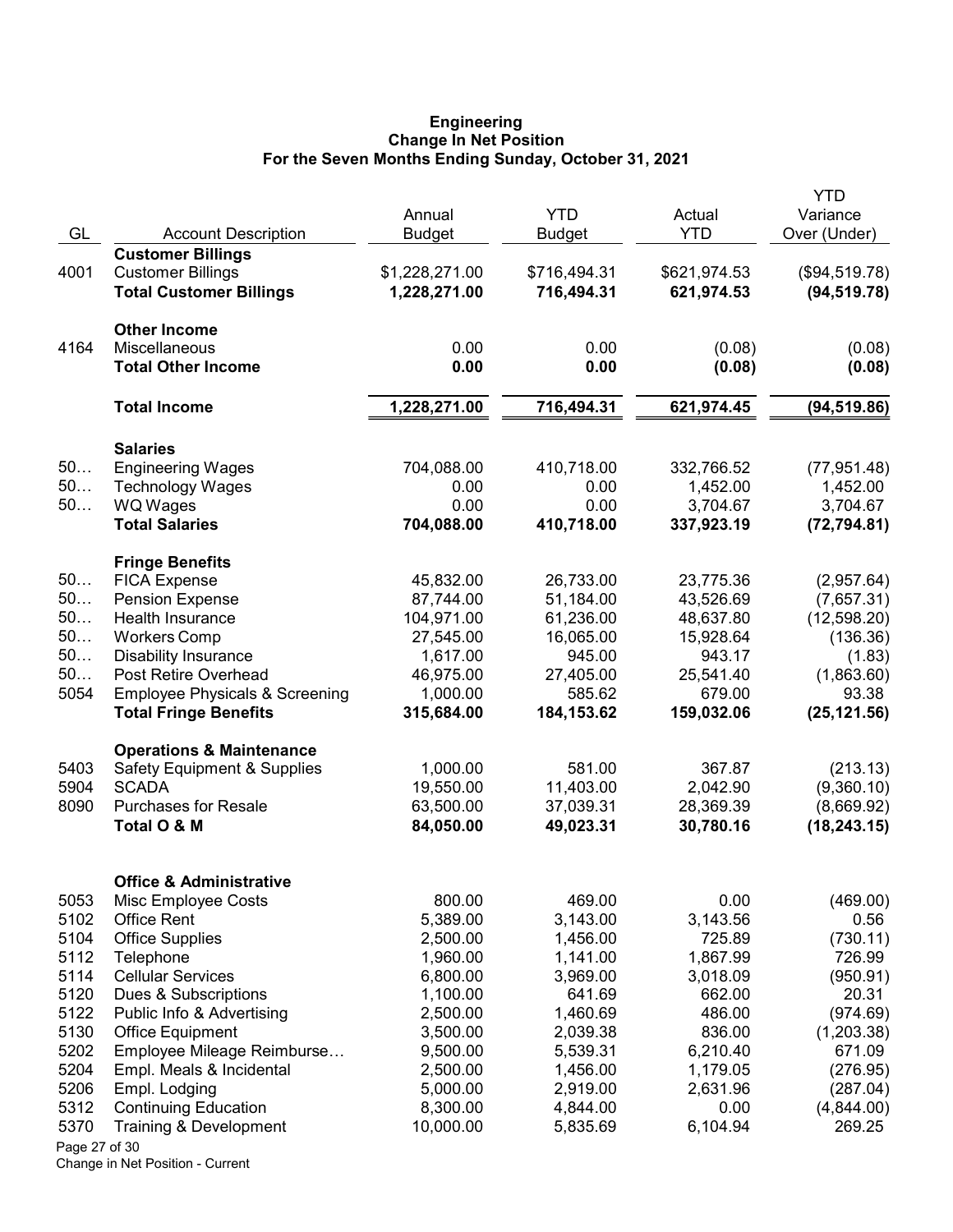# Engineering Change In Net Position For the Seven Months Ending Sunday, October 31, 2021

|      |                                 |               |               |              | YTD           |
|------|---------------------------------|---------------|---------------|--------------|---------------|
|      |                                 | Annual        | <b>YTD</b>    | Actual       | Variance      |
| GL   | <b>Account Description</b>      | <b>Budget</b> | <b>Budget</b> | <b>YTD</b>   | Over (Under)  |
| 5402 | <b>Employee Uniforms</b>        | 1,200.00      | 700.00        | 0.00         | (700.00)      |
|      | <b>Total Office &amp; Admin</b> | 61,049.00     | 35,613.76     | 26,865.88    | (8,747.88)    |
|      | <b>Professional Fees</b>        |               |               |              |               |
| 5924 | Legal                           | 2,000.00      | 1,169.00      | 1,883.75     | 714.75        |
|      | <b>Total Professional Fees</b>  | 2,000.00      | 1,169.00      | 1,883.75     | 714.75        |
|      | <b>Automobile</b>               |               |               |              |               |
| 5601 | Auto/Light Truck Rep. & Maint.  | 2,500.00      | 1,456.00      | 1,145.97     | (310.03)      |
| 5602 | <b>Auto/Light Truck Fuel</b>    | 4,000.00      | 2,335.69      | 1,818.71     | (516.98)      |
| 5603 | Auto/Light Truck Rental/Lease   | 6,700.00      | 3,906.00      | 3,908.31     | 2.31          |
| 5605 | <b>Vehicle Ins</b>              | 2,200.00      | 1,281.00      | 1,283.31     | 2.31          |
|      | <b>Total Automobile</b>         | 15,400.00     | 8,978.69      | 8,156.30     | (822.39)      |
|      | Computer                        |               |               |              |               |
| 5124 | <b>Computer Equipment</b>       | 6,000.00      | 3,500.00      | 0.00         | (3,500.00)    |
| 5128 | Programming & Software          | 1,200.00      | 700.00        | 613.80       | (86.20)       |
| 5906 | <b>GIS</b>                      | 29,200.00     | 17,031.00     | 21,642.49    | 4,611.49      |
|      | <b>Total Computer</b>           | 36,400.00     | 21,231.00     | 22,256.29    | 1,025.29      |
| 6114 | <b>Insurance</b>                | 26,300.00     | 15,344.00     | 15,341.69    | (2.31)        |
| 61   | <b>Admin Allocation</b>         | 55,784.00     | 32,543.00     | 31,720.95    | (822.05)      |
| 61   | <b>Engineering Allocation</b>   | (79, 552.00)  | (46, 403.00)  | (41, 994.81) | 4,408.19      |
| 6208 | NYS Administrative Assessm      | 7,173.00      | 4,186.00      | 0.00         | (4, 186.00)   |
| 7032 | <b>Depreciation</b>             | 12,700.00     | 7,406.00      | 9,131.88     | 1,725.88      |
|      | <b>Total Expenses</b>           | 1,241,076.00  | 723,963.38    | 601,097.34   | (122, 866.04) |
|      | <b>Change in Net Position</b>   | (12, 805.00)  | (7,469.07)    | 20,877.11    | 28,346.18     |
|      |                                 |               |               |              |               |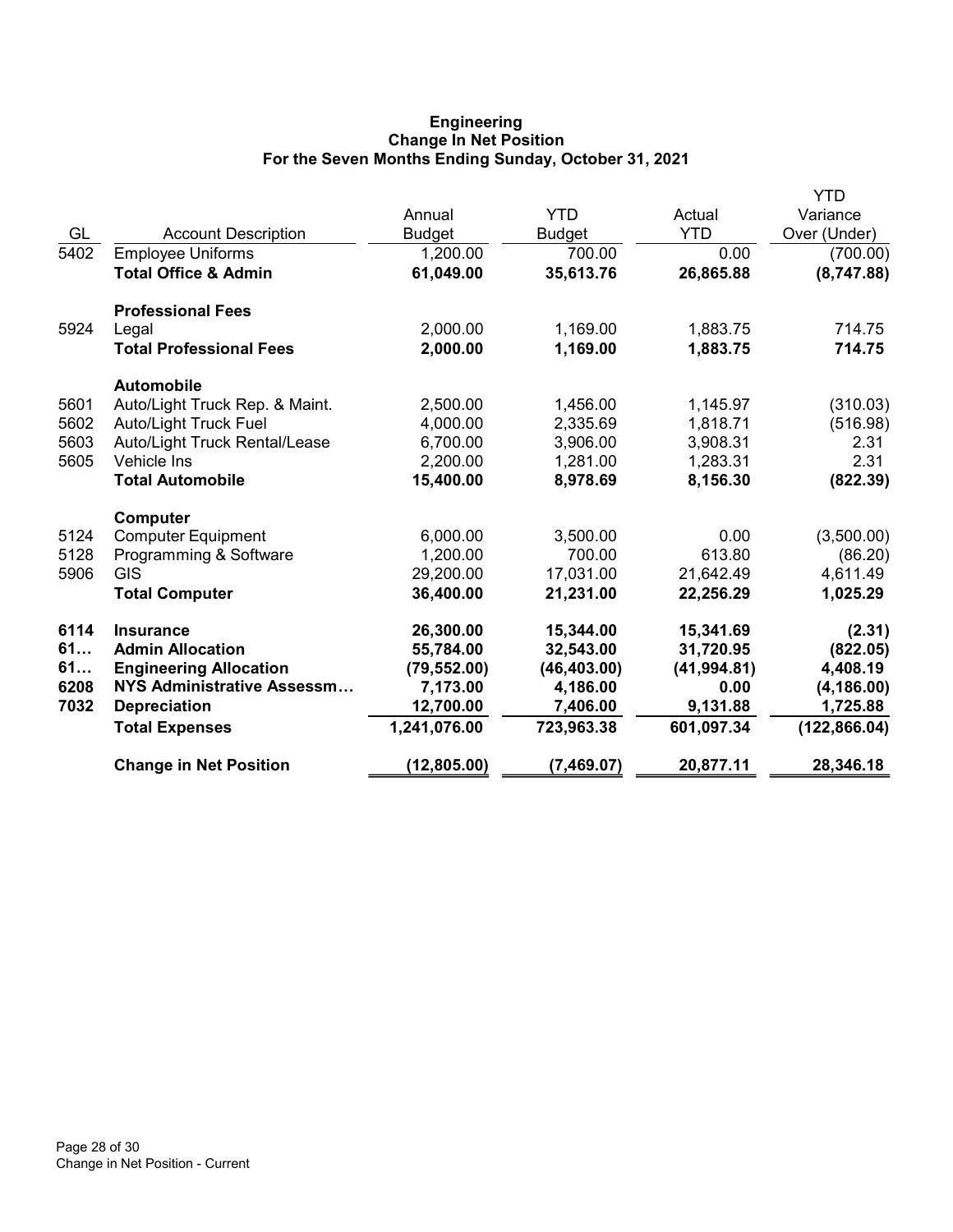## Regional Development Change In Net Position For the Seven Months Ending Sunday, October 31, 2021

| GL<br><b>YTD</b><br><b>Account Description</b><br>Over (Under)<br><b>Budget</b><br><b>Budget</b><br><b>Customer Billings</b><br>4001<br><b>Customer Billings</b><br>\$134,876.00<br>\$78,680.00<br>\$70,759.06<br>(\$7,920.94)<br><b>Total Customer Billings</b><br>134,876.00<br>78,680.00<br>70,759.06<br>(7,920.94)<br><b>Grant Revenue</b><br>154,211.00<br>4181<br><b>Federal Grant Income</b><br>89,959.31<br>103,835.62<br>4183<br>983,581.00<br><b>NY State Grants</b><br>573,752.69<br>387,068.00<br>4184<br><b>Other Grants</b><br>40,000.00<br>23,331.00<br>0.00<br><b>Total Grant Revenue</b><br>1,177,792.00<br>687,043.00<br>490,903.62<br>4104<br><b>Loan Interest Income</b><br>564,000.00<br>328,993.00<br>263,951.30<br><b>Other Income</b><br>4162<br>10,000.00<br><b>Processing Fees</b><br>5,831.00<br>11,250.00<br>4164<br>Miscellaneous<br>10,550.00<br>6,160.00<br>6,686.37<br>4185<br>0.00<br>13,440.00<br><b>Grant Recapture</b><br>0.00<br>4190<br>Recovery of Bad Debts<br>0.00<br>0.00<br>49,052.78<br><b>Total Other Income</b><br>20,550.00<br>11,991.00<br>80,429.15<br><b>Interest Income</b><br>4102<br>Investment Interest Income<br>198,043.00<br>115,514.00<br>74,165.29<br>(41, 348.71)<br>42<br>(36, 546.10)<br>Mark to Market Adjustment<br>0.00<br>0.00<br><b>Total Interest Income</b><br>198,043.00<br>115,514.00<br>37,619.19<br>2,095,261.00<br><b>Total Income</b><br>1,222,221.00<br>943,662.32<br><b>Salaries</b><br>50<br><b>Administrative Wages</b><br>17,585.00<br>10,255.00<br>8,902.70<br>(1,352.30)<br>50<br><b>Engineering Wages</b><br>22,453.00<br>13,097.00<br>6,792.07<br>(6,304.93)<br>50<br><b>Regional Development Wages</b><br>347,175.00<br>202,517.00<br>184,431.89<br>(18,085.11)<br><b>Total Salaries</b><br>387,213.00<br>225,869.00<br>200,126.66<br><b>Fringe Benefits</b><br>50<br>25,246.00<br>14,728.00<br><b>FICA Expense</b><br>13,647.89<br>(1,080.11)<br>50.<br>63,855.00<br>37,247.00<br>33,946.80<br><b>Pension Expense</b><br>(3,300.20)<br>50<br>57,204.00<br>30,657.41<br>Health Insurance<br>33,369.00<br>(2,711.59)<br>50<br>739.00<br><b>Workers Comp</b><br>434.00<br>343.40<br>50<br><b>Disability Insurance</b><br>1,255.00<br>728.00<br>731.71<br>50<br>Post Retire Overhead<br>25,667.00<br>13,176.33<br>14,973.00<br><b>Total Fringe Benefits</b><br>173,966.00<br>101,479.00<br>92,503.54<br><b>Operations &amp; Maintenance</b><br>5,000.00<br>2,919.00<br>0.00<br>6110<br>Marketing<br>8090<br><b>Purchases for Resale</b><br>7,000.00<br>4,081.00<br>1,070.00<br>Total O & M<br>12,000.00<br>7,000.00<br>1,070.00 |      |                                |            |            |            | <b>YTD</b>    |
|-------------------------------------------------------------------------------------------------------------------------------------------------------------------------------------------------------------------------------------------------------------------------------------------------------------------------------------------------------------------------------------------------------------------------------------------------------------------------------------------------------------------------------------------------------------------------------------------------------------------------------------------------------------------------------------------------------------------------------------------------------------------------------------------------------------------------------------------------------------------------------------------------------------------------------------------------------------------------------------------------------------------------------------------------------------------------------------------------------------------------------------------------------------------------------------------------------------------------------------------------------------------------------------------------------------------------------------------------------------------------------------------------------------------------------------------------------------------------------------------------------------------------------------------------------------------------------------------------------------------------------------------------------------------------------------------------------------------------------------------------------------------------------------------------------------------------------------------------------------------------------------------------------------------------------------------------------------------------------------------------------------------------------------------------------------------------------------------------------------------------------------------------------------------------------------------------------------------------------------------------------------------------------------------------------------------------------------------------------------------------------------------------------------------------------------------------------------------------------------------------------------------------------------------------------------------------------------------------------------------|------|--------------------------------|------------|------------|------------|---------------|
|                                                                                                                                                                                                                                                                                                                                                                                                                                                                                                                                                                                                                                                                                                                                                                                                                                                                                                                                                                                                                                                                                                                                                                                                                                                                                                                                                                                                                                                                                                                                                                                                                                                                                                                                                                                                                                                                                                                                                                                                                                                                                                                                                                                                                                                                                                                                                                                                                                                                                                                                                                                                                   |      |                                | Annual     | <b>YTD</b> | Actual     | Variance      |
|                                                                                                                                                                                                                                                                                                                                                                                                                                                                                                                                                                                                                                                                                                                                                                                                                                                                                                                                                                                                                                                                                                                                                                                                                                                                                                                                                                                                                                                                                                                                                                                                                                                                                                                                                                                                                                                                                                                                                                                                                                                                                                                                                                                                                                                                                                                                                                                                                                                                                                                                                                                                                   |      |                                |            |            |            |               |
|                                                                                                                                                                                                                                                                                                                                                                                                                                                                                                                                                                                                                                                                                                                                                                                                                                                                                                                                                                                                                                                                                                                                                                                                                                                                                                                                                                                                                                                                                                                                                                                                                                                                                                                                                                                                                                                                                                                                                                                                                                                                                                                                                                                                                                                                                                                                                                                                                                                                                                                                                                                                                   |      |                                |            |            |            |               |
|                                                                                                                                                                                                                                                                                                                                                                                                                                                                                                                                                                                                                                                                                                                                                                                                                                                                                                                                                                                                                                                                                                                                                                                                                                                                                                                                                                                                                                                                                                                                                                                                                                                                                                                                                                                                                                                                                                                                                                                                                                                                                                                                                                                                                                                                                                                                                                                                                                                                                                                                                                                                                   |      |                                |            |            |            |               |
|                                                                                                                                                                                                                                                                                                                                                                                                                                                                                                                                                                                                                                                                                                                                                                                                                                                                                                                                                                                                                                                                                                                                                                                                                                                                                                                                                                                                                                                                                                                                                                                                                                                                                                                                                                                                                                                                                                                                                                                                                                                                                                                                                                                                                                                                                                                                                                                                                                                                                                                                                                                                                   |      |                                |            |            |            |               |
|                                                                                                                                                                                                                                                                                                                                                                                                                                                                                                                                                                                                                                                                                                                                                                                                                                                                                                                                                                                                                                                                                                                                                                                                                                                                                                                                                                                                                                                                                                                                                                                                                                                                                                                                                                                                                                                                                                                                                                                                                                                                                                                                                                                                                                                                                                                                                                                                                                                                                                                                                                                                                   |      |                                |            |            |            |               |
|                                                                                                                                                                                                                                                                                                                                                                                                                                                                                                                                                                                                                                                                                                                                                                                                                                                                                                                                                                                                                                                                                                                                                                                                                                                                                                                                                                                                                                                                                                                                                                                                                                                                                                                                                                                                                                                                                                                                                                                                                                                                                                                                                                                                                                                                                                                                                                                                                                                                                                                                                                                                                   |      |                                |            |            |            | 13,876.31     |
|                                                                                                                                                                                                                                                                                                                                                                                                                                                                                                                                                                                                                                                                                                                                                                                                                                                                                                                                                                                                                                                                                                                                                                                                                                                                                                                                                                                                                                                                                                                                                                                                                                                                                                                                                                                                                                                                                                                                                                                                                                                                                                                                                                                                                                                                                                                                                                                                                                                                                                                                                                                                                   |      |                                |            |            |            | (186, 684.69) |
|                                                                                                                                                                                                                                                                                                                                                                                                                                                                                                                                                                                                                                                                                                                                                                                                                                                                                                                                                                                                                                                                                                                                                                                                                                                                                                                                                                                                                                                                                                                                                                                                                                                                                                                                                                                                                                                                                                                                                                                                                                                                                                                                                                                                                                                                                                                                                                                                                                                                                                                                                                                                                   |      |                                |            |            |            | (23, 331.00)  |
|                                                                                                                                                                                                                                                                                                                                                                                                                                                                                                                                                                                                                                                                                                                                                                                                                                                                                                                                                                                                                                                                                                                                                                                                                                                                                                                                                                                                                                                                                                                                                                                                                                                                                                                                                                                                                                                                                                                                                                                                                                                                                                                                                                                                                                                                                                                                                                                                                                                                                                                                                                                                                   |      |                                |            |            |            | (196, 139.38) |
|                                                                                                                                                                                                                                                                                                                                                                                                                                                                                                                                                                                                                                                                                                                                                                                                                                                                                                                                                                                                                                                                                                                                                                                                                                                                                                                                                                                                                                                                                                                                                                                                                                                                                                                                                                                                                                                                                                                                                                                                                                                                                                                                                                                                                                                                                                                                                                                                                                                                                                                                                                                                                   |      |                                |            |            |            | (65,041.70)   |
|                                                                                                                                                                                                                                                                                                                                                                                                                                                                                                                                                                                                                                                                                                                                                                                                                                                                                                                                                                                                                                                                                                                                                                                                                                                                                                                                                                                                                                                                                                                                                                                                                                                                                                                                                                                                                                                                                                                                                                                                                                                                                                                                                                                                                                                                                                                                                                                                                                                                                                                                                                                                                   |      |                                |            |            |            |               |
|                                                                                                                                                                                                                                                                                                                                                                                                                                                                                                                                                                                                                                                                                                                                                                                                                                                                                                                                                                                                                                                                                                                                                                                                                                                                                                                                                                                                                                                                                                                                                                                                                                                                                                                                                                                                                                                                                                                                                                                                                                                                                                                                                                                                                                                                                                                                                                                                                                                                                                                                                                                                                   |      |                                |            |            |            | 5,419.00      |
|                                                                                                                                                                                                                                                                                                                                                                                                                                                                                                                                                                                                                                                                                                                                                                                                                                                                                                                                                                                                                                                                                                                                                                                                                                                                                                                                                                                                                                                                                                                                                                                                                                                                                                                                                                                                                                                                                                                                                                                                                                                                                                                                                                                                                                                                                                                                                                                                                                                                                                                                                                                                                   |      |                                |            |            |            | 526.37        |
|                                                                                                                                                                                                                                                                                                                                                                                                                                                                                                                                                                                                                                                                                                                                                                                                                                                                                                                                                                                                                                                                                                                                                                                                                                                                                                                                                                                                                                                                                                                                                                                                                                                                                                                                                                                                                                                                                                                                                                                                                                                                                                                                                                                                                                                                                                                                                                                                                                                                                                                                                                                                                   |      |                                |            |            |            | 13,440.00     |
|                                                                                                                                                                                                                                                                                                                                                                                                                                                                                                                                                                                                                                                                                                                                                                                                                                                                                                                                                                                                                                                                                                                                                                                                                                                                                                                                                                                                                                                                                                                                                                                                                                                                                                                                                                                                                                                                                                                                                                                                                                                                                                                                                                                                                                                                                                                                                                                                                                                                                                                                                                                                                   |      |                                |            |            |            | 49,052.78     |
|                                                                                                                                                                                                                                                                                                                                                                                                                                                                                                                                                                                                                                                                                                                                                                                                                                                                                                                                                                                                                                                                                                                                                                                                                                                                                                                                                                                                                                                                                                                                                                                                                                                                                                                                                                                                                                                                                                                                                                                                                                                                                                                                                                                                                                                                                                                                                                                                                                                                                                                                                                                                                   |      |                                |            |            |            | 68,438.15     |
|                                                                                                                                                                                                                                                                                                                                                                                                                                                                                                                                                                                                                                                                                                                                                                                                                                                                                                                                                                                                                                                                                                                                                                                                                                                                                                                                                                                                                                                                                                                                                                                                                                                                                                                                                                                                                                                                                                                                                                                                                                                                                                                                                                                                                                                                                                                                                                                                                                                                                                                                                                                                                   |      |                                |            |            |            |               |
|                                                                                                                                                                                                                                                                                                                                                                                                                                                                                                                                                                                                                                                                                                                                                                                                                                                                                                                                                                                                                                                                                                                                                                                                                                                                                                                                                                                                                                                                                                                                                                                                                                                                                                                                                                                                                                                                                                                                                                                                                                                                                                                                                                                                                                                                                                                                                                                                                                                                                                                                                                                                                   |      |                                |            |            |            |               |
|                                                                                                                                                                                                                                                                                                                                                                                                                                                                                                                                                                                                                                                                                                                                                                                                                                                                                                                                                                                                                                                                                                                                                                                                                                                                                                                                                                                                                                                                                                                                                                                                                                                                                                                                                                                                                                                                                                                                                                                                                                                                                                                                                                                                                                                                                                                                                                                                                                                                                                                                                                                                                   |      |                                |            |            |            | (36, 546.10)  |
|                                                                                                                                                                                                                                                                                                                                                                                                                                                                                                                                                                                                                                                                                                                                                                                                                                                                                                                                                                                                                                                                                                                                                                                                                                                                                                                                                                                                                                                                                                                                                                                                                                                                                                                                                                                                                                                                                                                                                                                                                                                                                                                                                                                                                                                                                                                                                                                                                                                                                                                                                                                                                   |      |                                |            |            |            | (77, 894.81)  |
|                                                                                                                                                                                                                                                                                                                                                                                                                                                                                                                                                                                                                                                                                                                                                                                                                                                                                                                                                                                                                                                                                                                                                                                                                                                                                                                                                                                                                                                                                                                                                                                                                                                                                                                                                                                                                                                                                                                                                                                                                                                                                                                                                                                                                                                                                                                                                                                                                                                                                                                                                                                                                   |      |                                |            |            |            | (278, 558.68) |
|                                                                                                                                                                                                                                                                                                                                                                                                                                                                                                                                                                                                                                                                                                                                                                                                                                                                                                                                                                                                                                                                                                                                                                                                                                                                                                                                                                                                                                                                                                                                                                                                                                                                                                                                                                                                                                                                                                                                                                                                                                                                                                                                                                                                                                                                                                                                                                                                                                                                                                                                                                                                                   |      |                                |            |            |            |               |
|                                                                                                                                                                                                                                                                                                                                                                                                                                                                                                                                                                                                                                                                                                                                                                                                                                                                                                                                                                                                                                                                                                                                                                                                                                                                                                                                                                                                                                                                                                                                                                                                                                                                                                                                                                                                                                                                                                                                                                                                                                                                                                                                                                                                                                                                                                                                                                                                                                                                                                                                                                                                                   |      |                                |            |            |            |               |
|                                                                                                                                                                                                                                                                                                                                                                                                                                                                                                                                                                                                                                                                                                                                                                                                                                                                                                                                                                                                                                                                                                                                                                                                                                                                                                                                                                                                                                                                                                                                                                                                                                                                                                                                                                                                                                                                                                                                                                                                                                                                                                                                                                                                                                                                                                                                                                                                                                                                                                                                                                                                                   |      |                                |            |            |            |               |
|                                                                                                                                                                                                                                                                                                                                                                                                                                                                                                                                                                                                                                                                                                                                                                                                                                                                                                                                                                                                                                                                                                                                                                                                                                                                                                                                                                                                                                                                                                                                                                                                                                                                                                                                                                                                                                                                                                                                                                                                                                                                                                                                                                                                                                                                                                                                                                                                                                                                                                                                                                                                                   |      |                                |            |            |            |               |
|                                                                                                                                                                                                                                                                                                                                                                                                                                                                                                                                                                                                                                                                                                                                                                                                                                                                                                                                                                                                                                                                                                                                                                                                                                                                                                                                                                                                                                                                                                                                                                                                                                                                                                                                                                                                                                                                                                                                                                                                                                                                                                                                                                                                                                                                                                                                                                                                                                                                                                                                                                                                                   |      |                                |            |            |            | (25, 742.34)  |
|                                                                                                                                                                                                                                                                                                                                                                                                                                                                                                                                                                                                                                                                                                                                                                                                                                                                                                                                                                                                                                                                                                                                                                                                                                                                                                                                                                                                                                                                                                                                                                                                                                                                                                                                                                                                                                                                                                                                                                                                                                                                                                                                                                                                                                                                                                                                                                                                                                                                                                                                                                                                                   |      |                                |            |            |            |               |
|                                                                                                                                                                                                                                                                                                                                                                                                                                                                                                                                                                                                                                                                                                                                                                                                                                                                                                                                                                                                                                                                                                                                                                                                                                                                                                                                                                                                                                                                                                                                                                                                                                                                                                                                                                                                                                                                                                                                                                                                                                                                                                                                                                                                                                                                                                                                                                                                                                                                                                                                                                                                                   |      |                                |            |            |            |               |
|                                                                                                                                                                                                                                                                                                                                                                                                                                                                                                                                                                                                                                                                                                                                                                                                                                                                                                                                                                                                                                                                                                                                                                                                                                                                                                                                                                                                                                                                                                                                                                                                                                                                                                                                                                                                                                                                                                                                                                                                                                                                                                                                                                                                                                                                                                                                                                                                                                                                                                                                                                                                                   |      |                                |            |            |            |               |
|                                                                                                                                                                                                                                                                                                                                                                                                                                                                                                                                                                                                                                                                                                                                                                                                                                                                                                                                                                                                                                                                                                                                                                                                                                                                                                                                                                                                                                                                                                                                                                                                                                                                                                                                                                                                                                                                                                                                                                                                                                                                                                                                                                                                                                                                                                                                                                                                                                                                                                                                                                                                                   |      |                                |            |            |            |               |
|                                                                                                                                                                                                                                                                                                                                                                                                                                                                                                                                                                                                                                                                                                                                                                                                                                                                                                                                                                                                                                                                                                                                                                                                                                                                                                                                                                                                                                                                                                                                                                                                                                                                                                                                                                                                                                                                                                                                                                                                                                                                                                                                                                                                                                                                                                                                                                                                                                                                                                                                                                                                                   |      |                                |            |            |            | (90.60)       |
|                                                                                                                                                                                                                                                                                                                                                                                                                                                                                                                                                                                                                                                                                                                                                                                                                                                                                                                                                                                                                                                                                                                                                                                                                                                                                                                                                                                                                                                                                                                                                                                                                                                                                                                                                                                                                                                                                                                                                                                                                                                                                                                                                                                                                                                                                                                                                                                                                                                                                                                                                                                                                   |      |                                |            |            |            | 3.71          |
|                                                                                                                                                                                                                                                                                                                                                                                                                                                                                                                                                                                                                                                                                                                                                                                                                                                                                                                                                                                                                                                                                                                                                                                                                                                                                                                                                                                                                                                                                                                                                                                                                                                                                                                                                                                                                                                                                                                                                                                                                                                                                                                                                                                                                                                                                                                                                                                                                                                                                                                                                                                                                   |      |                                |            |            |            | (1,796.67)    |
|                                                                                                                                                                                                                                                                                                                                                                                                                                                                                                                                                                                                                                                                                                                                                                                                                                                                                                                                                                                                                                                                                                                                                                                                                                                                                                                                                                                                                                                                                                                                                                                                                                                                                                                                                                                                                                                                                                                                                                                                                                                                                                                                                                                                                                                                                                                                                                                                                                                                                                                                                                                                                   |      |                                |            |            |            | (8,975.46)    |
|                                                                                                                                                                                                                                                                                                                                                                                                                                                                                                                                                                                                                                                                                                                                                                                                                                                                                                                                                                                                                                                                                                                                                                                                                                                                                                                                                                                                                                                                                                                                                                                                                                                                                                                                                                                                                                                                                                                                                                                                                                                                                                                                                                                                                                                                                                                                                                                                                                                                                                                                                                                                                   |      |                                |            |            |            |               |
|                                                                                                                                                                                                                                                                                                                                                                                                                                                                                                                                                                                                                                                                                                                                                                                                                                                                                                                                                                                                                                                                                                                                                                                                                                                                                                                                                                                                                                                                                                                                                                                                                                                                                                                                                                                                                                                                                                                                                                                                                                                                                                                                                                                                                                                                                                                                                                                                                                                                                                                                                                                                                   |      |                                |            |            |            | (2,919.00)    |
|                                                                                                                                                                                                                                                                                                                                                                                                                                                                                                                                                                                                                                                                                                                                                                                                                                                                                                                                                                                                                                                                                                                                                                                                                                                                                                                                                                                                                                                                                                                                                                                                                                                                                                                                                                                                                                                                                                                                                                                                                                                                                                                                                                                                                                                                                                                                                                                                                                                                                                                                                                                                                   |      |                                |            |            |            | (3,011.00)    |
|                                                                                                                                                                                                                                                                                                                                                                                                                                                                                                                                                                                                                                                                                                                                                                                                                                                                                                                                                                                                                                                                                                                                                                                                                                                                                                                                                                                                                                                                                                                                                                                                                                                                                                                                                                                                                                                                                                                                                                                                                                                                                                                                                                                                                                                                                                                                                                                                                                                                                                                                                                                                                   |      |                                |            |            |            | (5,930.00)    |
|                                                                                                                                                                                                                                                                                                                                                                                                                                                                                                                                                                                                                                                                                                                                                                                                                                                                                                                                                                                                                                                                                                                                                                                                                                                                                                                                                                                                                                                                                                                                                                                                                                                                                                                                                                                                                                                                                                                                                                                                                                                                                                                                                                                                                                                                                                                                                                                                                                                                                                                                                                                                                   | 6006 | <b>Host Community Benefits</b> | 133,411.00 | 77,826.00  | 133,411.46 | 55,585.46     |